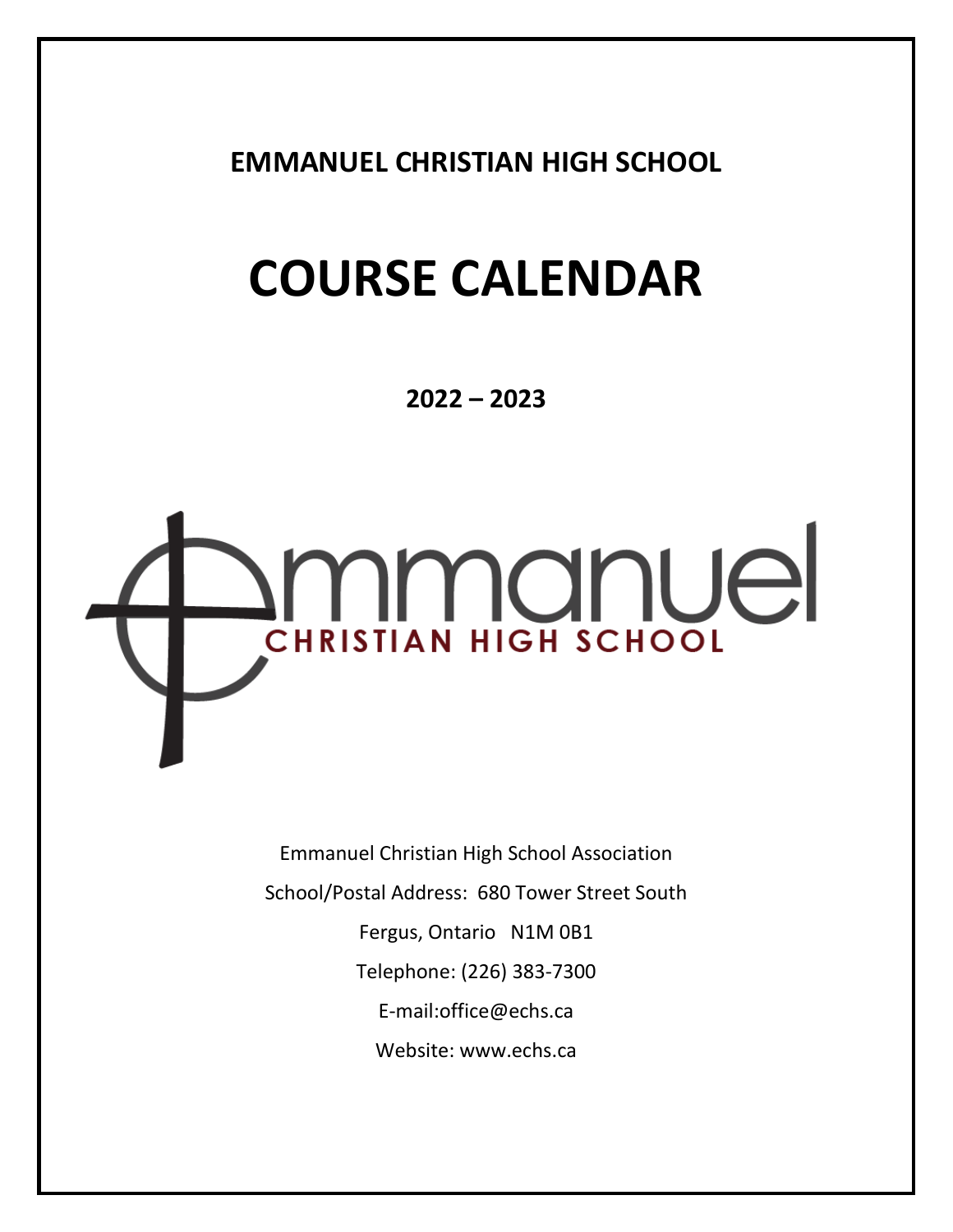

 $2022 - 2023$ 

# **TABLE OF CONTENTS**

For further information pertaining to Emmanuel Christian High School, please consult the Student/Parent Handbook that is published annually.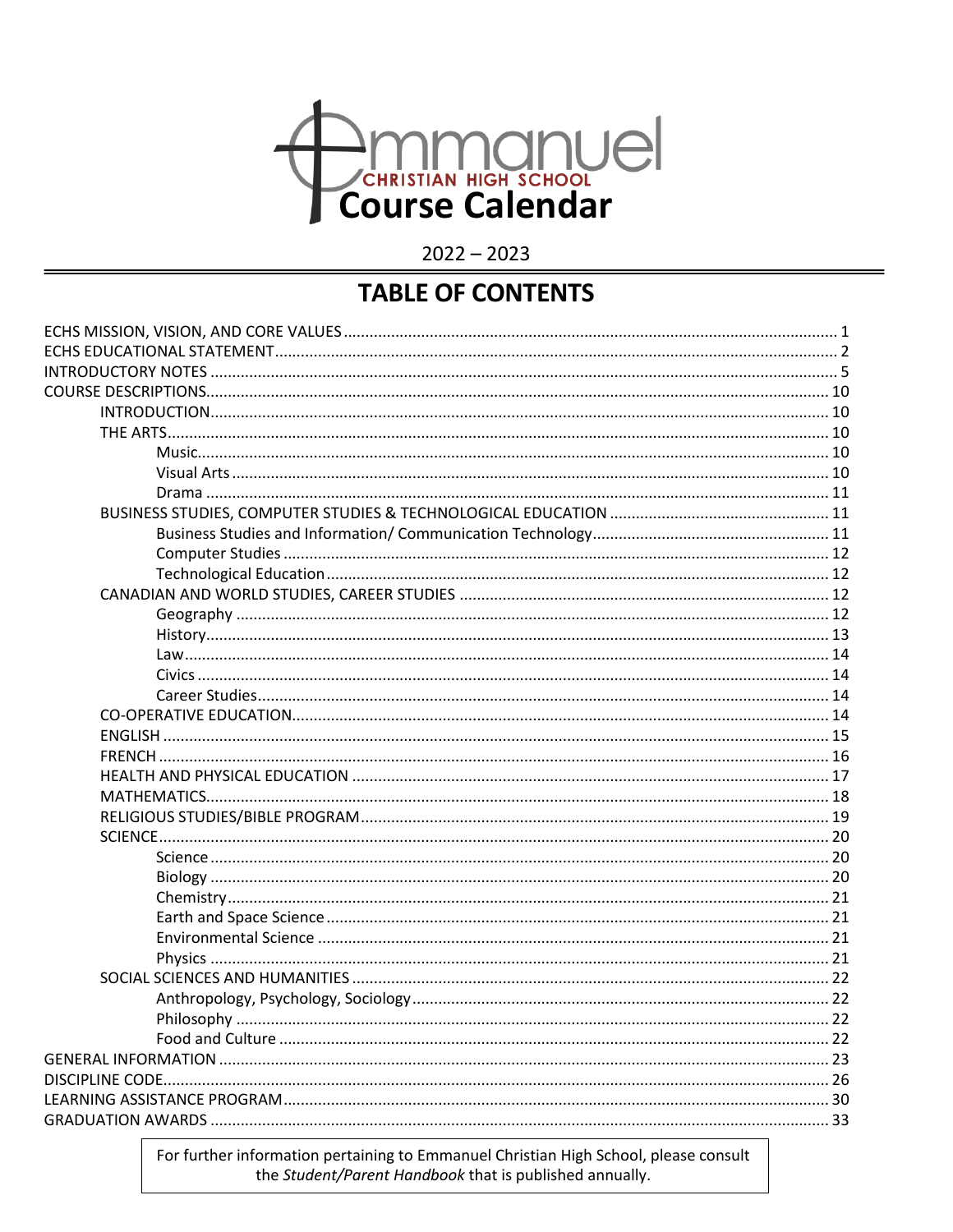# <span id="page-2-0"></span>ECHS MISSION, VISION, AND CORE VALUES

# **Mission Statement**

The mission of ECHS is to "Assist parents to develop the knowledge, talents, and skills of their covenant children in a biblically directed manner."

# **Vision Statement**

"Equipping for Kingdom Service"

# **Core Values**

**Committed to Christ** *We seek to do all things in accordance with Christ's teaching as summarized in our Reformed confessions, persevering through challenges, and trusting in God's purposes for the benefit of others and for our witness to the world.*

**Building Godly Character** *Created in the image of God, yet understanding our sinfulness, we strive to be His image bearers by growing in the fruit of the Spirit (Galatians 5:22-23).*

**Fostering Community** *Anchored in the covenant, we work together to educate our youth and nurture a culture of belonging*.

**Cultivating Excellence** *God has created every person with unique gifts; we are required to fully develop these gifts to His glory.*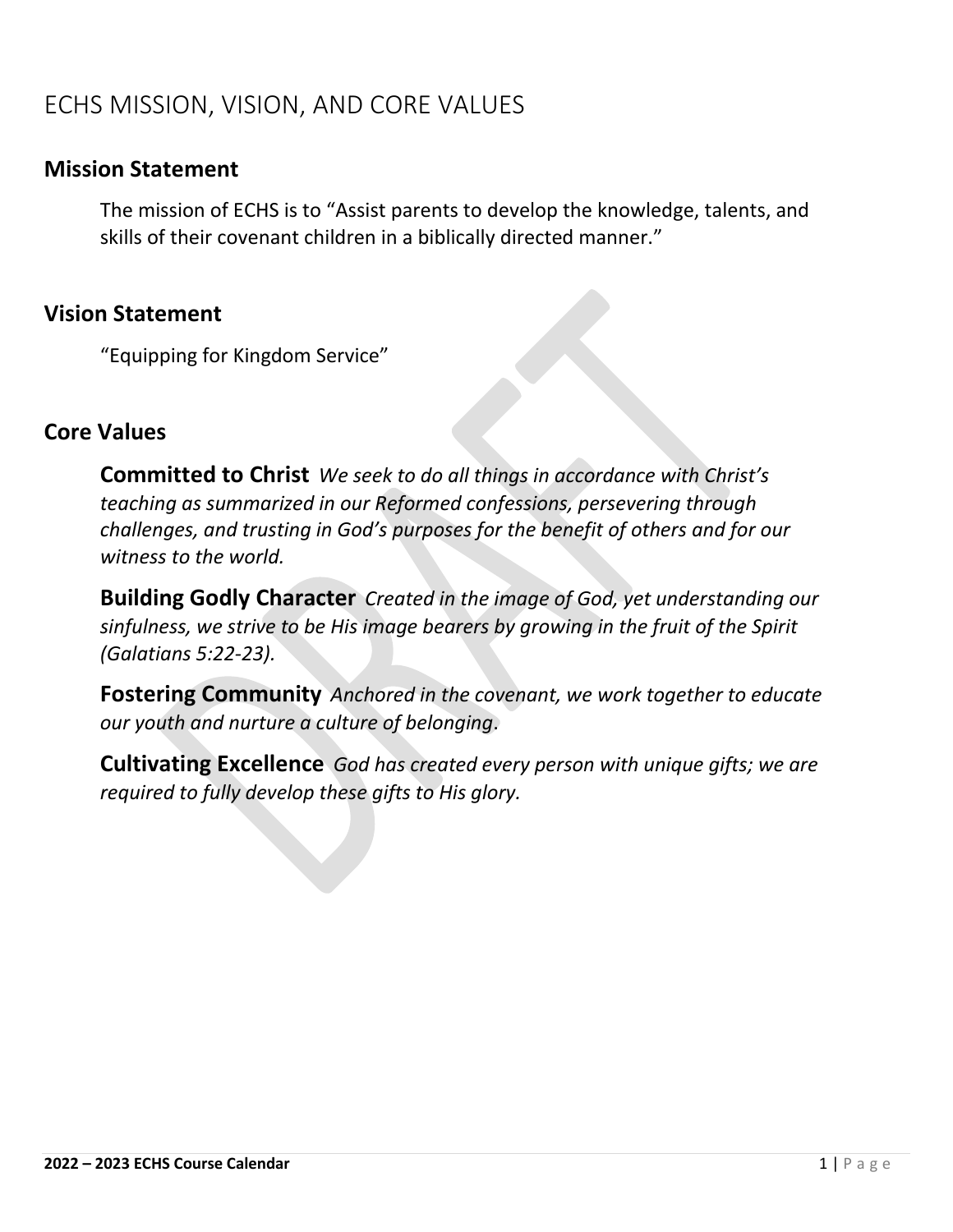# <span id="page-3-0"></span>ECHS EDUCATIONAL STATEMENT

#### **Our Statement of Purpose**

The Emmanuel Christian High School was built by parents and other school society members in the conviction that education, like all of life, must be biblically based and directed. The "founding fathers" of our school recognized that there must be unity in what students are taught at home, in church and in school. Furthermore, they were convinced that reformed education was a necessity and not an option because the LORD demands that parents instruct their sons/daughters in the fear of His Name. This conviction has not changed. The school assists parents in carrying out the task they promised to fulfill at the baptism of their children.

Although providing reformed education for the youth of the church is a matter for the entire church community, we call the Emmanuel Christian High School a parental school. By means of this term, we acknowledge as reformed community, that the education of our students is, first and foremost, the responsibility of parents. The LORD commands parents to raise their children in the fear of His Name. Parents may not abdicate this responsibility, but they may enlist the help of other church members. Parents who send their children to Emmanuel delegate the academic aspects of that task to teachers who, together with the parents, submit to the authority of the infallible Word of God as it is summarized in the *Three Forms of Unity*, the confessional standards of the Canadian Reformed Churches. In this sense, then, Emmanuel is a parental school.

The task of the school, although distinct from that of the home and the church, serves the same goal – to equip the children of the covenant for a life of obedient and thankful service in that covenant. The instruction given at home, at school, and in the church, must all contribute to that *training in godliness* which equips our students to fulfill their calling to be prophets, priests, and kings. The students must be able and prepared *to make a defense to anyone who calls* {them} *to give account for the hope that is in* {them}" (I Peter 3:15). The school shares in the task of telling the next generation about *the glorious deeds of the LORD*  so that they *should set their hope in God, and not forget the works of God, but keep His commandments* (Psalm 78:4,7).

Within this covenant framework that must shape all instruction, the school specifically assumes responsibility for the academic knowledge and skills which students need to carry out their task and calling in their lives before the LORD. The task of the school to provide academic training for the youth of the covenant may rightly be called covenantal education because the education of our students takes place within this covenant framework. By means of this term we acknowledge that the purpose of our schools has everything to do with the promises and demands of the covenant which the LORD has made with "believers and their seed".

Education is based on the view that students are traveling on their way to maturity. From a reformed point of view the following aspects are fundamental:

#### **1. God's Word and Confessions**

The basis of education and instruction is the infallible Word of God as the Canadian Reformed Churches confess in the Three Forms of Unity, namely, the Heidelberg Catechism, the Belgic Confession and the Canons of Dort.

#### **2. The Child is a Covenant Child**

We believe that God made a covenant with us and our children. Baptism is the sign and seal of that fact. God has put His sign on the foreheads of our children. We accept this covenantal relationship in faith, and raise and instruct our youth accordingly. In the classroom situation, the covenant relation determines our work. It means that the instruction will not be tainted with the aimlessness and hopelessness of this life, but with the joy and thanksgiving of those whose future is secure in the LORD. This also means that in addition to showing students the riches of God's promises, we also show them the demands of the covenant: obedience to God's commandments. From this obedience flow two lines: the praising of Him who made us, and the love towards the neighbour to serve Him in this life.

#### **3. Cultural Mandate**

God created the world and the fullness thereof so that the whole creation would glorify His Holy Name. The crown and culmination of the creation was the making of mankind after the likeness of God. The two adults were given this mandate and task,

*"Be fruitful and multiply and fill the earth and subdue it and have dominion over the fish of the sea and over the birds of the air and over every living thing that moves upon the earth" (Genesis 1:28) and "The Lord God took the man and put him in the garden of Eden to till it and keep it" (Genesis 2:15).*

The relevance and importance of these texts are that they place us on suitable and sure footing and supply the correct perspective on and in which education is to be placed. There are two commandments given in these texts: 1) multiply and increase yourselves, and 2) work with this world; discover all its hidden treasures. In giving these instructions God demonstrates His desire to employ men and women to cultivate His creation. Since the fall into sin this task will be done with many stumbles, but nevertheless, God's people, His Church, are to fulfill this mandate.

Each student has received gifts and talents from God; however, not all have the same talents. There is a difference in gifts received. God asks each student to develop his or her unique set of gifts in the service of God and the neighbour. The school helps this development as much as it can.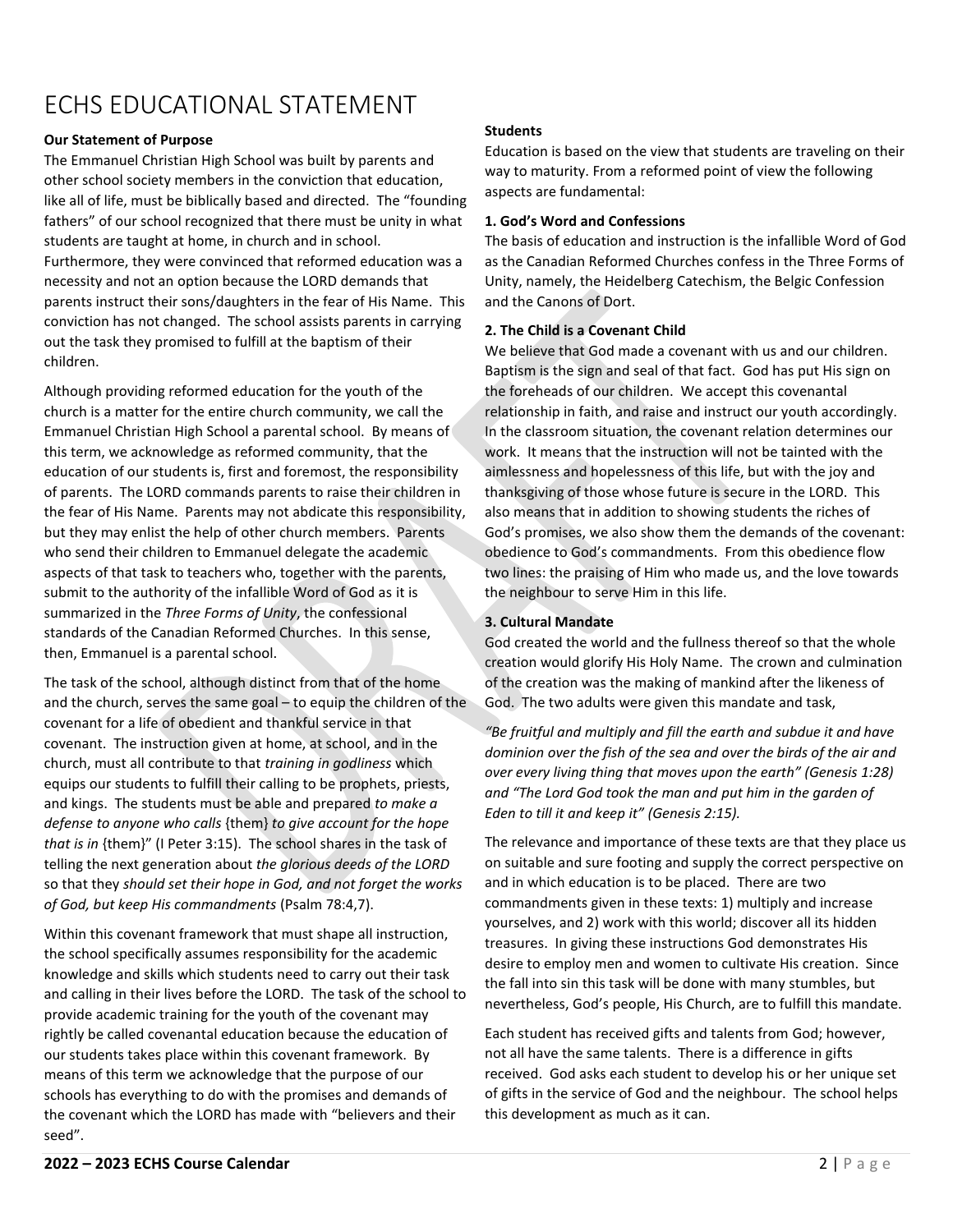#### **The General Aims of the Education at ECHS:**

- a) To assist the parents in enabling and encouraging students to fulfill their cultural tasks in this world.
- b) To assist the parents in revealing and declaring to the students their triune God who wishes to be known by them so that they may rightly confess and serve Him in their given office.
- c) To assist the parents in the instruction of the students in these important areas of knowledge: Bible and confessions, arts, Canadian & world studies, language, mathematics, physical education and the sciences.
- d) To assist the parents in their task of bringing up students in the fear of the Lord.

#### **Teaching and Learning in School**

The teacher is the key in a reformed classroom. It is, therefore, of the utmost importance that we as teachers consider and reconsider all our actions: in providing a safe and comfortable classroom atmosphere, in the way we view our students, in the manner we treat them, in selecting course content, and in how we present the content of the course. As the general aims of education stated above focus on "assist the parents", the way we present the content of our subjects must follow the thoughts and views of most of the parents. Staff may have divergent views on some material that they teach, but divergent views should be kept personal. For the school to truly function as a parental school as expressed in this introduction to our handbook, staff members must build on what the parents teach in the home according to God's Word. (Proverbs 1:8,9).

#### **Focus of Learning and Teaching**

The aims of reformed education as adopted by our school suggest that the focus of our work as teachers is primarily on the students. We are called to educate our students in the fear of the Lord. Education is not in the first place a matter of transferring a certain body of knowledge or information from the teacher to the student; education is well described as an ongoing communication (perhaps even conversation) between teacher and students so that the young may learn from the older what it means to live and work as a child of God in the world that God has created so wonderfully and which has been so badly damaged by sin through man's fault. Therefore, the focus of all teaching and learning in Emmanuel is on persons first, and on subjects second.

#### **Teaching as Enabling and Facilitating**

Teachers must help students increase their competence and knowledge so that eventually they will be able to work and live as children of God independently. Teachers assist the development of the student into young adult, facilitating this process wherever they can, and enabling the students to become more and more independent so that they will grow into making responsible, Godpleasing decisions. Another way of thinking about this dimension would be to consider what the students will be able to do on their own because of our teaching.

#### **Integration**

Sound instruction creates units of learning which students can easily absorb and internalize. Therefore, education involves age-

determined grades, subjects, lessons, units, etc. It is equally necessary that a sound educational program does not fall apart into a series of unrelated events. All of education works together for the one goal: fear the Lord, as He requires of us in His Word. This scriptural fear of the Lord provides our work with a unified focus. Such unity of vision does not come about automatically as we teach the various subjects of the curriculum; in fact, it is essential that we work consciously to create a sense of integration so that students come to see their studies and their lives as harmoniously integrated in service to God and to their neighbours.

#### **Students with Individual Needs**

Not all students are endowed with the same gifts and talents. In fact, there are no two persons identical; therefore, every interaction between teacher and student will be in some sense unique. The nature of education and instruction is such that there is always a move from the general - applicable to all - to the specific - fit for the one. Within the classroom setting this will often create tension between the intended, prescribed curriculum and that which each individual student learns. This tension cannot, and should not, be removed, but teachers should understand each student is unique, learns in unique ways, and gains from the instruction in unique ways. Therefore, a third dimension of the instruction at Emmanuel is having close attention to the understandings, perceptions and abilities of the individual students.

#### **Assessment and Evaluation**

An important aspect of instruction is assessment and evaluation of the academic progress of the students. Since we want to pay close attention to the understandings, perceptions and abilities of each of our students, we must ask ourselves on a regular basis whether the program we offer is, indeed, fit for the students we teach. Consequently, the program we teach will vary somewhat from year to year just as our students will vary from year to year. At the same time, we will also assess the learning progress of each of our students to ascertain whether adequate progress is being made, and whether adjustments may have to be made to the program and/or its presentation to optimize the learning of each student.

#### **Reporting**

Especially in this aspect of instruction we will find ourselves struggling with the apparent tension between the prescribed, intended curriculum and what each student will gain from that curriculum. The report cards used by Emmanuel attempt to provide teachers with a clear tool to describe the progress of each student in relation to the prescribed curriculum (answering questions such as: Does the student understand the basic concepts of the subject? Is the student able to apply what he has learned in new situations?). Especially by means of personal comments the teachers can add further insight to encourage and direct the student in a personal manner. We have chosen not to adopt a standard set of comments, but every teacher is encouraged to consider carefully the unique progress of each of his/her students.

#### **Written and approved:** January 2000

**Updated:** June 2010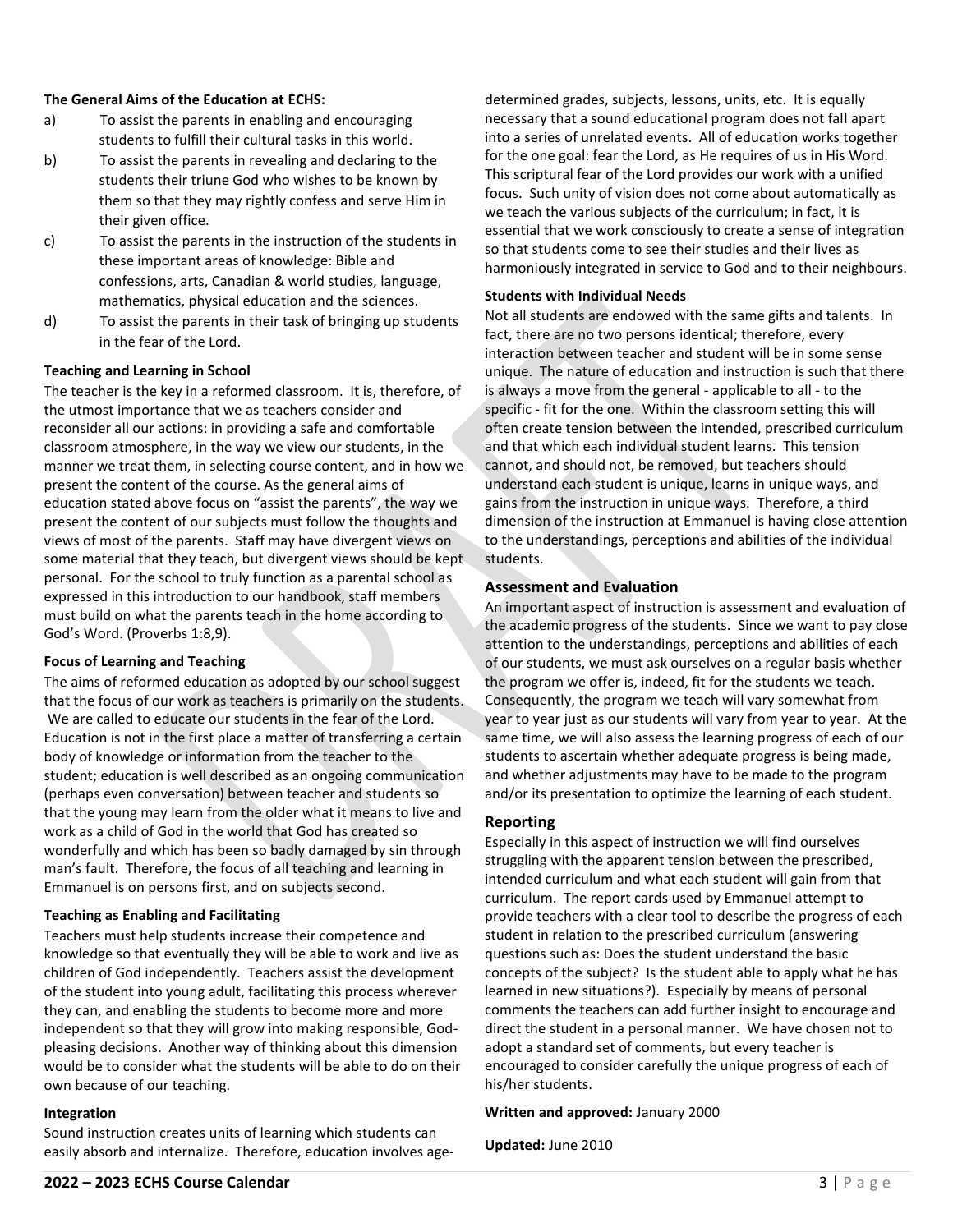# DIPLOMA REQUIREMENTS

### **MINISTRY OF EDUCATION REQUIREMENTS FOR THE GRANTING OF DIPLOMAS AND CERTIFICATES**

### **1. The Requirements for the Ontario Secondary School Diploma (OSSD)**

Students must meet the following requirements to obtain the Ontario Secondary School Diploma:

### *Compulsory Credits (total of 18)*

4 credits in English (1 credit per grade)

3 credits in mathematics (at least 1 credit in Grade 11 or 12)

2 credits in science (Grades 9 and 10)

1 credit in Canadian history (Grade 10)

1 credit in Canadian geography (Grade 9)

1 credit in the arts

1 credit in health and physical education

1 credit in French as a second language (Grade 9)

0.5 credit in career studies and 0.5 credit in civics and citizenship (Grade 10)

#### *and*

1 additional credit in English (including the OSSLC), or French as a second language, or a Native Language, or First Nations, Métis, and Inuit Studies, or a classical or an international language, or social sciences and the humanities, or Canadian and world studies, or guidance and career education, or cooperative education, or American Sign Language as a second language, or Langue des signes québécoise langue seconde

1 additional credit in health and physical education, or the arts, or business studies, or French as a second language, or cooperative education, or American Sign Language as a second language, or Langue des signes québécoise langue seconde

1 additional credit in science (Grade 11 or 12), or technological education, or French as a second language, or computer studies, or cooperative education, or American Sign Language as a second language, or Langue des signes québécoise langue seconde

*Note: of the compulsory "additional credits" described above, a maximum of 2 credits in French as a second language can count as compulsory credits (Group 1 and Group 2 OR 3), and a maximum of 2 credits in cooperative education can count as compulsory credits.*

#### *Optional Credits (total of 12)*

Students must earn 12 optional credits by successfully completing courses offered in their school's program and course calendar.

#### *The Ontario Secondary School Literacy Test (OSSLT)*

Students will normally take this compulsory literacy test, administered by EQAO, when they are in Grade 10. It is based on the Ontario curriculum expectations for language and communication—particularly reading and writing—up to and including Gr. 9. See also Introductory Note #12 on p. 6 below.

#### *Community Involvement Activities*

Students must complete a minimum of 40 hours of community involvement activities. These activities may be completed any time during their years in the secondary school programme including the summer prior to entering grade 9. See also Introductory Note #13 on p. 7.

#### *Online Learning Graduation Requirement*

Beginning with students that entered Grade 9 in the 2020-21 school year, students must earn at least two online learning credits to get their Ontario Secondary School Diploma. \*Students at ECHS are exempt from this requirement – see Introductory Note #24 on p 8.

### **2. The Ontario Secondary School Certificate (OSSC)**

The Ontario Secondary School Certificate will be granted on request to students who leave school before earning the Ontario School Diploma, if they have earned a minimum of 14 credits distributed as follows:

#### *Compulsory Credits (total of 7)*

- 2 credits in English
- 1 credit in Canadian geography or Canadian history
- 1 credit in mathematics
- 1 credit in science

1 credit in health and physical education

1 credit in the arts, computer studies, or technological education

#### *Optional Credits (total of any 7)*

#### **3. The Certificate of Accomplishment**

Students who leave school before fulfilling the requirements for the OSSD or the OSSC may be granted a Certificate of Accomplishment.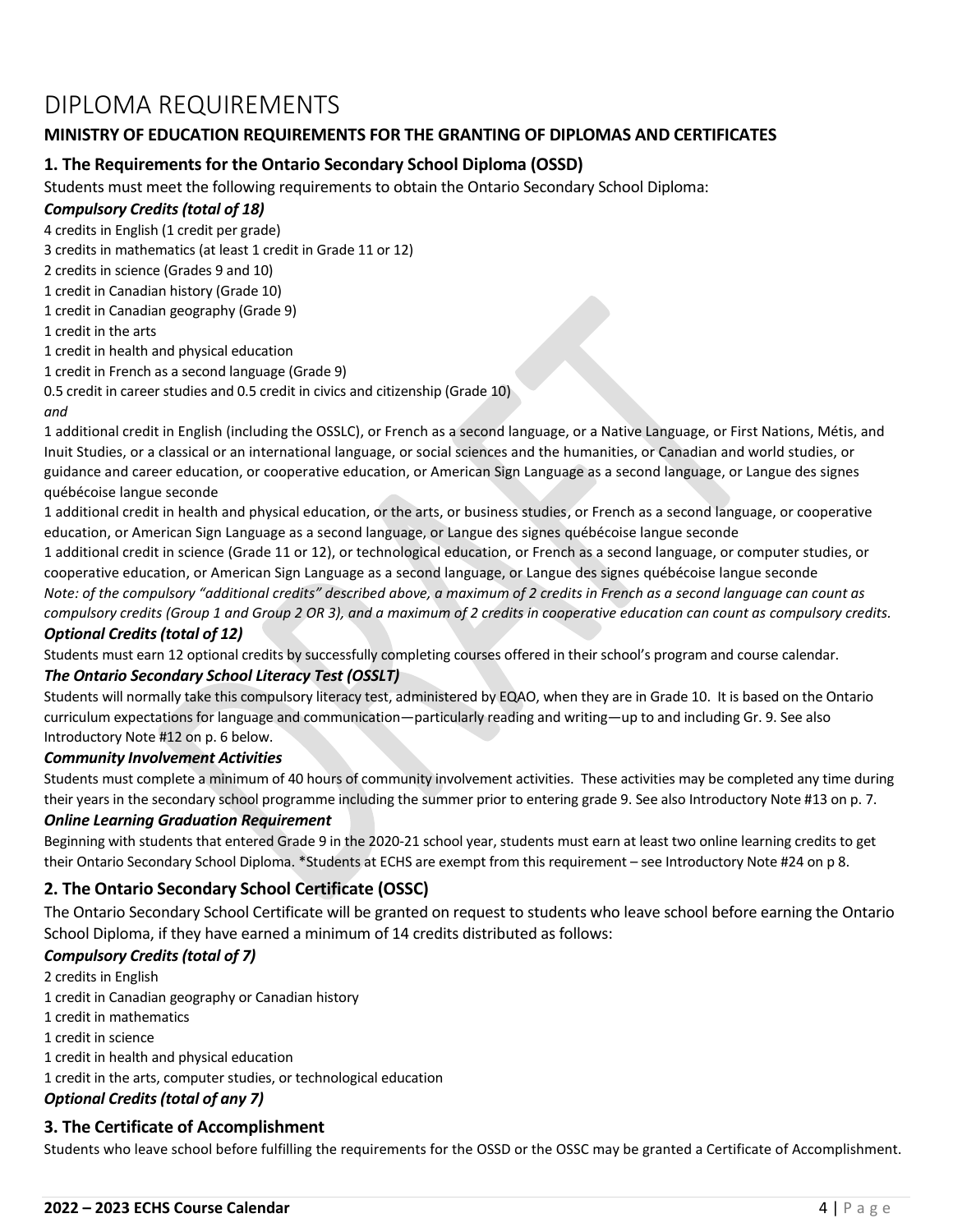# <span id="page-6-0"></span>INTRODUCTORY NOTES

#### **1. Curriculum Streaming**

In Grade 10 at ECHS, students will choose courses in History, English, Mathematics, and Science from two streams: Academic and Applied.

In Grades 11 and 12, students will choose from four destinationrelated types of courses: University Preparation, University/College Preparation, College Preparation, and Workplace Preparation.

**Academic** courses develop students' knowledge and skills by emphasizing theoretical, abstract applications of the essential concepts while incorporating practical applications as appropriate.

**Applied** courses develop students' knowledge and skills by emphasizing practical, concrete applications of the essential concepts while incorporating theoretical applications as appropriate.

**University Preparation** courses are designed to equip students with the knowledge and skills they need to meet the entrance requirements for university programmes.

**University/College Preparation** courses include content that is relevant to both university and college programmes.

**College Preparation** courses are designed to equip students with the knowledge and skills they need to meet the entrance requirements for college programmes.

**Workplace Preparation** courses are designed to equip students with the knowledge and skills they need for direct entry into the workplace or for admission to apprenticeship programmes offered in the community.

**Open** courses are appropriate for all students and are not linked to any post-secondary destination.

#### **2. Learning Assistance Program**

For students who need special help in meeting curriculum expectations, including English language learners, accommodations and/or modifications may be developed at the school's discretion. Educational assistance is available for students who need more assistance in their learning than the classroom teacher is able to provide. See also a detailed description of the LA Program later in this document.

#### **3. Considerations in Selecting Programmes**

In selecting their programme, students should be guided by such considerations as interest, aptitude, requirements of postsecondary institutions, and career choice. They should not take certain courses because they seem easiest. If they do, they may

#### **2022 – 2023 ECHS Course Calendar** 5 | P a g e

be left with an accumulation of credits that will not help them in qualifying for post-secondary education or in obtaining suitable employment.

Success in job application and admission to post-secondary institutions will often be determined by the courses students have taken, the level of difficulty they have maintained, and the marks they have received. In other words, a high school diploma is not in itself the key that opens the door to acceptable employment or further education. Colleges and universities as well as many potential employers demand not simply a diploma but require an actual transcript of courses, levels, programmes, and marks. Students should keep this in mind from the start of their high school career. Above all, students should recognize that everyone has been granted talents and given the responsibility to use them to the utmost of his or her ability in obedience to God's Word.

#### **4. Course Codes**

A course code consists of five characters. They are assigned by the Ministry of Education and are used in all Ontario secondary schools. A code indicates the following information:

| Characters $1 - 3$ : Subject area and course |          | Example:                                             |                                                               |
|----------------------------------------------|----------|------------------------------------------------------|---------------------------------------------------------------|
| Character 4:                                 | Grade:   | $1 = 9$<br>$2 = 10$<br>$3 = 11$<br>$4 = 12$          | <b>AMU30</b><br>$AMU = Music$<br>$3 =$ Grade 11<br>$O = Open$ |
| Character 5:                                 | Streams: | $W = De-streamed$<br>$D = Academic$<br>$P =$ Applied |                                                               |

U = University Preparation M = University/College Preparation C = College Preparation E = Workplace Preparation

O = Open

#### **5. Credits**

A credit is granted in recognition of the successful completion of a course that has been scheduled for a minimum of 110 hours. (Unless otherwise indicated, all courses listed in this calendar are worth one credit each.)

#### **6. Final Marks**

In any course, assessments and evaluations conducted throughout a semester will account for 70% of the final mark; 30% will be based on an examination and/or final culminating activity.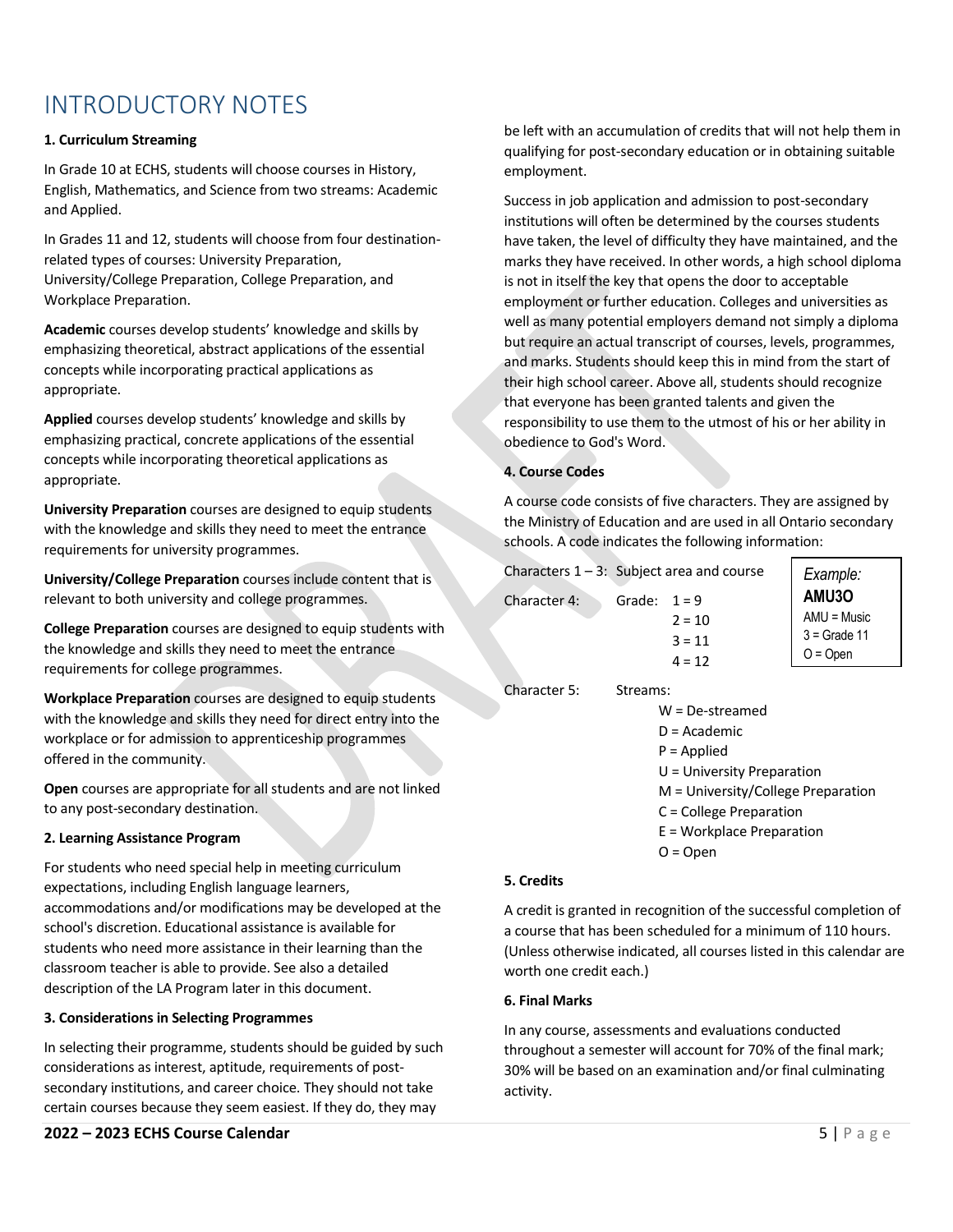#### **7. Cancellation of Courses**

Minimum enrolment needed to offer a course at Emmanuel is 6 students. If fewer than 6 students enrol, the principal may choose to offer the course anyway, with the concurring advice of the vice-principal and Education Committee.

#### **8. The Certificate of Accomplishment**

According to Ontario law, students are required to remain in secondary school until the student has reached the age of eighteen or has obtained an Ontario Secondary School Diploma (OSSD) – see also page 4 for more details about requirements.

Students who leave school before fulfilling requirements for the OSSD or OSSC may be granted a Certificate of Accomplishment. This Certificate is a means of recognizing a student's participation in the secondary school program, especially for those students who plan to take certain types of vocational programs or further training for employment after leaving school.

A student may return to school or take additional credit courses after receiving the Certificate. The student's transcript (OST) will be updated, but a new Certificate of Accomplishment will not be awarded when the student leaves again.

A student who receives the Certificate and chooses to return to study at the secondary level may earn the OSSC and/or the OSSD after fulfilling the appropriate credit requirements.

#### **9. Reporting Student Achievement**

The school will communicate formally with parents by means of two report cards per semester sent home with students at the mid-point and at the end of the semester. In addition, all student marks are accessible on Edsby by both students and parents at any time. This student evaluation is the result of judging the quality of a student's work based on established achievement criteria. The reports will include percentage grades and comments about work habits. The reports also show the number of community involvement hours the student has earned, and whether or not the student has successfully completed the provincial literacy test (OSSLT).

For the two final report cards, the school will adopt the Ministry of Education's directive that "seventy per cent of the grade will be based on assessments and evaluations conducted throughout the course. Thirty per cent of the grade will be based on a final evaluation in the form of an examination, performance, essay, and/or other method of evaluation suitable to the course content and administered towards the end of the course."

The dates for examinations are included in the School Year Calendar. Parents are asked not to plan trips or vacations around these time frames. Students who miss examinations without a doctor's note explaining medical reason for not being able to write an exam, will receive a mark of zero, and this will be used in the calculation of the final mark.

#### **10. Ontario Student Record**

- The Ontario Student Record folder (OSR) is an official record created when a student enters the Ontario school system and moves with the student from school to school. It is developed under the authority of the Education Act, and the contents are protected under the Freedom of Information and Protection of Privacy Act.
- The OSR folder contains achievement results, credits earned, and other information important to the education of the student.

#### **11. Ontario Student Transcript**

- The Ontario Student Transcript (OST) is a provincially standardised document that provides a comprehensive record of a student's achievement in secondary school.
- The credits that a student has earned towards fulfilment of the requirements for graduation will be recorded on the OST.
- In Grades 9 and 10, the student's achievement with percentage grades earned and the credits gained are recorded for successfully completed courses.
- In Grades 11 and 12, the student's achievement for all courses taken or attempted is recorded, showing percentage grades earned, credits granted, (if successful), or "W" for "withdrawn from course." Students repeating a course for which they have already received a credit will have all marks recorded, but only one credit granted. Students who withdraw from a course within 5 instructional days following the issue of the first provincial report card will NOT have the "W" withdrawn code recorded on the OST.
- Identification of any course that has been substituted for a compulsory course will be made. Also, confirmation that the student has completed the mandatory requirements of Community Involvement and the Ontario Secondary School Literary Test will be noted.
- Students transferring in from home schooling, a noninspected private school, or a school outside Ontario will be granted "equivalency credits" using the ECHS "Equivalent Credit Form" (completed form will be included in the OSR); credits are recorded on the OST with the code "PLE" and "EQV" will be recorded instead of a grade.

#### **12. Literacy Test**

Students will normally write the Ontario Secondary School Literacy Test (OSSLT) during the first or second semester of their grade 10 year. Accommodations are available for those who need them, via the Learning Assistance Program (LAP). Students who unsuccessfully attempt the OSSLT are eligible to register in the Ontario Secondary School Literacy Course (OSSLC) offered by ILC, as long as they have been eligible to write the OSSLT at least twice.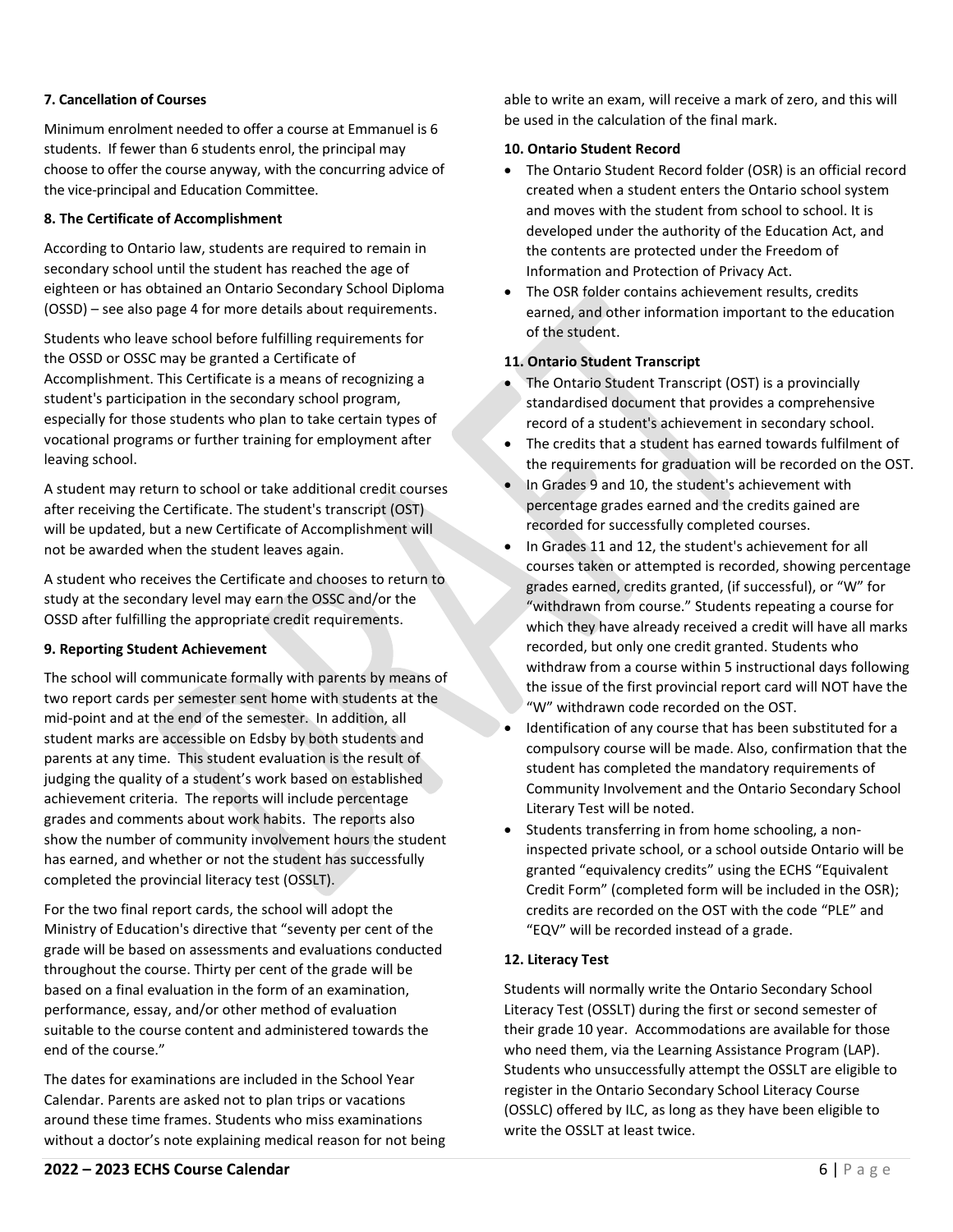#### **13. Community Service Hours**

All students must complete a minimum of 40 hours of volunteer community service before they graduate as a requirement to earn the OSSD. The main responsibility for organizing the program and making the required contact lies with the student and the parents. The purpose of this government-initiated program is to encourage students to develop awareness and understanding of civic responsibility and the role they can play in strengthening their local communities. Full details of the program (including suggestions of possible activities, a list of ineligible activities and recording forms) are available on the ECHS website. Students may begin completing these hours immediately after completion of Gr. 8.

Note that doing unpaid work for a for-profit organization is not eligible. Further, community service hours may not be completed during hours of the day that a student is to be in class. In other words, students may not take time off school to complete community service hours.

#### **14. Other Ways to Earn Credits**

When it is appropriate, students will be helped to plan a program that can include alternative ways of earning credits, for example:

- Summer or night school courses in a publicly funded school
- Independent Learning Centre (ILC) courses
- Prior Learning Assessment and Recognition (PLAR)

#### **15. Substitution for Compulsory Credits**

In order to ensure that all students can qualify for the secondary school diploma, substitutions can be made for up to three compulsory courses. The courses used for substitution must be taken from the list of compulsory courses. A substitution is made only if the student's educational interests are best served by the substitution. The decision is the responsibility of the school Principal.

#### **16. Prior Learning Assessment and Recognition**

Prior learning includes the knowledge and skills that students have acquired, in both formal and informal ways, outside secondary school. Where such learning has occurred outside Ontario classrooms, students enrolled in Ontario secondary schools and inspected private schools may have their skills and knowledge evaluated against the expectations outlined in provincial curriculum policy documents in order to earn credits towards the secondary school diploma. This formal evaluation and accreditation process is known as Prior Learning Assessment and Recognition (PLAR). PLAR procedures are carried out under the direction of the school principal, who grants credits. PLAR procedures must also be available to exceptional students. Assessment strategies must be adapted for this group in keeping with their special needs; for example, extra time might be allowed for the completion of work or a

quiet environment provided for activities. The PLAR process developed by a school board in compliance with ministry policy involves two components: "challenge" and equivalency. The "challenge process" refers to the process whereby students' prior learning is assessed for the purpose of granting credit for a course developed from a provincial curriculum policy document. Assessment instruments for this process must include formal tests (70 per cent of the final mark) and a variety of other assessment strategies appropriate to the particular course (30 per cent of the final mark). Such strategies may include the evaluation of student work, including written assignments and laboratory work, and observation of student performance. Determining equivalency involves the assessment of credentials from other jurisdictions. Principals will determine the number of credits, including compulsory credits that a mature student needs in order to meet diploma credit requirements.

#### **17. Assessment and Evaluation of Student Achievement**

#### **Assessment and Evaluation Strategies**

The main purpose of assessment and evaluation is to improve student learning. Information gathered helps teachers identify students' strengths and those areas needing improvement. Assessment is the process of gathering information from a variety of sources, including assignments, demonstrations, projects, performances and tests. This information should demonstrate how well students are achieving curriculum expectations. As part of assessment, teachers, peers, and individual students provide descriptive feedback that guides efforts for improvement. Assessment is ongoing and supportive.

Evaluation is the process of judging the quality of a student's work on the basis of established achievement criteria and assigning a value to represent that quality. It reflects a student's level of achievement of the provincial curriculum expectations at a given time. In order to ensure that assessment and evaluation are valid and reliable and that they lead to the improvement of student learning, teachers will use a variety of assessment and evaluation strategies that:

- address both what the students learn and how well they learn;
- are based on the categories of knowledge and skills and on the achievement-level descriptions given in the achievement chart that appears in the curriculum policy documents for each discipline;
- are varied in nature, administered over a period of time, and designed to provide opportunities for students to demonstrate the full range of their learning;
- are appropriate for the learning activities used, the purposes of instruction, and the needs and experiences of the students;
- are fair to all students;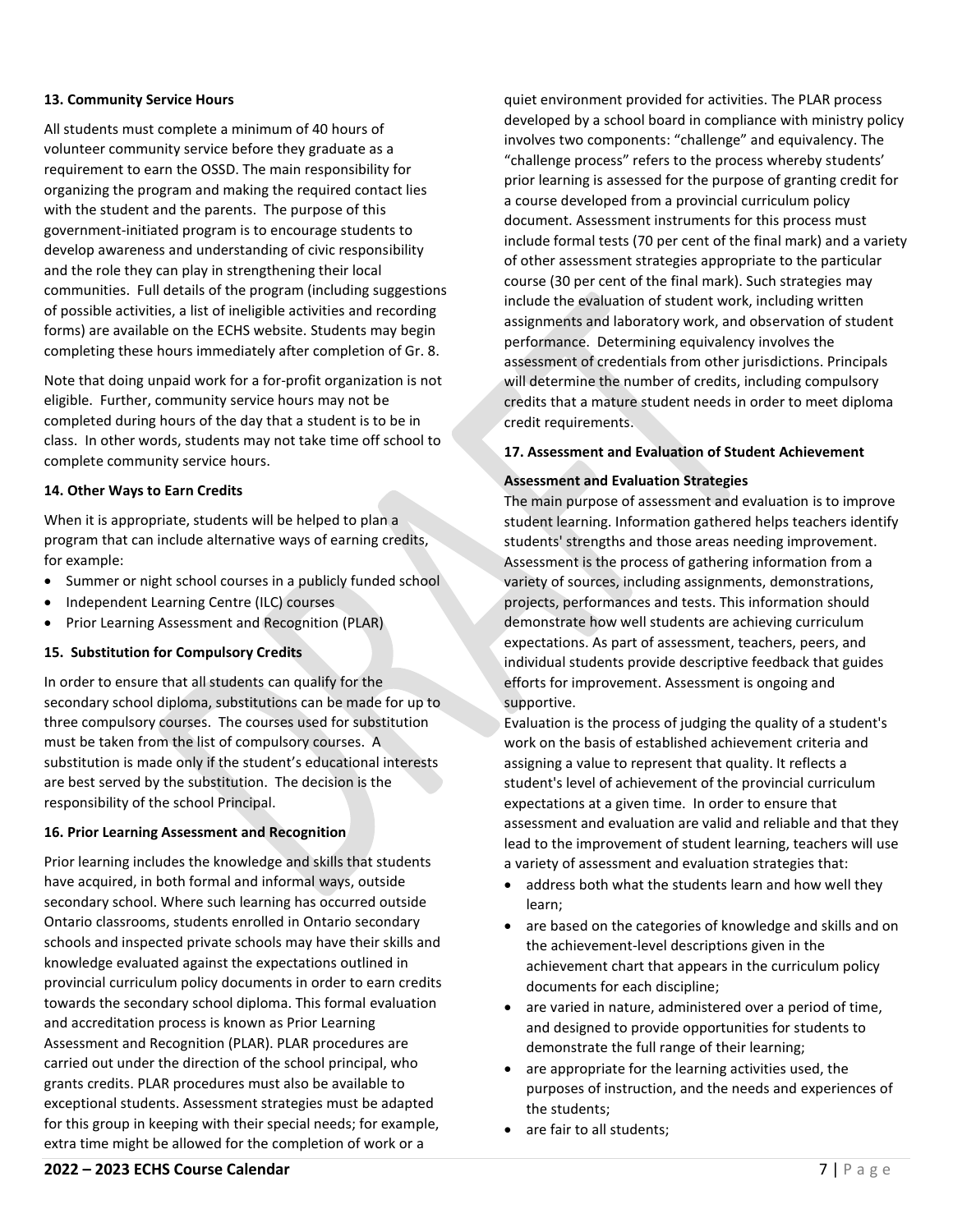- ensure each student is given clear directions for improvement;
- promote students' abilities to assess their own and others' learning and to set specific goals;
- include the use of samples of students' work that provide evidence of their achievement;
- are communicated clearly to students and parents at the beginning of the course and at other appropriate points throughout the course.

#### **Achievement Levels**

Levels of achievement of the curriculum expectations are presented in achievement charts in each of the Ministry of Education's policy documents. These charts are organized into four broad categories of knowledge and skills:

- knowledge/understanding;
- thinking/inquiry;
- communication;
- application/making connections.

The names of the categories may vary slightly to reflect the differences in the specific nature of each subject. The charts contain descriptions of each level of achievement in each category; these are broad in scope and general in nature, but they provide a framework for all assessment and evaluation practices.

The achievement levels will enable teachers to make consistent judgments about the quality of students' work and to give clear and specific information about their achievement to their parents.

The achievement levels are associated with percentage grades and defined as follows:

| 80 to 100% | Level 4: a very high to outstanding level                                     |  |
|------------|-------------------------------------------------------------------------------|--|
|            | of achievement above the provincial standard                                  |  |
| 70 to 79%  | Level 3: a high level of achievement,                                         |  |
|            | at the provincial standard                                                    |  |
| 60 to 60%  | Level 2: a moderate level of achievement                                      |  |
|            | but approaching the provincial standard                                       |  |
| 50 to 59%  | Level 1: a passable level of achievement,                                     |  |
|            | below the provincial standard                                                 |  |
| below 50%  | Insufficient achievement of the curriculum<br>expectations, no credit granted |  |
|            |                                                                               |  |

#### **18. Waiving prerequisites**

Prerequisites for courses may be waived by the principal. The prerequisite will only be waived after consultation with the parent, student and appropriate school staff.

#### **19. Changing Course Types**

Typically, students will follow a particular course type pathway, for example, traveling from applied courses in Gr. 9-10 into open and college-preparation courses in Gr. 11-12, or traveling from academic courses in Gr. 9-10 into university- or university/ college-preparation courses in Gr. 11-12. However, a student may change to a different type of course in a given subject provided that the student has taken any course specified as a prerequisite for that course. If the student has not done so, he or she may take one of the specified prerequisite courses through summer school, night school, e-learning, the Independent Learning Centre, or independent study. See PLAR (#16) or Waiving prerequisites (#18) above for more details.

#### **20. Other Course Options**

Students are able to apply for courses from the Independent Learning Centre with permission from the principal. Normally permission will only be granted if the student requires a course not offered by the school.

#### **21. Co-operative Education Program**

Beginning in the 2022-23 school year, ECHS will participate in the Edvance OYAP Program for Independent Schools. Additionally, beginning in the 2022-23 school year, the co-op program will be expanded to include Gr. 12 students in BOTH 1<sup>st</sup> and 2<sup>nd</sup> semesters. Then beginning in 2023-24 school year, the co-op program will be expanded to Gr. 11 students as well. However, a cap will be applied such that ECHS students may not take more than 4 credits of co-op as part of their 30 credits toward their OSSD diploma. For more information about Co-op and OYAP, speak to the ECHS guidance counsellor.

#### **22. Guidance and Career Education Programs**

All students must complete the provincially mandated grade 10 Careers Course. Students in grades 10 and 11 are invited to an annual guidance open house with school staff to support education planning and the course selection process. Additionally, students in grades 11 and 12 will have conferences with the school's guidance counsellor. Grade 12 students will receive extra support in making choices about post-secondary options and applying to college and university. In October parents with students in grade 12 have the opportunity to meet with the guidance counsellor and principal to receive more information about post-secondary options. Important and related links can be found on the school website a[t www.echs.ca](http://www.echs.ca/) as well as using the *Xello* web service (formerly *Career Cruising*). The Individual Pathways Plan is another resource available to students in consultation with Guidance.

#### **23. Other Supports and Resources**

ECHS has a dedicated computer lab which is kept up-to-date with modern IT infrastructure, hardware, and software. Additionally, students have access to Chromebooks both in the Learning Commons and on mobile lab carts. The library is situated adjacent to the Learning Commons as an additional resource to support student learning.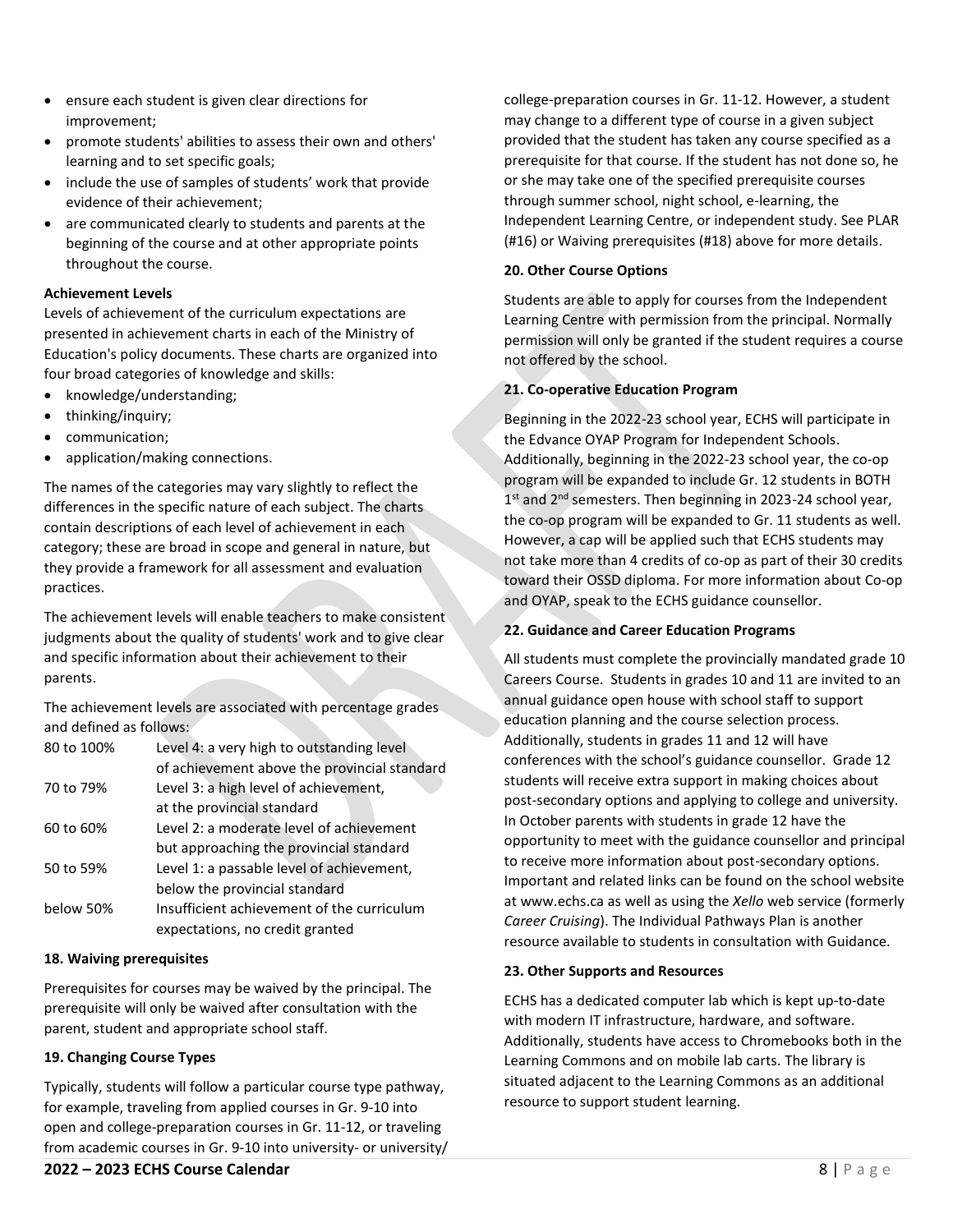For additional community resources and supports available, contact the school office/administration, the guidance counsellor, or the learning assistance coordinator for more details.

#### **24. Online Learning Graduation Requirement Exemption**

Principals of inspected private schools may exempt all students of the school from the online learning graduation requirement if, in the principal's opinion, the online learning graduation requirement strongly conflicts with the religious or educational mission of the school, and the school holds the Ontario Student Record for each student.

The board and administration of ECHS has decided to exempt students of ECHS from the online learning requirement. Our school is committed to assisting the parents of our supporting church communities raise their children in the fear of the Lord. As such the community supports an in-person educational platform where curriculum is infused with a Reformed Christian world view and taught by teachers who share our core religious values. Having a portion of that education provided outside the school setting is not in line with our schools core mission. Further, having our students taught by instructors who are not members of our church communities goes against the founding principles of our school society.

This rationale will be included in the Ontario Student Record of each student at the school. It will be recorded on the student transcript as "Online Graduation Requirement – N/A".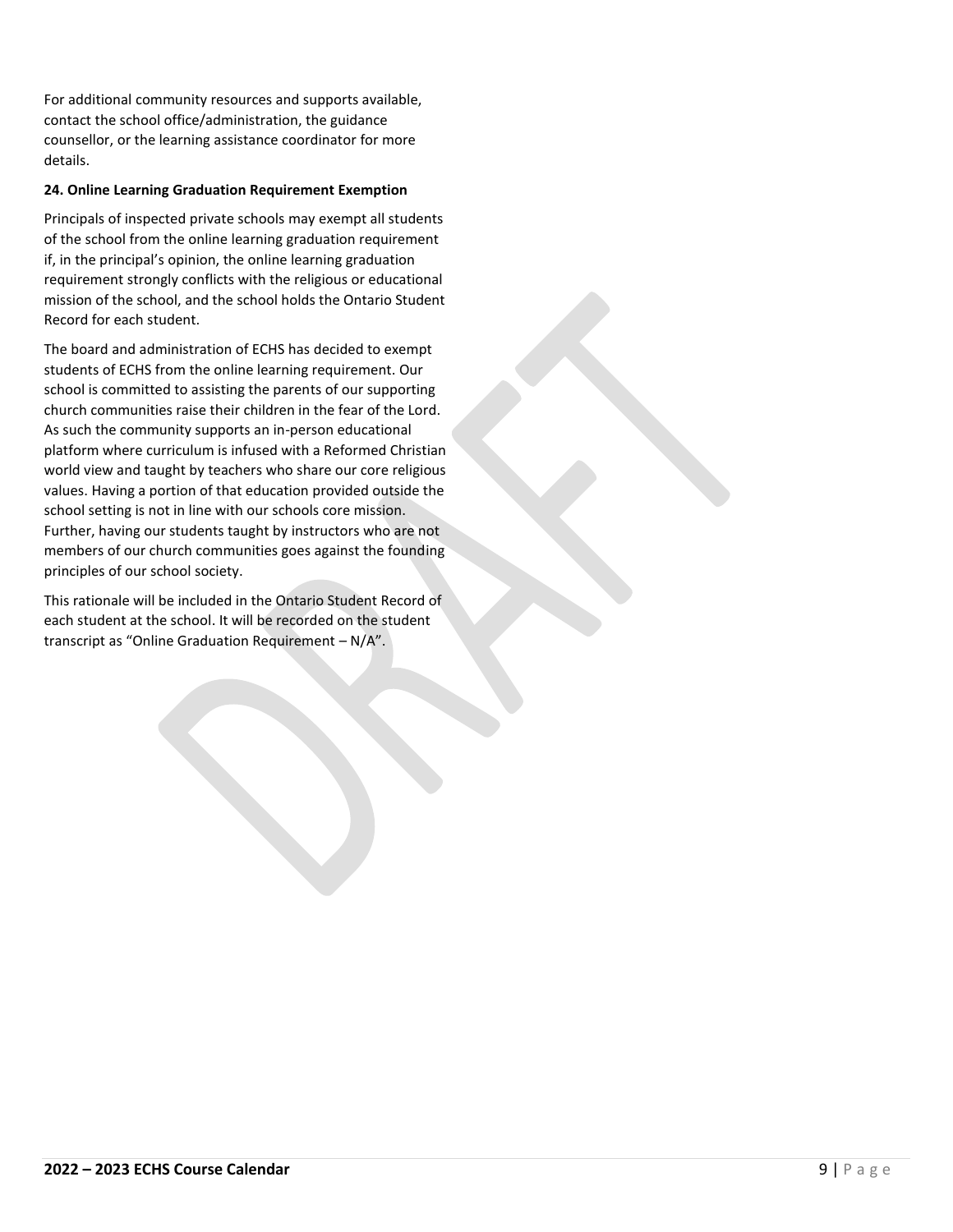# <span id="page-11-1"></span><span id="page-11-0"></span>COURSE DESCRIPTIONS INTRODUCTION

*Some of the course descriptions in this publication are abbreviated versions of the official descriptions prepared by the Ontario Ministry of Education. Complete information about all courses and prerequisites may be obtained from the school. Ontario curriculum policy documents are available online at [www.edu.gov.on.ca/eng/.](http://www.edu.gov.on.ca/eng/) Complete course outlines are available from the school office/administration.*

*The flow charts show the sequence in which courses are normally taken. A solid arrow* ( $\longrightarrow$ ) pointing to a particular *course indicates that you are permitted to take this course only if you have completed the prerequisite, i.e., the course which precedes it in the given sequence.* 

# <span id="page-11-2"></span>THE ARTS



### <span id="page-11-3"></span>Music

#### **AMU1O – Music**

#### Grade 9, Open

This course emphasizes the creation and performance of music at a level consistent with previous experience and is aimed at developing technique, sensitivity, and imagination. Students will develop musical literacy skills by using the creative and critical analysis processes in composition, performance, and a range of reflective and analytical activities. Students will develop an understanding of the conventions and elements of music and of safe practices related to music, and will develop a variety of skills transferable to other areas of their life.

#### **AMU3O – Music**

#### Grade 11, Open

This course develops students' musical literacy through performance and the preparation and presentation of music productions. Students will perform works at a level consistent with previous experience. Independently and collaboratively, students will use current technology and the creative and critical analysis processes to plan, produce, present, and market musical productions. Students will respond to, reflect on, and analyse music from various genres and periods, and they will develop skills transferable to other aspects of their life and their careers.

#### **Prerequisite:** None

#### **AMU3M – Music**

Grade 11, University/College Preparation

This course provides students with opportunities to develop their musical literacy through the creation, appreciation, analysis, and performance of music, including traditional, commercial, and art music. Students will apply the creative process when performing appropriate technical exercises and repertoire and will employ the critical analysis processes when reflecting on, responding to, and analysing live and recorded performances. Students will consider the function of music in society and the impact of music on individuals and communities. They will explore how to apply skills developed in music to their life and careers.

**Prerequisite:** Music, Grade 9 or 10, Open

#### **AMU4M – Music**

Grade 12, University/College Preparation

This course enables students to enhance their musical literacy through the creation, appreciation, analysis, and performance of music. Students will perform traditional, commercial, and art music, and will respond with insight to live and recorded performances. Students will enhance their understanding of the function of music in society and the impact of music on themselves and various communities and cultures. Students will analyse how to apply skills developed in music to their life and careers.

**Prerequisite:** Music, Grade 11, University/College Preparation

# <span id="page-11-4"></span>Visual Arts

#### **AVI1O – Visual Arts**

#### Grade 9, Open

This course is exploratory in nature, offering an overview of visual arts as a foundation for further study. Students will become familiar with the elements and principles of design and the expressive qualities of various materials by using a range of media, processes, techniques, and styles. Students will use the creative and critical analysis processes and will interpret art within a personal, contemporary, and historical context.

#### **AVI2O – Visual Arts**

#### Grade 10, Open

This course enables students to develop their skills in producing and presenting art by introducing them to new ideas, materials, and processes for artistic exploration and experimentation. Students will apply the elements and principles of design when exploring the creative process. Students will use the critical analysis process to reflect on and interpret art within a personal, contemporary, and historical context. **Prerequisite:** None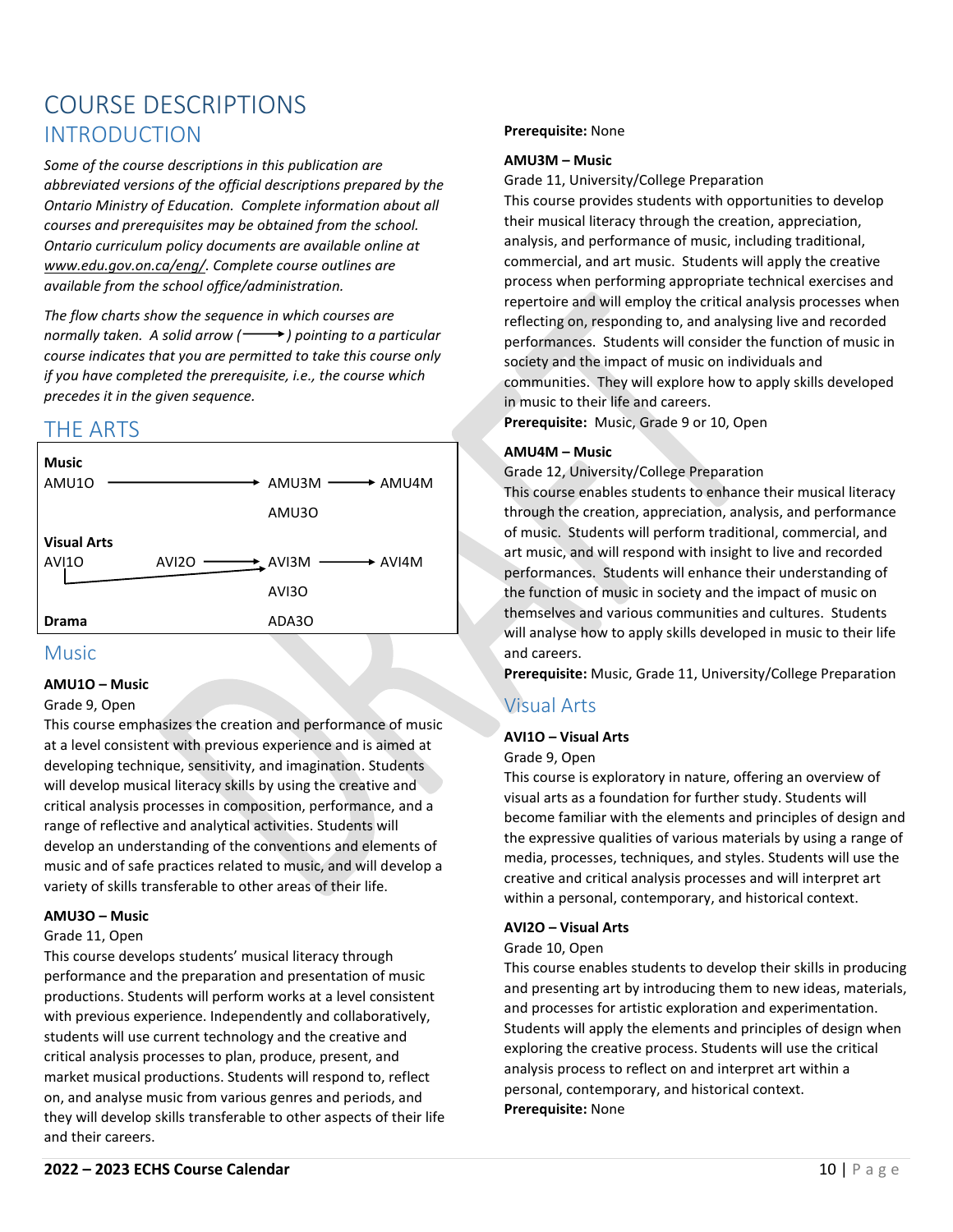#### **AVI3O – Visual Arts**

#### Grade 11, Open

This course focuses on studio activities in one or more of the visual arts, including drawing, painting, sculpture, photography, printmaking, collage, and/or multimedia art. Students will use the creative process to create art works that reflect a wide range of subjects and will evaluate works using the critical analysis process. Students will also explore works of art within a personal, contemporary, historical, and cultural context. **Prerequisite:** None

#### **AVI3M – Visual Arts**

#### Grade 11, University/College Preparation

This course enables students to further develop their knowledge and skills in visual arts. Students will use the creative process to explore a wide range of themes through studio work that may include drawing, painting, sculpting, and printmaking, as well as the creation of collage, multimedia works, and works using emerging technologies. Students will use the critical analysis process when evaluating their own work and the work of others. The course may be delivered as a comprehensive program or through a program focused on a particular art form (e.g., photography, video, computer graphics, information design).

**Prerequisite:** Visual Arts, Grade 9 or 10, Open

#### **AVI4M – Visual Arts**

#### Grade 12, University/College Preparation

This course focuses on enabling students to refine their use of the creative process when creating and presenting two- and three-dimensional art works using a variety of traditional and emerging media and technologies. Students will use the critical analysis process to deconstruct art works and explore connections between art and society. The studio program enables students to explore a range of materials, processes, and techniques that can be applied in their own art production. Students will also make connections between various works of art in personal, contemporary, historical, and cultural contexts. **Prerequisite:** Visual Arts, Grade 11, University/College Preparation

### <span id="page-12-0"></span>Drama

#### **ADA3O – Drama**

#### Grade 11, Open

This course requires students to engage in dramatic processes and the presentation of dramatic works, and emphasizes the application of drama skills in other contexts and opportunities. Students will interpret and present works in a variety of dramatic forms, create and script original works, and critically analyse the processes involved in producing drama works. Students will develop a variety of skills related to collaboration and the presentation of drama works. **Prerequisite:** None

# <span id="page-12-1"></span>BUSINESS STUDIES, COMPUTER STUDIES & TECHNOLOGICAL EDUCATION

| <b>Business Studies and Information/Communication Technology</b> |                   |        |       |
|------------------------------------------------------------------|-------------------|--------|-------|
| BTT10                                                            | BBI <sub>20</sub> | BAF3M  | BDV4C |
| <b>Computer Studies</b>                                          |                   |        |       |
|                                                                  |                   | ICS3C  |       |
|                                                                  |                   | ICS3U  |       |
| <b>Technological Education</b>                                   |                   |        |       |
|                                                                  | TGI2N             | TF 13M |       |

# <span id="page-12-2"></span>Business Studies and Information/ Communication Technology

#### **BTT1O – Information and Communication Technology in Business**

Grade 9, Open

This course introduces students to information and communication technology in a business environment and builds a foundation of digital literacy skills necessary for success in a technologically driven society. Students will develop word processing, spreadsheet, database, desktop publishing, presentation software, and website design skills. Throughout the course, there is an emphasis on digital literacy, effective electronic research and communication skills, and current issues related to the impact of information and communication technology.

#### **BBI2O – Introduction to Business**

#### Grade 10, Open

This course introduces students to the world of business. Students will develop an understanding of the functions of business, including accounting, marketing, information and communication technology, human resources, and production, and of the importance of ethics and social responsibility. This course builds a foundation for further studies in business and helps students develop the business knowledge and skills they will need in their everyday lives.

#### **Prerequisite:** None

#### **BAF3M - Financial Accounting Fundamentals**

Grade 11, University/College Preparation

This course introduces students to the fundamental principles and procedures of accounting. Students will develop financial analysis and decision-making skills that will assist them in future studies and/or career opportunities in business. Students will acquire an understanding of accounting for a service and a merchandising business, computerized accounting, financial analysis, and ethics and current issues in accounting.

#### **Prerequisite:** None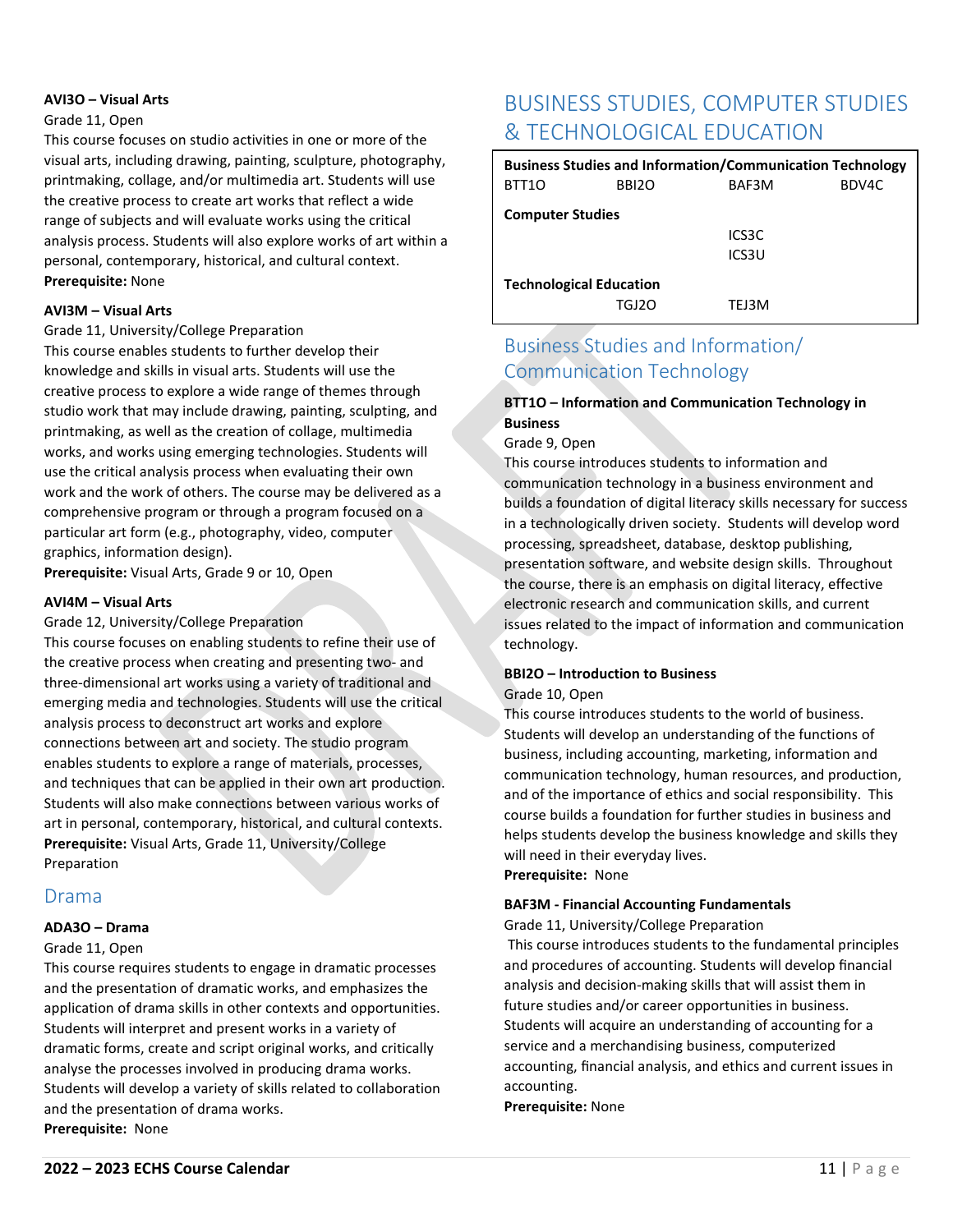#### **BDV4C – Entrepreneurship: Venture Planning in an Electronic Age**

#### Grade 12, College Preparation

This course provides students with the opportunity to develop and apply entrepreneurial skills through the creation of a venture plan that capitalizes on the potential of e-commerce. Students will research and identify an opportunity for a venture. They will then complete the components of a venture plan that includes a website.

**Prerequisite:** None

# <span id="page-13-0"></span>Computer Studies

#### **ICS3C – Introduction to Computer Science**

#### Grade 11, College Preparation

This course introduces students to computer programming concepts and practices. Students will write and test computer programs, using various problem-solving strategies. They will learn the fundamentals of program design and apply a software development life-cycle model to a software development project. Students will also learn about computer environments and systems, and explore environmental issues related to computers, safe computing practices, emerging technologies, and postsecondary opportunities in computer-related fields. **Prerequisite:** None

#### **ICS3U – Introduction to Computer Science**

#### Grade 11, University Preparation

This course introduces students to computer science. Students will design software independently and as part of a team, using industry-standard programming tools and applying the software development life-cycle model. They will also write and use subprograms within computer programs. Students will develop creative solutions for various types of problems as their understanding of the computing environment grows. They will also explore environmental and ergonomic issues, emerging research in computer science, and global career trends in computer-related fields. **Prerequisite**: None

# <span id="page-13-1"></span>Technological Education

### **TGJ2O – Communications Technology**

#### Grade 10, Open

This course introduces students to communications technology from a media perspective. Students will work in the areas of TV/video and movie productions, radio and audio production, print and graphic communications, photography, and interactive new media and animation. Student projects may include computer-based activities such as creating videos, editing photos, working with audio, cartooning, developing animations, and designing web pages. Students will also develop an awareness of environmental and societal issues related to communications technology, and will explore

secondary and post-secondary education and training pathways and career opportunities in the various communications technology fields.

#### **Prerequisite:** None

#### **TEJ3M - Computer Engineering Technology**

Grade 11, University/College Preparation

This course examines computer systems and control of external devices. Students will assemble computers and small networks by installing and configuring appropriate hardware and software. Students will develop knowledge and skills in electronics, robotics, programming, and networks, and will build systems that use computer programs and interfaces to control and/or respond to external devices. Students will develop an awareness of related environmental and societal issues, and will learn about college and university programs leading to careers in computer technology. **Prerequisite:** None

# <span id="page-13-2"></span>CANADIAN AND WORLD STUDIES, CAREER STUDIES

| Geography             |                                          |                |                |
|-----------------------|------------------------------------------|----------------|----------------|
| CGC1D                 |                                          | CGF3M          | CGW4U/C        |
| <b>History</b>        | CHC <sub>2</sub> D<br>CHC <sub>2</sub> P | CHW3M<br>CHA3U | CHY4U<br>CHY4C |
| Law                   |                                          | CLU3M          |                |
| <b>Civics</b>         | CHV <sub>20</sub>                        |                |                |
| <b>Career Studies</b> | GLC2O                                    |                |                |

# <span id="page-13-3"></span>Geography

#### **CGC1D – Issues in Canadian Geography**

Grade 9, Academic

This course examines interrelationships within and between Canada's natural and human systems and how these systems interconnect with those in other parts of the world. Students will explore environmental, economic, and social geographic issues relating to topics such as transportation options, energy choices, and urban development. Students will apply the concepts of geographic thinking and the geographic inquiry process, including spatial technologies, to investigate various geographic issues and to develop possible approaches for making Canada a more sustainable place in which to live.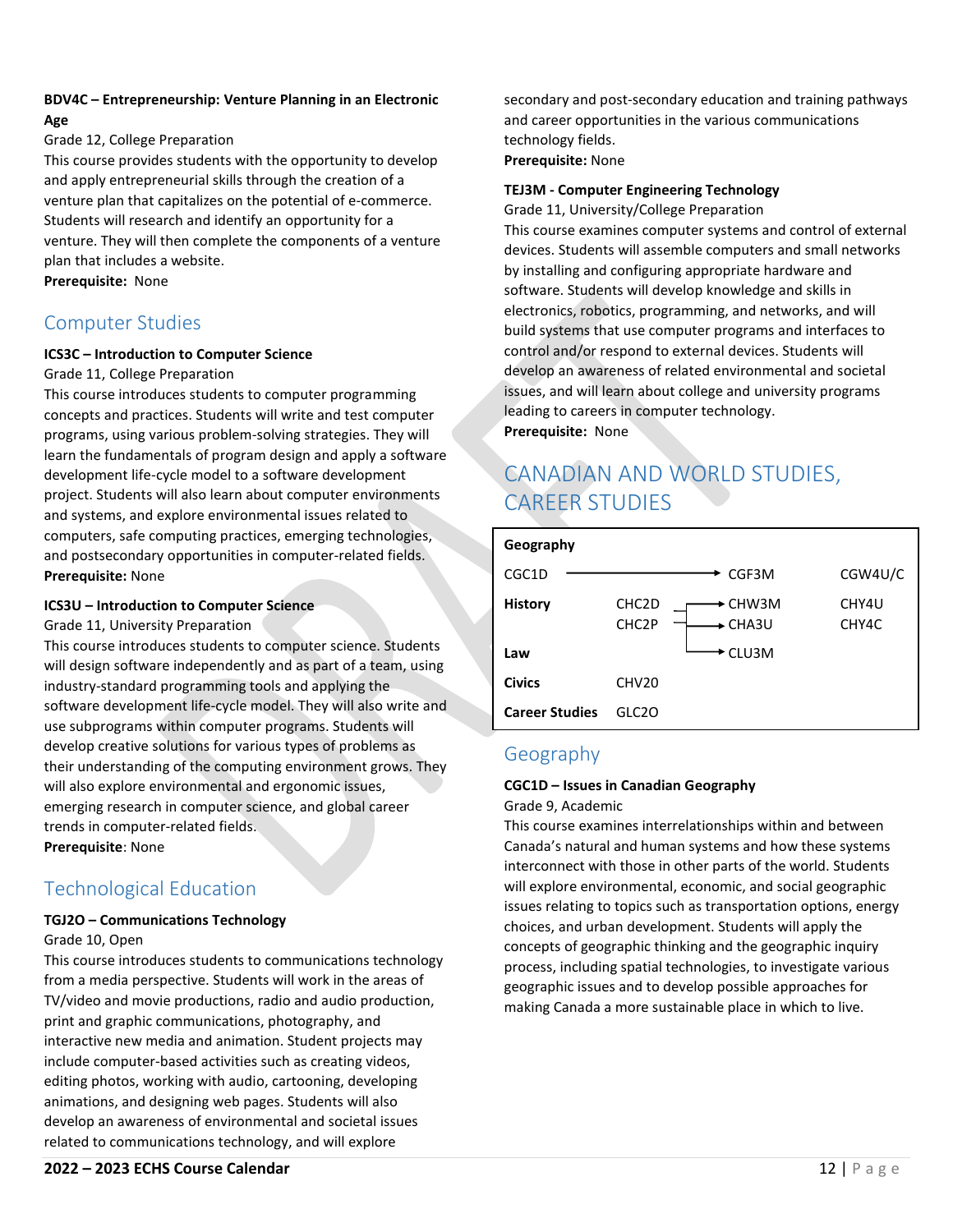# **CGF3M – Forces of Nature: Physical Processes and Disasters**

Grade 11, University/College Preparation In this course, students will explore physical processes related to the earth's water, land, and air. They will investigate how these processes shape the planet's natural characteristics and affect human systems, how they are involved in the creation of natural disasters, and how they influence the impacts of human disasters. Throughout the course, students will apply the concepts of geographic thinking and the geographic inquiry process and use spatial technologies to analyse these processes, make predictions related to natural disasters, and assess ways of responding to them.

**Prerequisite:** Issues in Canadian Geography, Grade 9, Academic or Applied

#### **CGW4U – World Issues: A Geographic Analysis**

Grade 12, University Preparation

In this course, students will address the challenge of creating a more sustainable and equitable world. They will explore issues involving a wide range of topics, including economic disparities, threats to the environment, globalization, human rights, and quality of life, and will analyse government policies, international agreements, and individual responsibilities relating to them. Students will apply the concepts of geographic thinking and the geographic inquiry process, including the use of spatial technologies, to investigate these complex issues and their impacts on natural and human communities around the world.

**Prerequisite:** Any university or university/college preparation course in Canadian and world studies, English, or social sciences and humanities.

#### **CGW4C – World Issues: A Geographic Analysis**

Grade 12, College Preparation

This course explores many difficult challenges facing Canada and the world today – challenges such as unequal access to food, water, and energy; urbanization; globalization; and meeting the needs of a growing world population while ensuring the sustainability of the natural environment. Students will explore these and other world issues from environmental, social, economic, and political perspectives, while applying the concepts of geographic thinking, the geographic inquiry process, and spatial technologies to guide and support their investigations.

**Prerequisite:** Issues in Canadian Geography, Grade 9, Academic or Applied

# <span id="page-14-0"></span>**History**

**CHC2D – Canadian History since World War 1** Grade 10, Academic This course explores social, economic, and political developments and events and their impact on the lives of different groups in Canada since 1914. Students will examine the role of conflict and cooperation in Canadian society, Canada's evolving role within the global community, and the impact of various individuals, organizations, and events on Canadian identity, citizenship, and heritage. They will develop their ability to apply the concepts of historical thinking and the historical inquiry process, including the interpretation and analysis of evidence, when investigating key issues and events in Canadian history since 1914. **Prerequisite:** None

#### **CHA3U – American History**

Grade 11, University Preparation

This course explores key aspects of the social, economic, and political development of the United States from precontact to the present. Students will examine the contributions of groups and individuals to the country's evolution and will explore the historical context of key issues, trends, and events that have had an impact on the United States, its identity and culture, and its role in the global community. Students will extend their ability to apply the concepts of historical thinking and the historical inquiry process, including the interpretation and analysis of evidence, when investigating various forces that helped shape American history.

**Prerequisite:** Canadian History since World War I, Grade 10, Academic or Applied

### **CHW3M – World History to the End of the Fifteenth Century**

Grade 11, University/College Preparation This course explores the history of various societies and civilizations around the world, from earliest times to around 1500 CE. Students will investigate a range of factors that contributed to the rise, success, and decline of various ancient and pre-modern societies throughout the world and will examine life in and the cultural and political legacy of these societies. Students will extend their ability to apply the concepts of historical thinking and the historical inquiry process, including the interpretation and analysis of evidence, when investigating social, political, and economic structures and historical forces at work in various societies and in different historical eras.

**Prerequisite:** Canadian History since World War I, Grade 10, Academic or Applied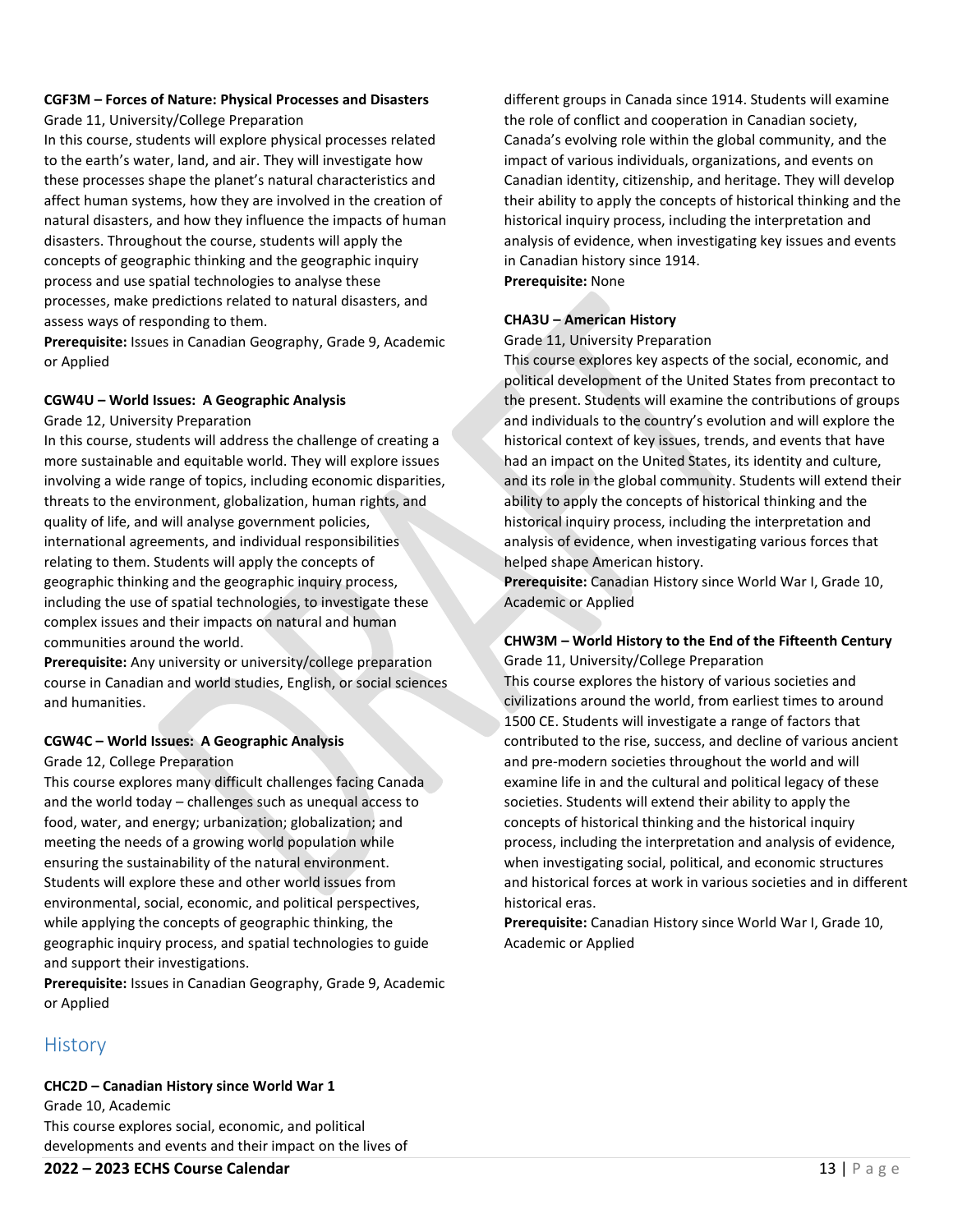#### **CHY4U – World History since the Fifteenth Century**

#### Grade 12, University Preparation

This course traces major developments and events in world history since approximately 1450. Students will explore social, economic, and political changes, the historical roots of contemporary issues, and the role of conflict and cooperation in global interrelationships. They will extend their ability to apply the concepts of historical thinking and the historical inquiry process, including the interpretation and analysis of evidence, as they investigate key issues and ideas and assess societal progress or decline in world history.

**Prerequisite:** Any university or university/college preparation course in Canadian and world studies, English, or social sciences and humanities

# **CHY4C – World History since the Fifteenth Century**

Grade 12, College Preparation

This course explores key developments and events in world history since approximately 1450, with a focus on interactions within and between various regions. Students will examine social, economic, and political developments and how they have affected different peoples. Students will extend their ability to apply the concepts of historical thinking and the historical inquiry process, including the interpretation and analysis of evidence, when investigating key turning points in world history and historical forces that have shaped our world. **Prerequisite:** Any university, university/college, or college preparation course in Canadian and world studies, English, or social sciences and humanities

#### <span id="page-15-0"></span>Law

#### **CLU3M – Understanding Canadian Law**

Grade 11, University/College Preparation

This course explores Canadian law, with a focus on legal issues that are relevant to the lives of people in Canada. Students will gain an understanding of laws relating to rights and freedoms in Canada; our legal system; and family, contract, employment, tort, and criminal law. Students will develop legal reasoning skills and will apply the concepts of legal thinking and the legal studies inquiry process when investigating a range of legal issues and formulating and communicating informed opinions about them.

**Prerequisite:** Canadian History since World War I, Grade 10, Academic or Applied

### <span id="page-15-1"></span>Civics

#### **CHV2O – Civics and Citizenship**

#### Grade 10, Open (credit value: 0.5)

This course explores rights and responsibilities associated with being an active citizen in a democratic society. Students will explore issues of civic importance and the influence of social media, while developing their understanding of the role of civic engagement and of political processes in the local, national,

and/or global community. Students will apply the concepts of political thinking and the political inquiry process to investigate, and express informed opinions about, a range of political issues and developments that are both of significance in today's world and of personal interest to them. This course also includes learning on digital literacy and critical-thinking skills, the mechanisms of government, Indigenous governance systems and structures, the historical foundations of the rights and freedoms we enjoy in Canada, ways in which government policy affects individuals' lives and the economy, and ways for students to serve their communities. **Prerequisite:** None

### <span id="page-15-2"></span>Career Studies

#### **GLC2O – Career Studies**

Grade 10, Open (credit value: 0.5)

This course gives students the opportunity to develop the skills, knowledge, and habits that will support them in their education and career/life planning. Students will learn about global work trends, and seek opportunities within the school and community to expand and strengthen their transferable skills and their ability to adapt to the changing world of work. On the basis of exploration, reflective practice, and decision-making processes, students will make connections between their skills, interests, and values and their postsecondary options, whether in apprenticeship training, college, community living, university, or the workplace. They will set goals and create a plan for their first postsecondary year. As part of their preparation for the future, they will learn about personal financial management – including the variety of saving and borrowing tools available to them and how to use them to their advantage – and develop a budget for their first year after secondary school. **Prerequisite:** None

# <span id="page-15-3"></span>CO-OPERATIVE EDUCATION

**Co-operative Education Linked to a Related Course (or Courses)** This course consists of a learning experience connected to a community and a co-operative education curriculum that incorporates relevant expectations from the student's related course (or courses). Students will develop skills, knowledge, and habits of mind that will support them in their learning, including their education and career/life planning, at school and beyond, today and in the future. Within the context of their experience connected to a community, students will apply, extend, and refine skills and knowledge acquired in their related course or courses and will apply skills, knowledge, and habits of mind that will protect and promote their health, safety, and well-being. They will create and implement a learning plan that meets their particular interests and needs, reflect on their learning, and make connections between their experience in the community and other aspects of their lives. **Prerequisite:** None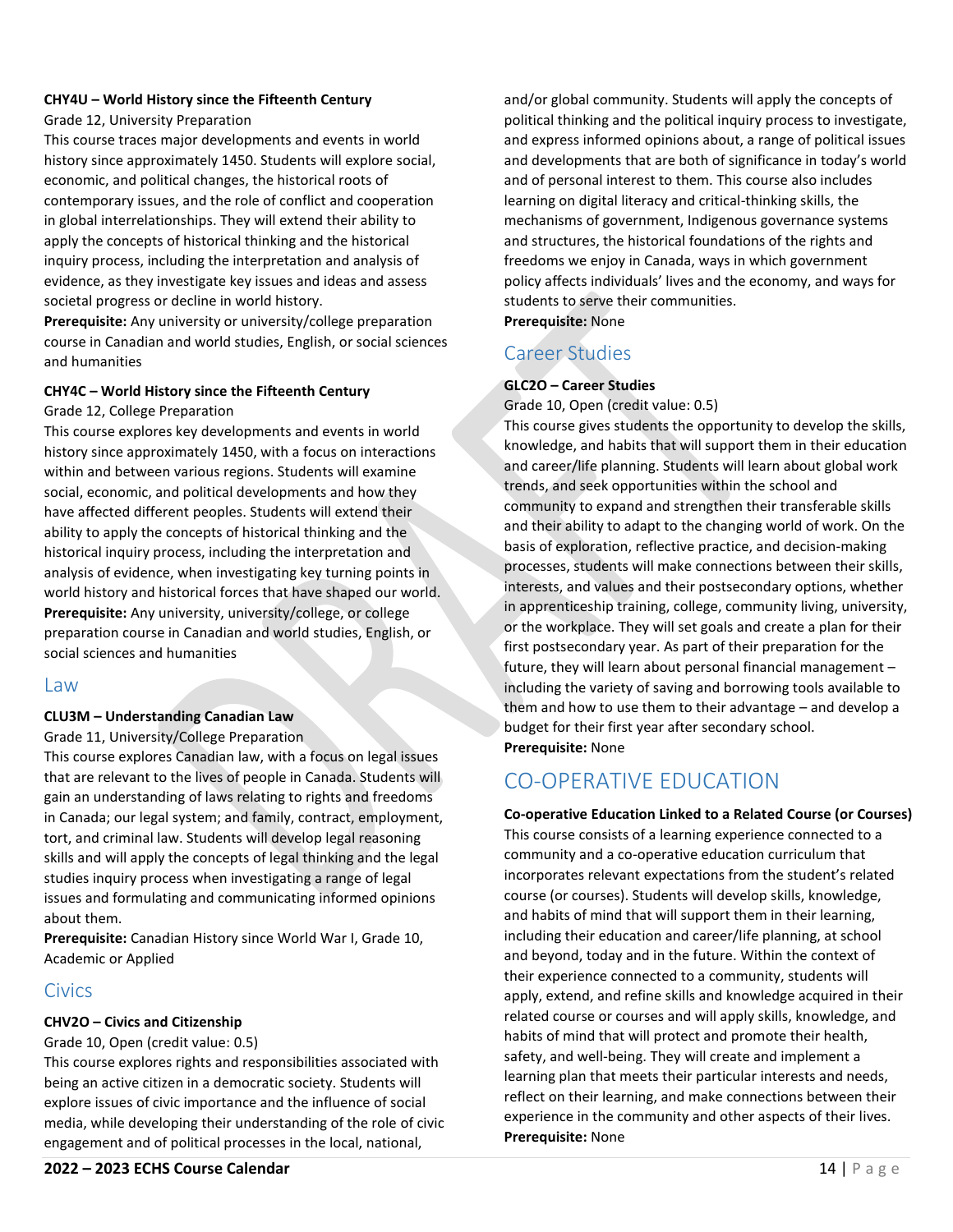#### **DCO3O – Creating Opportunities through Co-op** Grade 11, Open

This course consists of a learning experience connected to a community and a co-operative education curriculum focused on developing skills, knowledge, and habits of mind that will support students in their learning, including their education and career/life planning, at school and beyond, today and in the future. Within the context of their experience connected to a community, students will apply skills, knowledge, and habits of mind that will protect and promote their health, safety, and well-being and that will strengthen their inquiry, decisionmaking, and leadership skills. Students will create and implement a learning plan that meets their particular interests and needs, reflect on their learning, and make connections between their experience in the community and other aspects of their lives.

#### **Prerequisite:** None

# <span id="page-16-0"></span>ENGLISH



#### **ENG1D – English**

Grade 9, Academic

This course is designed to develop the oral communication, reading, writing, and media literacy skills that students need for success in their secondary school academic programs and in their daily lives. Students will analyse literary texts from contemporary and historical periods, interpret informational and graphic texts, and create oral, written, and media texts in a variety of forms. An important focus will be on the use of strategies that contribute to effective communication. The course is intended to prepare students for the Grade 10 academic English course, which leads to university or college preparation courses in Grades 11 and 12.

#### **ENG1P – English**

#### Grade 9, Applied

This course is designed to develop the key oral communication, reading, writing, and media literacy skills students need for success in secondary school and daily life. Students will read, interpret, and create a variety of informational, literary, and graphic texts. An important focus will be on identifying and using appropriate strategies and processes to improve students' comprehension of texts and to help them communicate clearly and effectively. The course is intended to prepare students for the Grade 10 applied English course, which leads to college or workplace preparation courses in Grades 11 and 12.

#### **ENG2D – English**

Grade 10, Academic

This course is designed to extend the range of oral communication, reading, writing, and media literacy skills that students need for success in their secondary school academic programs and in their daily lives. Students will analyse literary texts from contemporary and historical periods, interpret and evaluate informational and graphic texts, and create oral, written, and media texts in a variety of forms. An important focus will be on the selective use of strategies that contribute to effective communication. This course is intended to prepare students for the compulsory Grade 11 university or college preparation course.

**Prerequisite:** English, Grade 9, Academic or Applied

#### **ENG2P – English**

Grade 10, Applied

This course is designed to extend the range of oral communication, reading, writing, and media literacy skills that students need for success in secondary school and daily life. Students will study and create a variety of informational, literary, and graphic texts. An important focus will be on the consolidation of strategies and processes that help students interpret texts and communicate clearly and effectively. This course is intended to prepare students for the compulsory Grade 11 college or workplace preparation course. **Prerequisite:** English, Grade 9, Academic or Applied

#### **ENG3U – English**

Grade 11, University Preparation

This course emphasizes the development of literacy, communication, and critical and creative thinking skills necessary for success in academic and daily life. Students will analyse challenging literary texts from various periods, countries, and cultures, as well as a range of informational and graphic texts from various periods, countries, and cultures, as well as a range of informational and graphic texts, and create oral, written, and media texts in a variety of forms. An important focus will be on using language with precision and clarity and incorporating stylistic devices appropriately and effectively. The course is intended to prepare students for the compulsory Grade 12 university or college preparation course. **Prerequisite:** English, Grade 10, Academic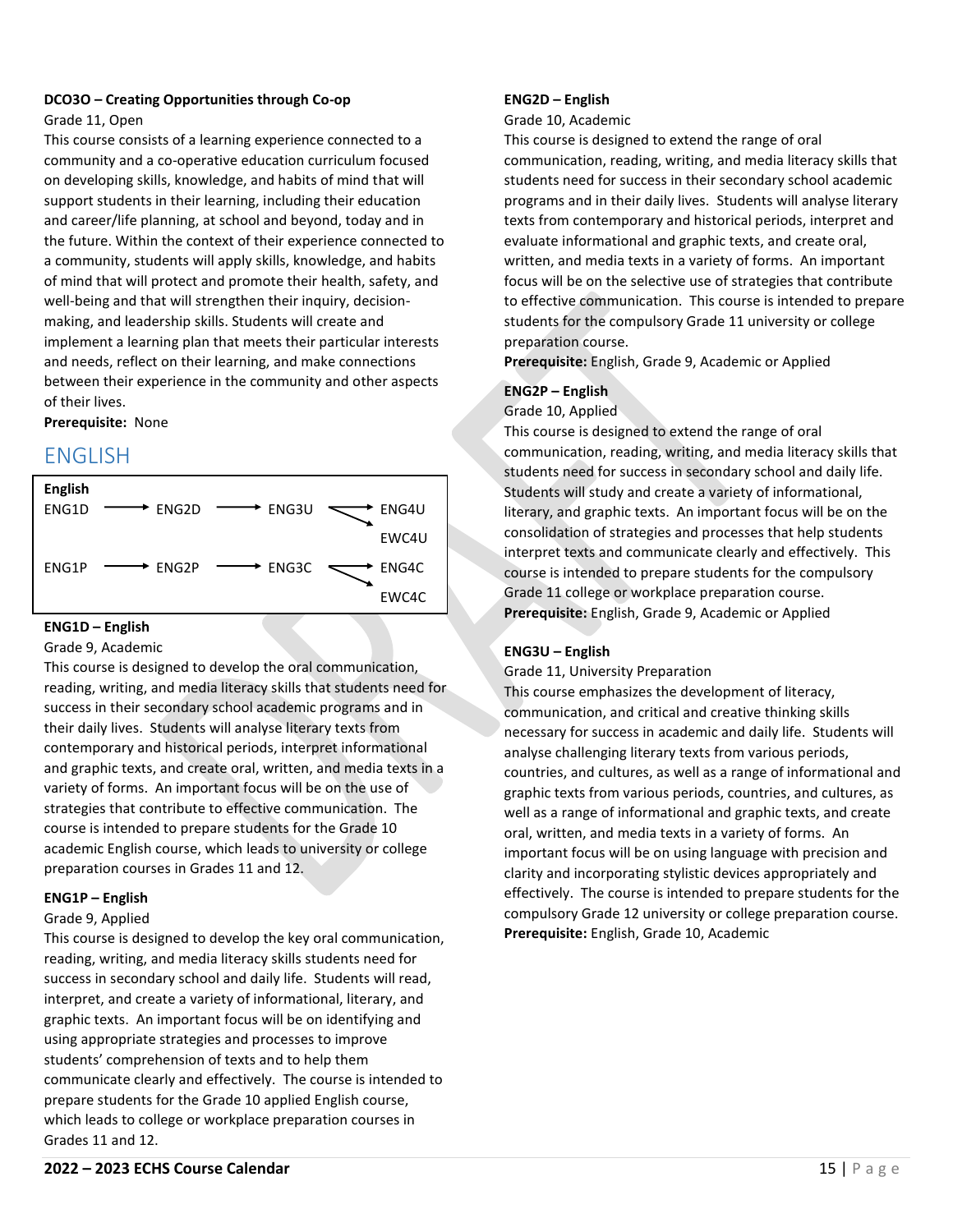#### **ENG3C – English**

Grade 11, College Preparation

This course emphasizes the development of literacy, communication, and critical and creative thinking skills necessary for success in academic and daily life. Students will study the content, form, and style of a variety of informational and graphic texts, as well as literary texts from Canada and other countries, and create oral, written, and media texts in a variety of forms for practical and academic purposes. An important focus will be on using language with precision and clarity. The course is intended to prepare students for the compulsory Grade 12 college preparation course. **Prerequisite:** English, Grade 10, Applied

#### **ENG4U – English**

#### Grade 12, University Preparation

This course emphasizes the consolidation of literacy, communication, and critical and creative thinking skills necessary for success in academic and daily life. Students will analyse a range of challenging literary texts from various periods, countries and cultures; interpret and evaluate informational and graphic texts; and create oral, written, and media texts in a variety of forms. An important focus will be on using academic language coherently and confidently, selecting the reading strategies best suited to particular texts and particular purposes for reading, and developing greater control in writing. The course is intended to prepare students for university, college, or the workplace.

**Prerequisite:** English, Grade 11, University Preparation

#### **ENG4C – English**

#### Grade 12, College Preparation

This course emphasizes the consolidation of literacy, communication, and critical and creative thinking skills necessary for success in academic and daily life. Students will analyse a variety of informational and graphic texts, as well as literary texts from various countries and cultures, and create oral, written, and media texts in a variety of forms for practical and academic purposes. An important focus will be on using language with precision and clarity and developing greater control in writing. The course is intended to prepare students for college or the workplace.

**Prerequisite:** English, Grade 11, College Preparation

#### **EWC4C – The Writer's Craft**

#### Grade 12, College Preparation

This course emphasizes knowledge and skills related to the craft of writing. Students will investigate models of effective writing; use a workshop approach to write a variety of works; and make considered decisions for improving the quality of their writing. They will also complete a creative or analytical independent study project and investigate opportunities for publication and for writing careers.

**Prerequisite:** English, Grade 11, College Preparation

#### **EWC4U – The Writer's Craft**

Grade 12, University Preparation

This course emphasizes knowledge and skills related to the craft of writing. Students will analyse models of effective writing; use a workshop approach to produce a range of works; identify and use techniques required for specialized forms of writing; and identify effective ways to improve the quality of their writing. They will also complete a major paper as part of a creative or analytical independent study project and investigate opportunities for publication and for writing careers. **Prerequisite:** English, Grade 11, University Preparation

# <span id="page-17-0"></span>FRENCH

| French |                         |                         |                         |
|--------|-------------------------|-------------------------|-------------------------|
| FSF1D  | $\longrightarrow$ FSF2D | $\longrightarrow$ FSF3U | $\longrightarrow$ FSF4U |
| FSF1O  |                         |                         |                         |

#### **FSF1D – Core French**

Grade 9, Academic

This course provides opportunities for students to communicate and interact in French with increasing independence, with a focus on familiar topics related to their daily lives. Students will develop their skills in listening, speaking, reading, and writing by using language learning strategies introduced in the elementary Core French program, and will apply creative and critical thinking skills in various ways. They will also enhance their understanding and appreciation of diverse French-speaking communities, and will develop skills necessary for lifelong language learning. **Prerequisite:** Minimum of 600 hours of French instruction, or equivalent

#### **FSF1O – Core French**

#### Grade 9, Open

This is an introductory course for students who have little or no knowledge of French or who have not accumulated the minimum of 600 hours of elementary Core French instruction. Students will begin to understand and speak French in guided and structured interactive settings, and will develop fundamental skills in listening, speaking, reading, and writing through discussing issues and situations that are relevant to their daily lives. Throughout the course, students will develop their awareness of diverse French-speaking communities in Canada and acquire an understanding and appreciation of these communities. They will also develop a variety of skills necessary for lifelong language learning. **Prerequisite:** None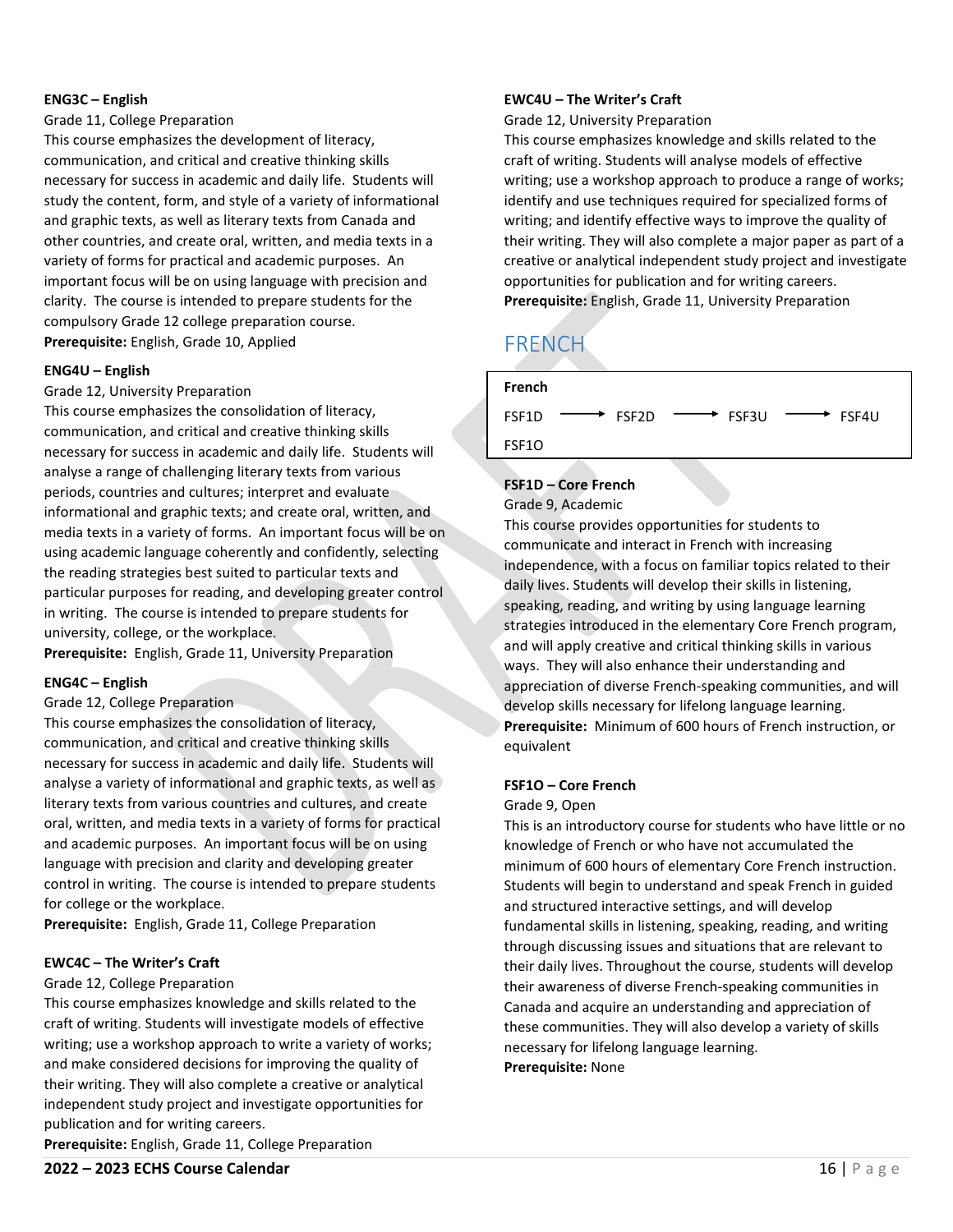#### **FSF2D – Core French**

#### Grade 10, Academic

This course provides opportunities for students to communicate in French about personally relevant, familiar, and academic topics in real-life situations with increasing independence. Students will exchange information, ideas, and opinions with others in guided and increasingly spontaneous spoken interactions. Students will develop their skills in listening, speaking, reading, and writing through the selective use of strategies that contribute to effective communication. They will also increase their understanding and appreciation of diverse French-speaking communities, and will develop skills necessary for lifelong language learning. **Prerequisite:** Core French, Grade 9, Academic or Applied

**FSF3U – Core French**

### Grade 11, University Preparation

This course offers students extended opportunities to speak and interact in real-life situations in French with greater independence. Students will develop their listening, speaking, reading, and writing skills, as well as their creative and critical thinking skills, through responding to and exploring a variety of oral and written texts. They will also broaden their understanding and appreciation of diverse French-speaking communities, and will develop skills necessary for lifelong language learning.

**Prerequisite:** Core French, Grade 10, Academic

### **FSF4U – Core French**

#### Grade 12, University Preparation

This course provides extensive opportunities for students to speak and interact in French independently. Students will develop their listening, speaking, reading, and writing skills, apply language learning strategies in a wide variety of real-life situations, and develop their creative and critical thinking skills through responding to and interactive with a variety of oral and written texts. They will also enrich their understanding and appreciation of diverse French-speaking communities, and will develop skills necessary for lifelong language learning. **Prerequisite:** Core French, Grade 11, University Preparation

# <span id="page-18-0"></span>HEALTH AND PHYSICAL EDUCATION



# **PPL1O – Healthy Active Living Education**

### Grade 9, Open

This course equips students with the knowledge and skills they need to make healthy choices now and lead healthy, active lives in the future. Through participation in a wide range of physical activities, students develop knowledge and skills related to movement competence and personal fitness that

provide a foundation for active living. Students also acquire an understanding of the factors and skills that contribute to healthy development and learn how their own well-being is affected by, and affects, the world around them. Students build their sense of self, learn to interact positively with others, and develop their ability to think critically and creatively.

#### **PPL2O – Healthy Active Living Education** Grade 10, Open

This course enables students to further develop the knowledge and skills they need to make healthy choices now and lead healthy, active lives in the future. Through participation in a wide range of physical activities, students develop knowledge and skills related to movement competence and personal fitness that provide a foundation for active living. Students also acquire an understanding of the factors and skills that contribute to healthy development and learn how their own well-being is affected by, and affects, the world around them. Students build their sense of self, learn to interact positively with others, and develop their ability to think critically and creatively.

**Prerequisite:** None

### **PPL3O – Healthy Active Living Education**

Grade 11, Open (Co-ed)

This course enables students to further develop the knowledge and skills they need to make healthy choices now and lead healthy, active lives in the future. Through participation in a wide range of physical activities and exposure to a broader range of activity settings, students enhance their movement competence, personal fitness, and confidence. Students also acquire an understanding of the factors and skills that contribute to healthy development and learn how their own well-being is affected by, and affects, the world around them. Students build their sense of self, learn to interact positively with others, and develop their ability to think critically and creatively.

**Prerequisite:** None

#### **PLF4M Recreation and Healthy Active Living Leadership** Grade 12, University/College Preparation

This course enables students to explore the benefits of lifelong participation in active recreation and healthy leisure and to develop the leadership and coordinating skills needed to plan, organize, and safely implement recreational events and other activities related to healthy, active living. Students will also learn how to promote the benefits of healthy, active living to others through mentoring and assisting them in making informed decisions that enhance their well-being. The course will prepare students for university programs in physical education and health and kinesiology and for college and university programs in recreation and leisure management, fitness and health promotion, and fitness leadership. **Prerequisite:** Any health and physical education course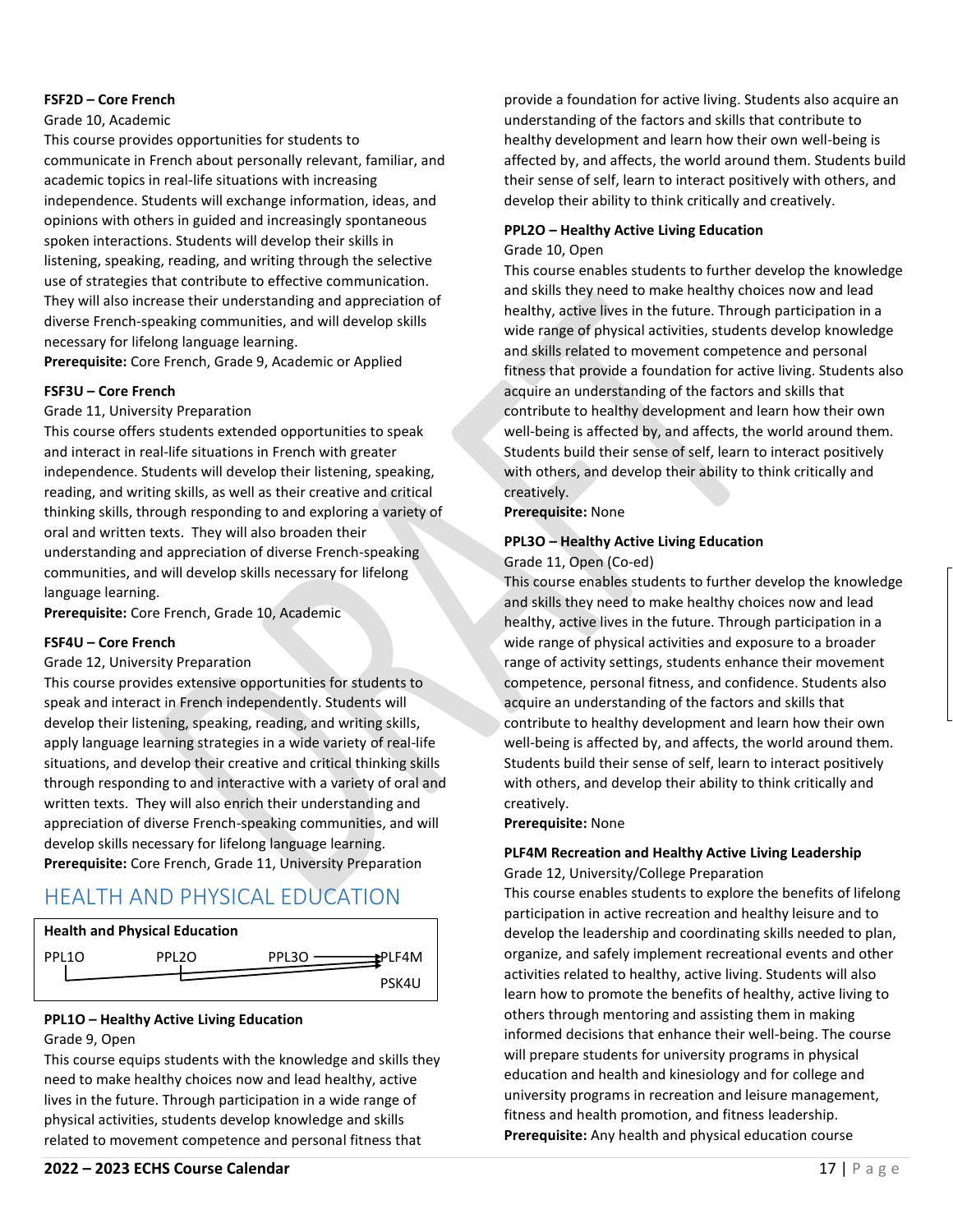#### **PSK4U Introductory Kinesiology**

#### Grade 12, University Preparation

This course focuses on the study of human movement and of systems, factors, and principles involved in human development. Students will learn about the effects of physical activity on health and performance, the evolution of physical activity and sport, and the physiological, psychological, and social factors that influence an individual's participation in physical activity and sport. The course prepares students for university programs in physical education and health, kinesiology, health sciences, health studies, recreation, and sports administration.

**Prerequisite**: Any Grade 11 university or university/college preparation course in science, or any Grade 11 or 12 course in health and physical education

# <span id="page-19-0"></span>MATHEMATICS



#### **MTH1W - Mathematics**

Grade 9 Mathematics (de-streamed)

This course enables students to consolidate, and continue to develop, an understanding of mathematical concepts related to number sense and operations, algebra, measurement, geometry, data, probability, and financial literacy. Students will use mathematical processes, mathematical modelling, and coding to make sense of the mathematics they are learning and to apply their understanding to culturally responsive and relevant real-world situations. Students will continue to enhance their mathematical reasoning skills, including proportional reasoning, spatial reasoning, and algebraic reasoning, as they solve problems and communicate their thinking.

#### **MPM2D – Principles of Mathematics**

#### Grade 10, Academic

This course enables students to broaden their understanding of relationships and extend their problem-solving and algebraic skills through investigation, the effective use of technology, and abstract reasoning. Students will explore quadratic relations and their applications; solve and apply linear systems; verify properties of geometric figures using analytic geometry; and investigate the trigonometry of right and acute triangles. Students will reason mathematically and communicate their thinking as they solve multi-step problems.

**MFM2P – Foundations of Mathematics** Grade 10, Applied

This course enables students to consolidate their understanding of relations and extend their problem-solving and algebraic skills through investigation, the effective use of technology, and hands-on activities. Students will develop and graph equations in analytic geometry; solve and apply linear systems, using real-life examples; and explore and interpret graphs of quadratic relations. Students will investigate similar triangles, the trigonometry of right triangles, and the measurement of three-dimensional figures. Students will consolidate their mathematical skills as they solve problems and communicate their thinking.

**Prerequisite:** Mathematics, Grade 9 Academic or Applied

#### **MCR3U – Functions and Relations**

Grade 11, University Preparation

This course introduces the mathematical concept of the function by extending students' experiences with linear and quadratic relations. Students will investigate properties of discrete and continuous functions, including trigonometric and exponential functions; represent functions numerically, algebraically, and graphically; solve problems involving applications of functions; investigate inverse functions; and develop facility in determining equivalent algebraic expressions. Students will reason mathematically and communicate their thinking as they solve multi-step problems. **Prerequisite:** Principles of Mathematics, Grade 10, Academic

#### **MCF3M – Functions and Applications**

Grade 11, University/College Preparation

This course introduces basic features of the function by extending students' experiences with quadratic relations. It focuses on quadratic, trigonometric, and exponential functions and their use in modelling real-world situations. Students will represent functions numerically, graphically, and algebraically; simplify expressions; solve equations; and solve problems relating to applications. Students will reason mathematically and communicate their thinking as they solve multi-step problems.

**Prerequisite:** Mathematics, Grade 10, Academic or Applied

### **MBF3C – Foundations for College Mathematics**

Grade 11, College Preparation

This course enables students to broaden their understanding of mathematics as a problem-solving tool in the real world. Students will extend their understanding of quadratic relations; investigate situations involving exponential growth; solve problems involving compound interest; solve financial problems connected with vehicle ownership; develop their ability to reason by collecting, analysing, and evaluating data involving one variable; connect probability and statistics; and solve problems in geometry and trigonometry. Students will consolidate their mathematical skills and they solve problems and communicate their thinking.

**Prerequisite:** Foundations of Mathematics, Grade 10, Applied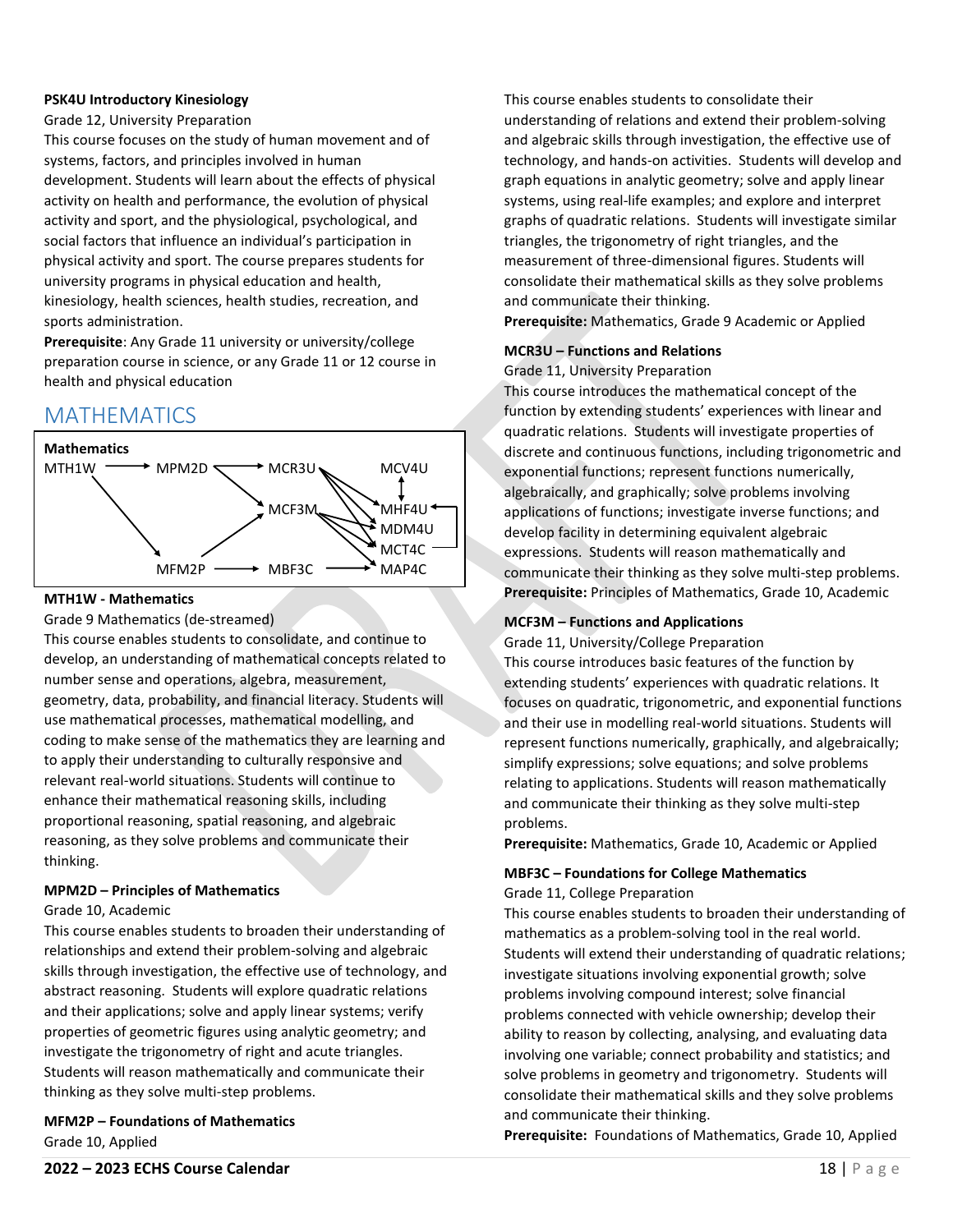#### **MHF4U –Advanced Functions**

#### Grade 12, University Preparation

This course extends students' experience with functions. Students will investigate the properties of polynomial, rational, logarithmic, and trigonometric functions; develop techniques for combining functions; broaden their understanding of rates of change; and develop facility in applying these concepts and skills. Students will also refine their use of the mathematical processes necessary for success in senior mathematics. This course is intended both for students taking the Calculus and Vectors course as a prerequisite for a university program and for those wishing to consolidate their understanding of mathematics before proceeding to any one of a variety of university programs.

**Prerequisite:** Functions and Relations, Grade 11, University Preparation, or Mathematics for College Technology, Grade 12, College Preparation

#### **MCV4U – Calculus and Vectors**

#### Grade 12, University Preparation

This course builds on students' previous experience with functions and their developing understanding of rates of change. Students will solve problems involving geometric and algebraic representations of vectors and representations of lines and planes in three-dimensional space; broaden their understanding of rates of change to include the derivatives of polynomial, sinusoidal, exponential, rational, and radical function; and apply these concepts and skills to the modelling of real-world relationships. Students will also refine their use of the mathematical processes necessary for success in senior mathematics. This course is intended for students who choose to pursue careers in fields such as science, engineering, economics, and some areas of business, including those students who will be required to take a university-level calculus, linear algebra, or physics course. **Note:** Advanced Functions (MHF4U) must be taken prior to or

#### **MDM4U – Mathematics of Data Management**

concurrently with Calculus and Vectors (MCV4U)

Grade 12, University Preparation

This course broadens students' understanding of mathematics as it relates to managing data. Students will apply methods for organizing and analysing large amounts of information; solve problems involving probability and statistics; and carry out a culminating investigation that integrates statistical concepts and skills. Students will also refine their use of the mathematical processes necessary for success in senior mathematics. Students planning to enter university programs in business, the social sciences, and the humanities will find this course of particular interest.

**Prerequisite:** Functions, Grade 11, University Preparation, or Functions and Applications, Grade 11, University/College Preparation

#### **MCT4C – Mathematics for College Technology**

Grade 12, College Preparation

This course enables students to extend their knowledge of functions. Students will investigate and apply properties of polynomial, exponential, and trigonometric functions; continue to represent functions numerically, graphically, and algebraically; develop facility in simplifying expressions and solving equations; and solve problems that address applications of algebra, trigonometry, vectors, and geometry. Students will reason mathematically and communicate their thinking as they solve multi-step problems. This course prepares students for a variety of college technology programs.

**Prerequisite:** Functions and Applications, Grade 11, University/ College Preparation, or Functions and Relations, Grade 11, University Preparation

#### **MAP4C – Foundations for College Mathematics** Grade 12, College Preparation

This course enables students to broaden their understanding of real-world applications of mathematics. Students will analyse data using statistical methods; solve problems involving applications of geometry and trigonometry; solve financial problems connected with annuities, budgets, and renting or owning accommodation; simplify expressions; and solve equations. Students will reason mathematically and communicate their thinking as they solve multi-step problems. This course prepares students for college programs in areas such as business, health sciences, and human services, and for certain skilled trades.

**Prerequisite:** Foundations for College Mathematics, Grade 11, College Preparation, or Functions and Applications, Grade 11, University/College Preparation

# <span id="page-20-0"></span>RELIGIOUS STUDIES/BIBLE PROGRAM

| <b>Religious Studies</b>                                              |
|-----------------------------------------------------------------------|
| $KBI1 \longrightarrow KBI2 \longrightarrow KBI3 \longrightarrow KBI4$ |
| The following are non-credited, locally developed courses:            |
| <b>KBI1A - Overview of the Old Testament</b>                          |
| Grade 9, Open (credit value: 0)                                       |
| KBI1B – Overview of Church History, Early Church to Today             |
| Grade 9, Open (credit value: 0)                                       |
| KBI2A - Wisdom Literature                                             |
| Grade 10, Open (credit value: 0)                                      |
| KBI2B - 1 Corinthians and the Smaller Pauline Epistles                |
| Grade 10, Open (credit value: 0)                                      |
| <b>KBI3A – Applied Apologetics</b>                                    |
| Grade 11, Open (credit value: 0)                                      |
| <b>KBI3B – Worldview, Cults and World Religions</b>                   |
| Grade 11, Open (credit value: 0)                                      |
| KBI4A – Church History, 1800 to Present                               |
| Grade 12, Open (credit value: 0)                                      |
| <b>KBI4B - Hermeneutics and Revelation</b>                            |
| Grade 12, Open (credit value: 0)                                      |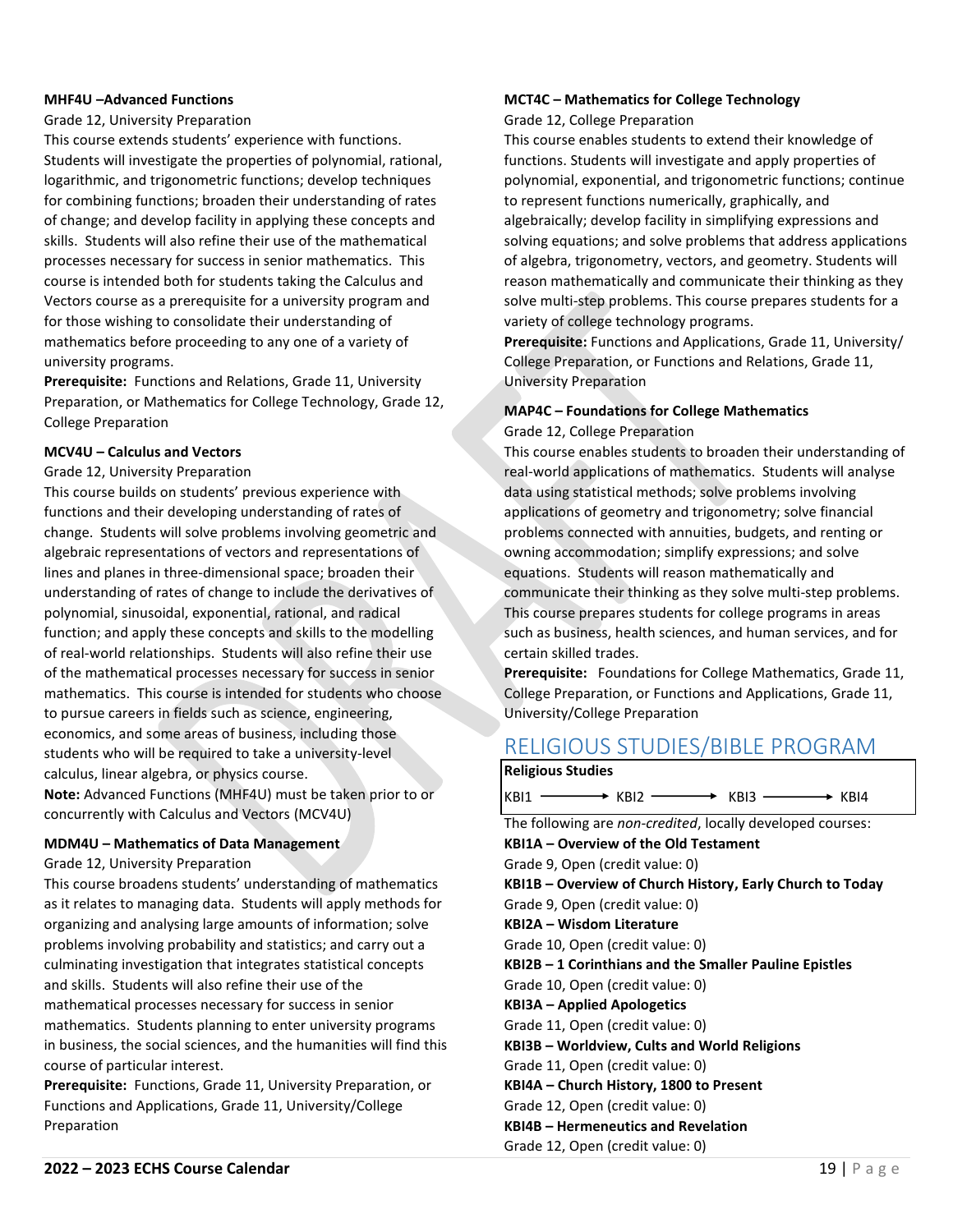# <span id="page-21-0"></span>**SCIENCE**



#### <span id="page-21-1"></span>**Science**

#### **SNC1W – Science**

#### Grade 9 Science (de-streamed)

This course enables students to develop their understanding of concepts related to biology, chemistry, physics, and Earth and space science, and to relate science to technology, society, and the environment. Throughout the course, students will develop and refine their STEM skills as they use scientific research, scientific experimentation, and engineering design processes to investigate concepts and apply their knowledge in situations that are relevant to their lives and communities. Students will continue to develop transferable skills as they become scientifically literate global citizens.

#### **SNC2D – Science**

#### Grade 10, Academic

This course enables students to enhance their understanding of concepts in biology, chemistry, earth and space science, and physics, and of the interrelationships between science, technology, society, and the environment. Students are also given opportunities to further develop their scientific investigation skills. Students will plan and conduct investigations and develop their understanding of scientific theories related to the connections between cells and systems in animals and plants; chemical reactions, with a particular focus on acid–base reactions; forces that affect climate and climate change; and the interaction of light and matter. **Prerequisite:** Science, Grade 9, Academic or Applied

#### **SNC2P – Science**

#### Grade 10, Applied

This course enables students to develop a deeper understanding of concepts in biology, chemistry, earth and space science, and physics, and to apply their knowledge of science in real-world situations. Students are given opportunities to develop further practical skills in scientific investigation. Students will plan and conduct investigations into everyday problems and issues related to human cells and body systems; chemical reactions; factors affecting climate change; and the interaction of light and matter.

**Prerequisite:** Science, Grade 9, Academic or Applied

#### **SNC4E Science**

Grade 12, Workplace Preparation

This course provides students with fundamental science knowledge & workplace skills needed to prepare them for success beyond high school. Students will explore hazards in the workplace, chemicals in consumer products, disease and its prevention, electricity at home and at work, and nutritional science. Emphasis is placed on current topics in science and relevant, practical activities that develop students' literacy and mathematical literacy skills and enhance their scientific literacy. **Prerequisite:** Science, Grade 10, Applied

#### **SNC4M – Science**

Grade 12, University/College Preparation

This course enables students, including those pursuing postsecondary programs outside the sciences, to increase their understanding of science and contemporary social and environmental issues in health-related fields. Students will explore a variety of medical technologies, pathogens and disease, nutritional science, public health issues, and biotechnology. The course focuses on the theoretical aspects of the topics under study and helps refine students' scientific investigation skills.

**Prerequisite:** Science, Grade 10, Academic, or any Grade 11 university, university/college, college prep science course

### <span id="page-21-2"></span>Biology

#### **SBI3U – Biology**

Grade 11, University Preparation

This course furthers students' understanding of the processes that occur in biological systems. Students will study theory and conduct investigations in the areas of biodiversity; evolution; genetic processes; the structure and function of animals; and the anatomy, growth, and function of plants. The course focuses on the theoretical aspects of the topics under study, and helps students refine skills related to scientific investigations. **Prerequisite:** Science, Grade 10, Academic

#### **SBI3C – Biology**

#### Grade 11, College Preparation

This course focuses on the processes that occur in biological systems. Students will learn concepts and theories as they conduct investigations in the areas of cellular biology, microbiology, genetics, the anatomy of mammals, and the structure of plants and their role in the natural environment. Emphasis will be placed on the practical application of concepts, and on the skills needed for further study in various branches of the life sciences and related fields. **Prerequisite:** Science, Grade 10, Academic or Applied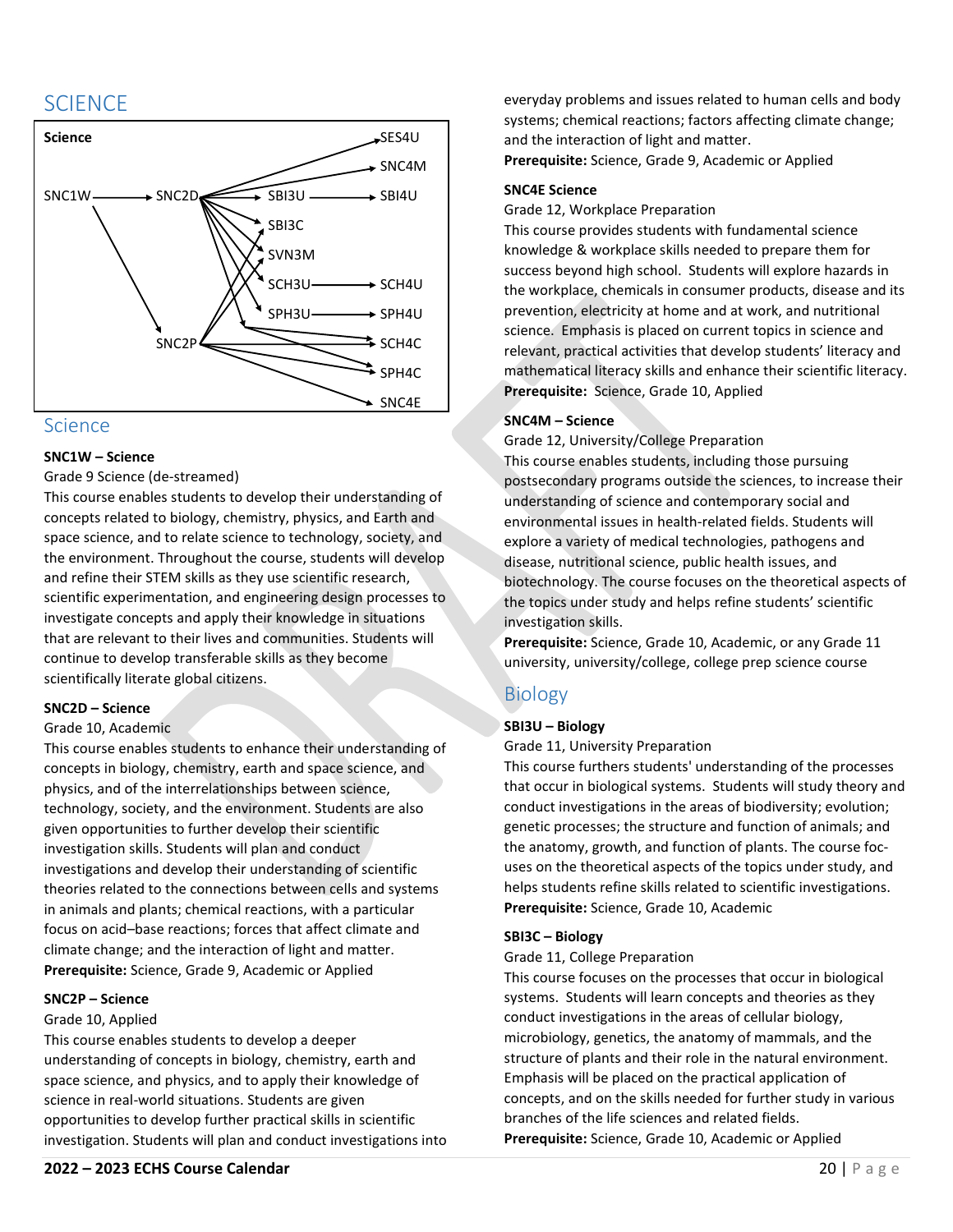#### **SBI4U Biology**

#### Grade 12, University Preparation

This course provides students with the opportunity for in-depth study of the concepts and processes that occur in biological systems. Students will study theory and conduct investigations in the areas of biochemistry, metabolic processes, molecular genetics, homeostasis, and population dynamics. Emphasis will be placed on achievement of detailed knowledge and the refinement of skills needed for further study in various branches of the life sciences and related fields. **Prerequisite:** Biology, Grade 11, University Preparation

### <span id="page-22-0"></span>**Chemistry**

#### **SCH3U – Chemistry**

Grade 11, University Preparation

This course enables students to deepen their understanding of chemistry through the study of the properties of chemicals and chemical bonds; chemical reactions and quantitative relationships in those reactions; solutions and solubility; and atmospheric chemistry and the behaviour of gases. Students will further develop their analytical skills and investigate the qualitative and quantitative properties of matter, as well as the impact of some common chemical reactions on society and the environment.

**Prerequisite:** Science, Grade 10 Academic

#### **SCH4C Chemistry**

#### Grade 12, College Preparation

This course enables students to develop an understanding of chemistry through the study of matter and qualitative analysis, organic chemistry, electrochemistry, chemical calculations, and chemistry as it relates to the quality of the environment. Students will use a variety of laboratory techniques, develop skills in data collection and scientific analysis, and communicate scientific information using appropriate terminology. Emphasis will be placed on the role of chemistry in daily life and the effects of technological applications and processes on society and the environment.

**Prerequisite**: Science, Grade 10, Academic or Applied

#### **SCH4U Chemistry**

#### Grade 12, University Preparation

This course enables students to deepen their understanding of chemistry through the study of organic chemistry, the structure and properties of matter, energy changes and rates of reaction, equilibrium in chemical systems, and electrochemistry. Students will further develop their problem-solving and investigation skills as they investigate chemical processes, and will refine their ability to communicate scientific information. Emphasis will be placed on the importance of chemistry in everyday life and on evaluating the impact of chemical technology on the environment.

**Prerequisite:** Chemistry, Grade 11, University Preparation

# <span id="page-22-1"></span>Earth and Space Science

#### **SES4U Earth and Space Science**

Grade 12, University Preparation

This course develops students' understanding of Earth and its place in the universe. Students will investigate the properties of and forces in the universe and solar system and analyse techniques scientists use to generate knowledge about them. Students will closely examine the materials of Earth, its internal and surficial processes, and its geological history, and will learn how Earth's systems interact and how they have changed over time. Throughout the course, students will learn how these forces, processes, and materials affect their daily lives. The course draws on biology, chemistry, physics, and mathematics in its consideration of geological and astronomical processes that can be observed directly or inferred from other evidence. **Prerequisite:** Science, Grade 10, Academic

# <span id="page-22-2"></span>Environmental Science

#### **SVN3M Environmental Science**

Grade 11, University/College Preparation

This course provides students with the fundamental knowledge of and skills relating to environmental science that will help them succeed in life after secondary school. Students will explore a range of topics, including the role of science in addressing contemporary environmental challengers; the impact of the environment on human health; sustainable agriculture and forestry; the reduction and management of waste; and the conservation of energy. Students will increase their scientific and environmental literacy and examine the interrelationships between science, the environment, and society in a variety of areas.

**Prerequisite:** Grade 10 Science, Applied or Academic

#### <span id="page-22-3"></span>**Physics**

#### **SPH3U – Physics**

Grade 11, University Preparation

This course develops students' understanding of the basic concepts of physics. Students will explore kinematics, with an emphasis on linear motion; different kinds of forces; energy transformations; the properties of mechanical waves and sound; and electricity and magnetism. They will enhance their scientific investigation skills as they test laws of physics. In addition, they will analyse the interrelationships between physics and technology, and consider the impact of technological applications of physics on society and the environment.

**Prerequisite:** Science, Grade 10, Academic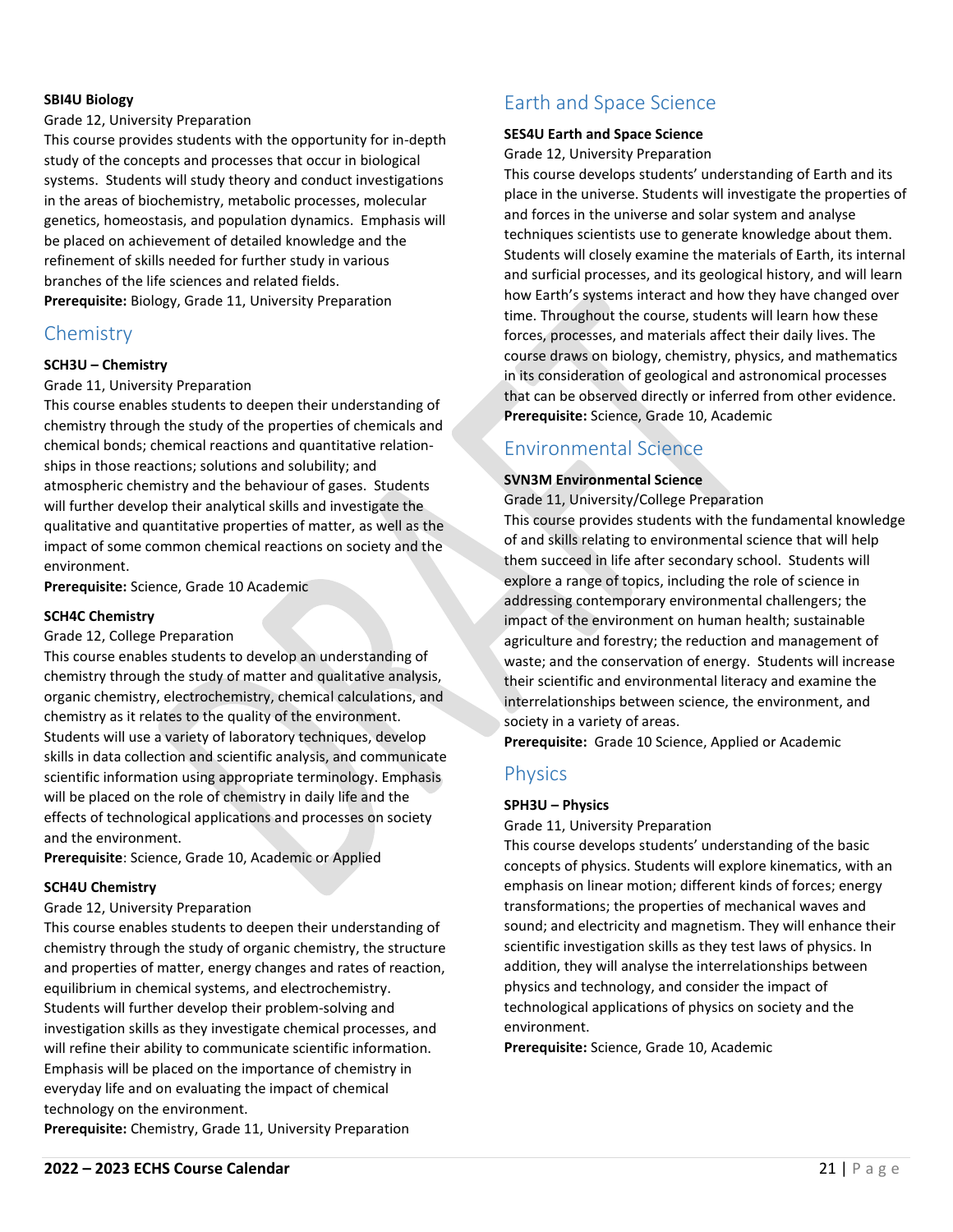#### **SPH4U Physics**

#### Grade 12, University Preparation

This course enables students to deepen their understanding of physics concepts and theories. Students will continue their exploration of energy transformations and the forces that affect motion, and will investigate electrical, gravitational, and magnetic fields and electromagnetic radiation. Students will also explore the wave nature of light, quantum mechanics, and special relativity. They will further develop their scientific investigation skills, learning, for example, how to analyse, qualitatively and quantitatively, data related to a variety of physics concepts and principles. Students will also consider the impact of technological applications of physics on society and the environment.

**Prerequisite:** Physics, Grade 11, University Preparation

#### **SPH4C Physics**

#### Grade 12, College Preparation

This course develops students' understanding of the basic concepts of physics. Students will explore these concepts with respect to motion; mechanical, electrical, electromagnetic, energy transformation, hydraulic, and pneumatic systems; and the operation of commonly used tools and machines. They will develop scientific investigation skills as they test laws of physics & solve both assigned problems and those emerging from their investigations. Students will consider the impact of technological applications of physics on society and the environment. **Prerequisite:** Science, Grade 10, Academic or Applied

# <span id="page-23-0"></span>SOCIAL SCIENCES AND HUMANITIES

| Anthropology/Psychology/Sociology | HSP3C |
|-----------------------------------|-------|
|                                   | HSP3U |
| Philosophy                        | HZB3M |
| <b>Food and Culture</b>           | HFC3M |
|                                   | HFC3E |

# <span id="page-23-1"></span>Anthropology, Psychology, Sociology

#### **HSP3C - Introduction to Anthropology, Psychology, and Sociology**

#### Grade 11, College Preparation

This course introduces students to theories, questions, and issues related to anthropology, psychology, and sociology. Students learn about approaches and research methods used by social scientists. Students will be given opportunities to apply theories from a variety of perspectives, to conduct social science research, and to become familiar with current issues within the three disciplines.

**Prerequisite:** None

**HSP3U - Introduction to Anthropology, Psychology, and Sociology** Grade 11, University Preparation

This course provides students with opportunities to think critically about theories, questions, and issues related to anthropology, psychology, and sociology. Students will develop an understanding of the approaches and research methods used by social scientists. They will be given opportunities to explore theories from a variety of perspectives, to conduct social science research, and to become familiar with current thinking on a range of issues within the three disciplines. **Prerequisite:** The Grade 10 academic course in English, or the Grade 10 academic history course (Canadian and world studies)

# <span id="page-23-2"></span>Philosophy

### **HZB3M – Philosophy: The Big Questions**

Grade 11, University/College Preparation This course encourages exploration of philosophy's big questions, such as: What is a meaningful life? What separates right from wrong? What constitutes knowledge? What makes something beautiful? What is a just society? Students will develop critical thinking and philosophical reasoning skills as they identify and analyse the responses of philosophers to the big questions and formulate their own responses to them. Students will explore the relevance of philosophical questions to society and to their everyday life. They will develop research & inquiry skills as they investigate various topics in philosophy. **Prerequisite:** None

### <span id="page-23-3"></span>Food and Culture

#### **HFC3M – Food and Culture**

Grade 11, University/College Preparation This course focuses on the flavours, aromas, cooking techniques, foods, and cultural traditions of world cuisines. Students will explore the origins of and developments in diverse food traditions. They will demonstrate the ability to cook with ingredients and equipment from a variety of cultures, compare food-related etiquette in many countries and cultures, and explain how Canadian food choices and traditions have been influenced by other cultures. Students will develop practical skills and apply social science research methods while investigating foods and food practices from around the world. **Prerequisite**: None

#### **HFC3E – Food and Culture**

Grade 11, Workplace Preparation

This course focuses on the flavours, aromas, cooking techniques, foods, and cultural traditions of world cuisines. Students will demonstrate the ability to cook with ingredients and equipment from a range of cultures, describe food-related etiquette in a variety of countries and cultures, and explore ways in which Canadian food choices and traditions have been influenced by other cultures. Students will have opportunities to develop practical skills and apply research skills as they investigate foods and food practices from around the world. **Prerequisite**: None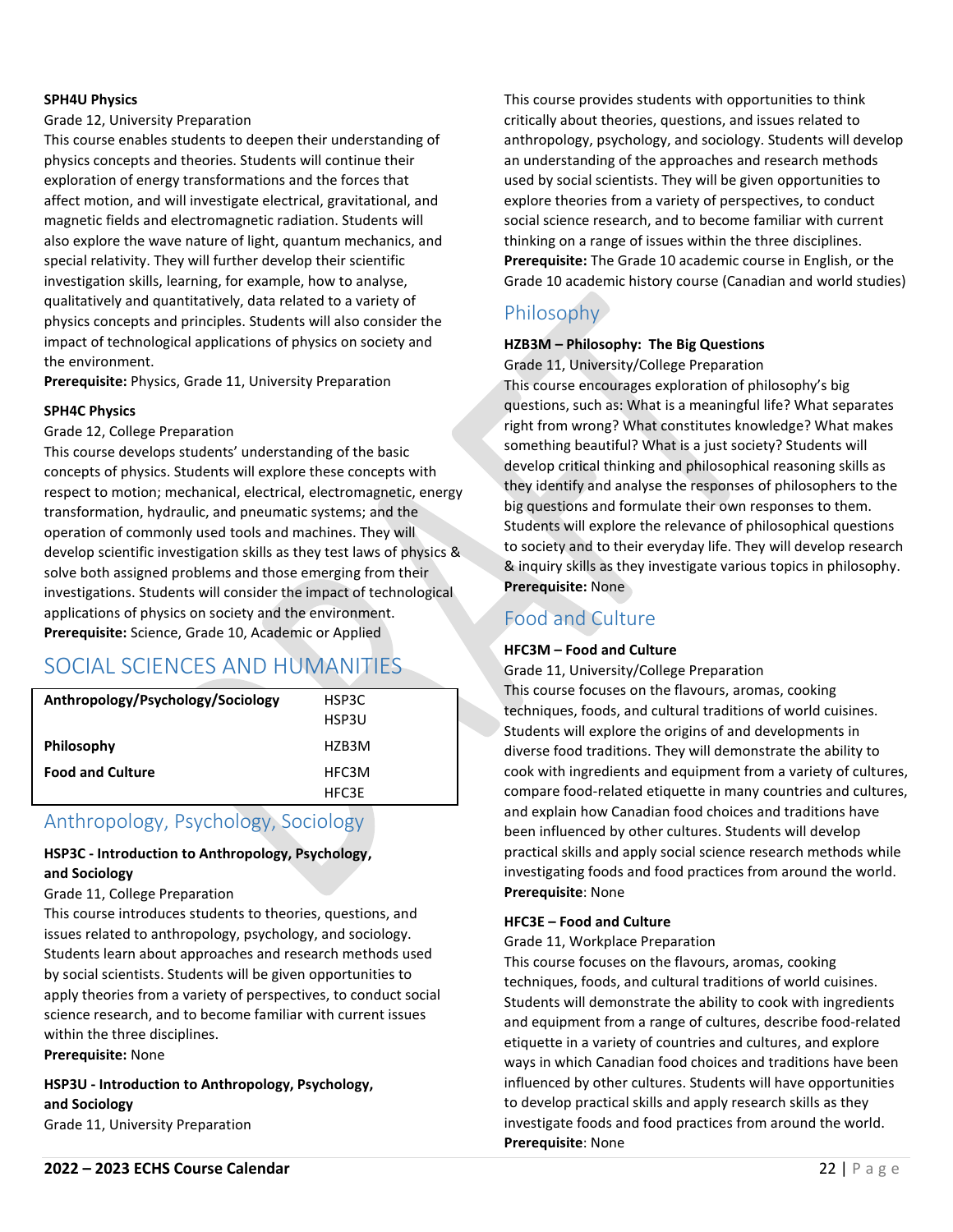# <span id="page-24-0"></span>GENERAL INFORMATION

### **REGULATIONS FOR STUDENTS**

It is our expectation that every student who attends Emmanuel Christian High School will show the Christian qualities of love, respect, and courtesy towards the teachers and towards the other students who attend the school.

Below you will find a number of specific regulations, organized alphabetically by topic.

- **1. Athletics:**
	- a. All teams will be limited to two after-school practices/games per week, with the exception of tournaments.
	- b. Practices for one season should not commence until the previous season has been completed.
	- c. Student participation is guided by the following guidelines:
		- i. It is expected that a student who participates on a school team will maintain grades and a level of performance corresponding to his gifts and abilities. A student is permitted to participate in a game or tournament provided that in-class effort is at a satisfactory level. It is expected that a student will budget his time wisely during the season to ensure that homework and assignments are completed, and that content missed is caught up as quickly as possible.
		- ii. Prior to the start of an activity that will involve students missing class, the teacher/coordinator will circulate to the staff a list of potential student participants.
		- iii. Student participation could be affected by prior poor classroom attendance, inappropriate behaviour and poor academic performance. Once a student has been allowed to join an activity, a classroom teacher who has a concern about the student not keeping up with his work may contact the teacher/coordinator an/or parent to ensure that corrective action is taken by the student or (s)he could forfeit her position on the team.
	- **d.** A letter is to be sent to all parents of team members at the beginning of the season. This letter will include team costs, responsibilities, rides, scorekeeping, etc.
	- **e.** All ECHS athletics, their parents, coaches, trainers, and teacher supervisors must annually complete the Concussion Code of Conduct to be filed by the Athletic Director – see also "Concussion Protocol"

#### **2. Attendance:**

- a. Regular and punctual attendance on the part of students is vital to the process of learning and essential for success in a course. If attendance is irregular, the student suffers a loss of experience that cannot be entirely regained. To increase the likelihood of students' successfully completing all the courses, attendance is checked on a regular basis as follows:
	- i. If a student is reported absent from school and the parents have not called, the school will call home to confirm the reason for the absence.
	- ii. Skipping classes during the school day will result in office detentions. A second offense in a school year will result in a suspension.
	- iii. If a student is absent for 8 days in any semester, the principal will contact the home. A further interview with the parents may also be arranged.
	- iv. At 15 absences in a course, a student will be in jeopardy of losing her/his credit.
- b. Parents are asked to inform the school before 8:45 a.m. why their son or daughter is absent. Studying for a test, completing an assignment, or being absent without parental consent is not considered a valid reason for being absent, and could result in a zero being assigned in any form of evaluation during the absence.
- c. Students planning to be absent for more than two days for reasons other than illness are to have their parents contact the principal prior to their absence. Students are responsible for catching up on their work and for making arrangements with the teachers to complete tests and assignments within one week of their return to school. Days of absence will be counted towards the maximum of 15 days that could place a student's credits in jeopardy.
- d. If a student is ill and cannot write a final examination, his parents should immediately inform the school and obtain a medical certificate.
- e. Punctuality is critical to the successful start of each class. Students are expected to be in their appropriate classrooms by the time the bell rings to start the class. The first lateness will be followed by a warning, unless the student has been detained by a teacher in a previous class. All subsequent incidents of lateness will result in a classroom and/or office detention.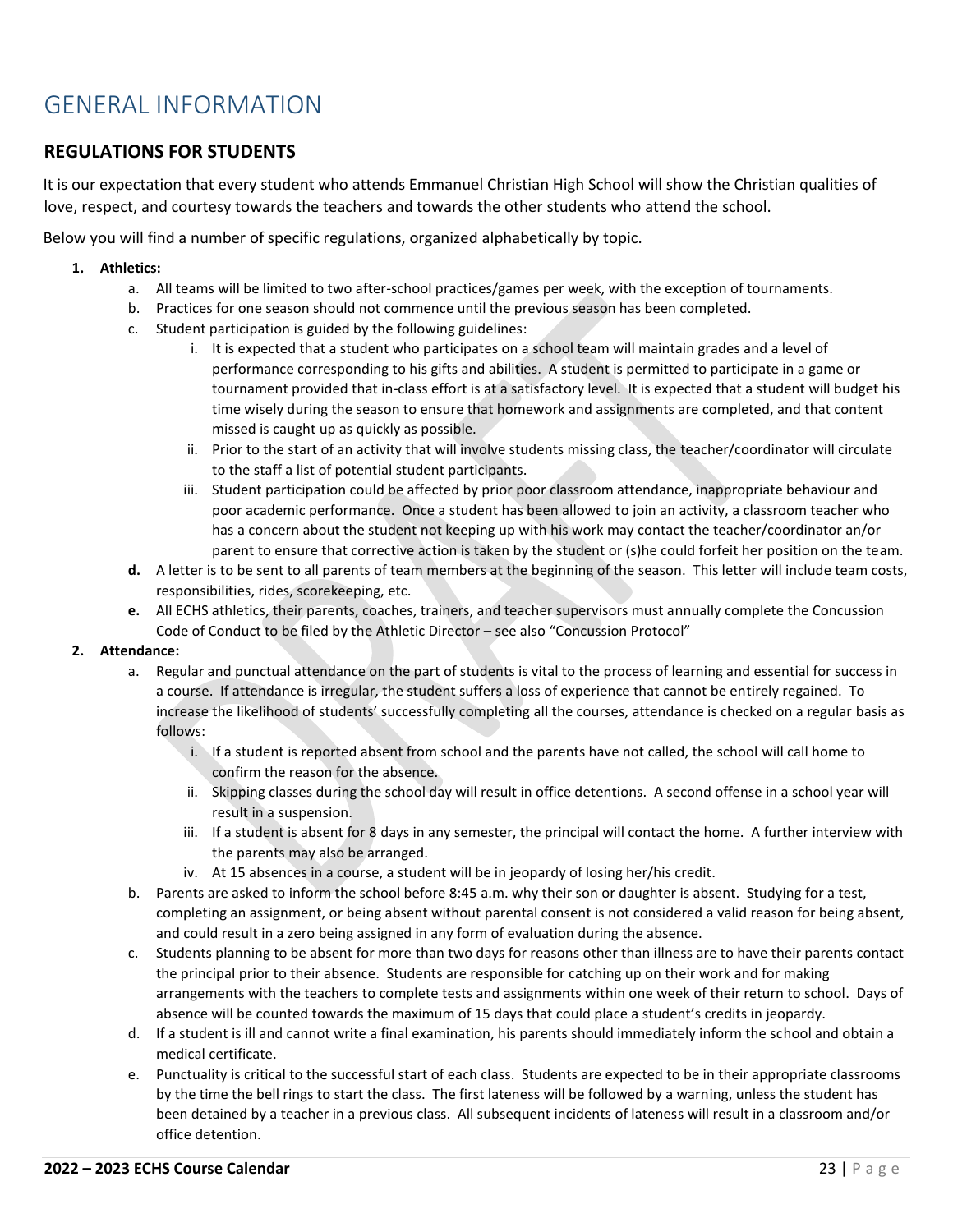- f. Students arriving late for school must sign in at the office. A note or a phone call from their parents is required to explain the reason for the lateness.
- **3. Contact:** The school has a "No Contact Rule" as it pertains to public display of affection. In this sensitive area of conduct, it is important to recognize and respect boundaries and standards of public behaviour.
- **4. Dress Code:** Students are expected to reflect a Christian life-style in dress and appearance. They should be well groomed and wear neat, and clean clothing. Modesty is an essential requirement. This means that clothing must not be distracting to others or sexually provocative. At school, the student's clothing should be practical and functional.
	- a. During school hours and on school property, and while on school-sponsored day trips, all students must wear shirts and sweaters with the school logo and name supplied by Premium. These shirts can be worn alone or under prescribed sweaters and vests. Only white, black, or grey plain T-shirts can be worn under compulsory shirts. Sizes must avoid excessively baggy or tight fits. Clothing must be worn so that modesty is maintained at all times. Non-Emmanuel uniform sweaters cannot be worn in the school building at any time.
	- b. Shorts, skirts and skorts must be mid-thigh (tips of finger-tips when arms are extended down the side of body) and longer in length.
	- c. Jean cut-offs, pants with holes, stretchy sports pants, pajama pants, yoga pants, are not permissible.
	- d. Leggings are permitted if covered with a skirt or shorts.
	- e. The only body piercing permitted is earrings for girls.
	- f. Underwear should not be visible.
	- g. Hats and sunglasses are not to be worn anywhere in the building.
	- h. Hair is to remain a natural colour.
	- i. In all cases of disagreement concerning any student clothing, the school administration's decision will be final. Parents are requested to support the school in its attempt to uphold an acceptable standard for both boys and girls.
- **5. Electronic Devices:** Electronic devices (e.g. phones, tablets, iPods, laptops, etc.) may not be used during class times without teacher permission. The messaging function of these devices is prohibited and such use will result in the device being confiscated and brought to the office. For an initial infraction, the administration will return electronic devices after 24 hours.
	- a. Personal laptops may be brought into the classroom only if the classroom teacher gives permission. Playing games on your computer or doing something other than what is assigned during the class can result in the loss of your computer. Teachers have the right to check your computer if they suspect that you are misusing it.

#### **6. Food and Drink:**

- a. Gum chewing is allowed in the school building as long as gum is chewed discreetly and discarded properly in garbage containers.
- b. Grade 9 and 10 students are expected to eat their lunch in their homeroom classroom for the first 10 minutes of the lunch period. Grade 11 and 12 students may eat their lunch at their convenience on or off property.
- c. No food or drink (other than water) will be allowed in the gym.
- d. Students may not eat during class time; at the teacher's discretion, students may drink in class as long as the drink is in a closed container and is not a mess or distraction.
- **7. Learning Commons/Library:** The Learning Commons (a.k.a. Library) is to be used for *quiet* school work and research. Students are not to take food into the Learning Commons. Books are to be properly checked out (ask the LAP coordinator). Reference books must be returned to the shelf before the end of class. Teachers are encouraged to plan in advance the use of library materials and facilities. Students on spare may use the Learning Commons for *quiet* studying only. Conversational study should be done in the Student Commons.
- **8. Lockers:** Students have the privilege of using lockers assigned to them by the school. It is the responsibility of all students to ensure that the lockers are locked with a combination lock. Lockers must be locked overnight to ensure the cleanliness of the halls and to promote respect for each other's possessions.
	- a. Students are expected to keep their lockers neat. No pictures that are sexually suggestive or feature modern day music, bands or celebrities are to be posted in lockers. School administration can issue locker checks any time throughout the school year.

#### **9. Off-Property Privilege:**

a. Students may leave the school property at lunch time. Students who abuse this privilege by being late for class or by not presenting themselves as proper representatives of our school in the surrounding neighbourhood will have their privileges suspended for a minimum of one week. Students in grade 9 and 10 may not ride in student vehicles at lunch.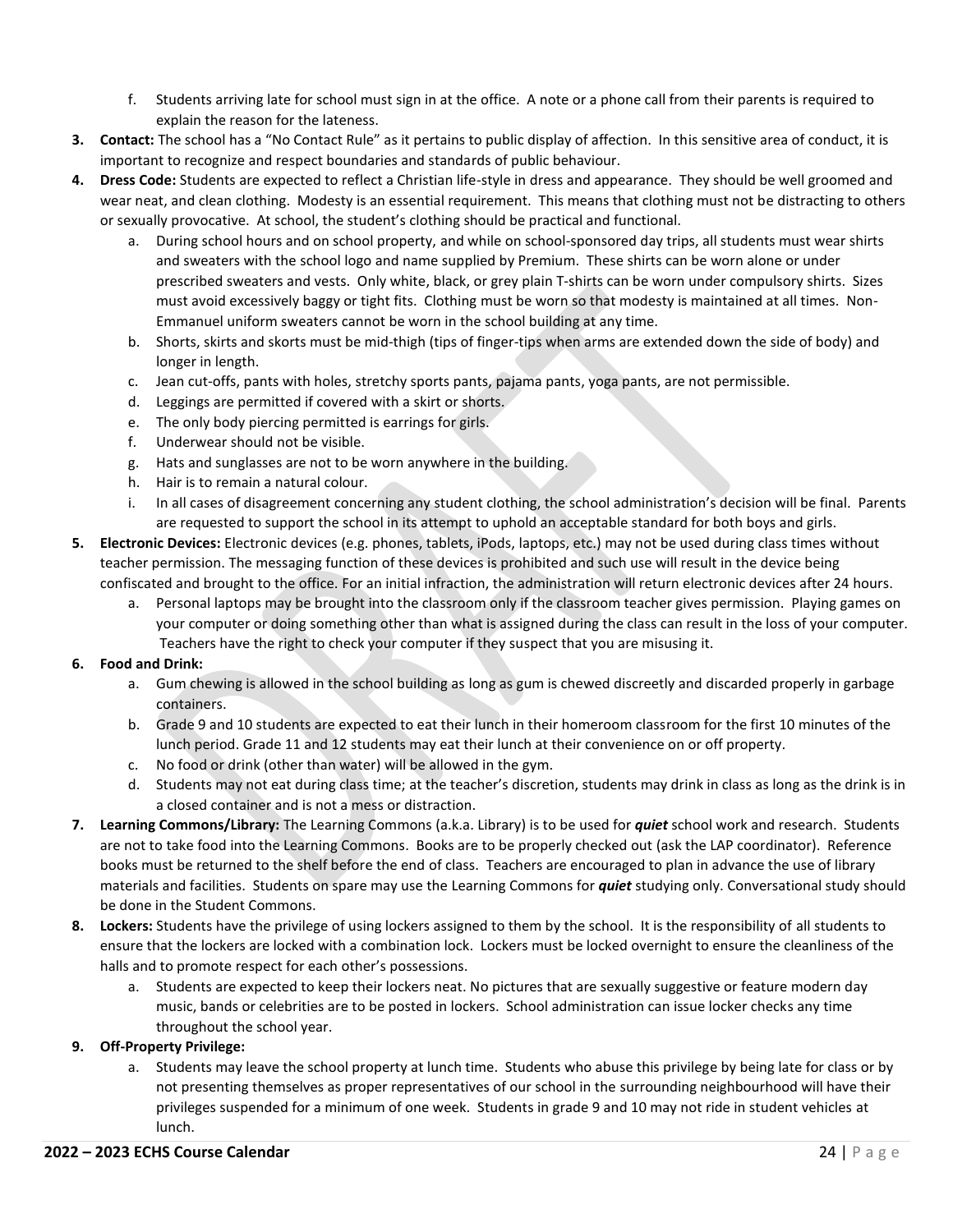- b. Students are not allowed on any part of the adjacent condominium property. Anyone on these grounds will receive an office detention.
- **10. Office Phone:** The school telephone is not to be used by students, except in cases of emergency.
- **11. PE Uniforms:** Students are required to wear "ECHS approved" PE uniforms during physical education classes and sport team practices, unless the principal has approved otherwise. Only non-marking runners may be worn in the gym. Approved PE uniforms can be purchased in the school office.
- **12. Plagiarism/Academic Dishonesty:** Plagiarism is using ideas and words of others without clearly acknowledging the source of information. It includes the copying of other student's work and the lending of personal work to another student to copy. Plagiarism is a serious offence of academic dishonesty and will be taken seriously. For more details read the Plagiarism Policy to be found on the ECHS website.
- **13. Prep Periods:** Students on prep periods are not to wander the hallways. They may use the Learning Commons, Student Commons or study rooms. They may only leave the school if they have signed out and with principal's permission.
- **14. Property Damage:** Students who inflict property damage (i.e. textbooks, furniture, lockers, windows, walls, posters, vehicles etc.) are liable to restore the damage or to pay for its restoration, at the discretion of the ECHS property committee.
- **15. School Supplies:** Students are expected to have the required school supplies, published in the August *ECHS CONNECTION*.
- **16. Smoking/Vaping:** Students are not allowed to smoke/vape or be in possession of cigarettes/vapes during school hours or at school-sponsored activities. The first infraction will result in two office detentions and informing of parents. The second infraction will result in a suspension. This policy has the following implications:
	- a. Since the smoking ban is in effect for the entire school day both on and off property, students who smoke/vape should leave their cigarettes/vapes at home.
	- b. Students who wish to participate on school teams or extended school trips or after school activities must follow the smoking ban that is in effect for the entire trip or activity.
	- c. The ultimate purpose of this policy is to encourage all students not to start smoking/vaping, and to encourage all smokers/vapers to quit.
- **17. Staircases:** Only staircases on the ends of the north and south sides of the school are for student use. The elevator is only to be used with permission from the principal. The east emergency stairwell is off-limits to students except for emergency.
- **18. Student Vehicles:** Vehicles are allowed to be used by students in the ECHS parking lot.
	- a. Vehicles cannot be used during class time or preps unless the driver has permission from the principal.
	- b. Drive slowly and cautiously (10kph).
	- c. Traffic around the school is one-way. Obey traffic signs.
	- d. Pedestrians always have the right of way.
	- e. Use the Hwy. 6/Tower St. entrance only when entering and exiting the property.
	- f. Drivers may not take Grade 9 and 10 students in their vehicles during lunch.
	- g. Buses exit first at end of school day. All other vehicles must exit after them.
	- h. Students who do not obey these rules will not be allowed to use the parking facilities.
	- Students who come to school by bike may not use their bikes throughout the day unless they have permission from a teacher. Bikes should be locked in the designated bike racks.
- **19. Textbooks/Course Materials:** If students have abused a textbook (or other course materials) during the school year, he/she will be required to pay for the damage to the text/item before receiving his/her report card. Any textbook/item not returned on the exam day of that class will be considered lost, and the student will pay replacement cost. Materials handed in late will be charged a \$5.00 administration fee.
- **20. Tuck Shop:** Students can buy from the Tuck Shop only during lunch. The profits made by the Tuck Shop are used for funding Student Council activities.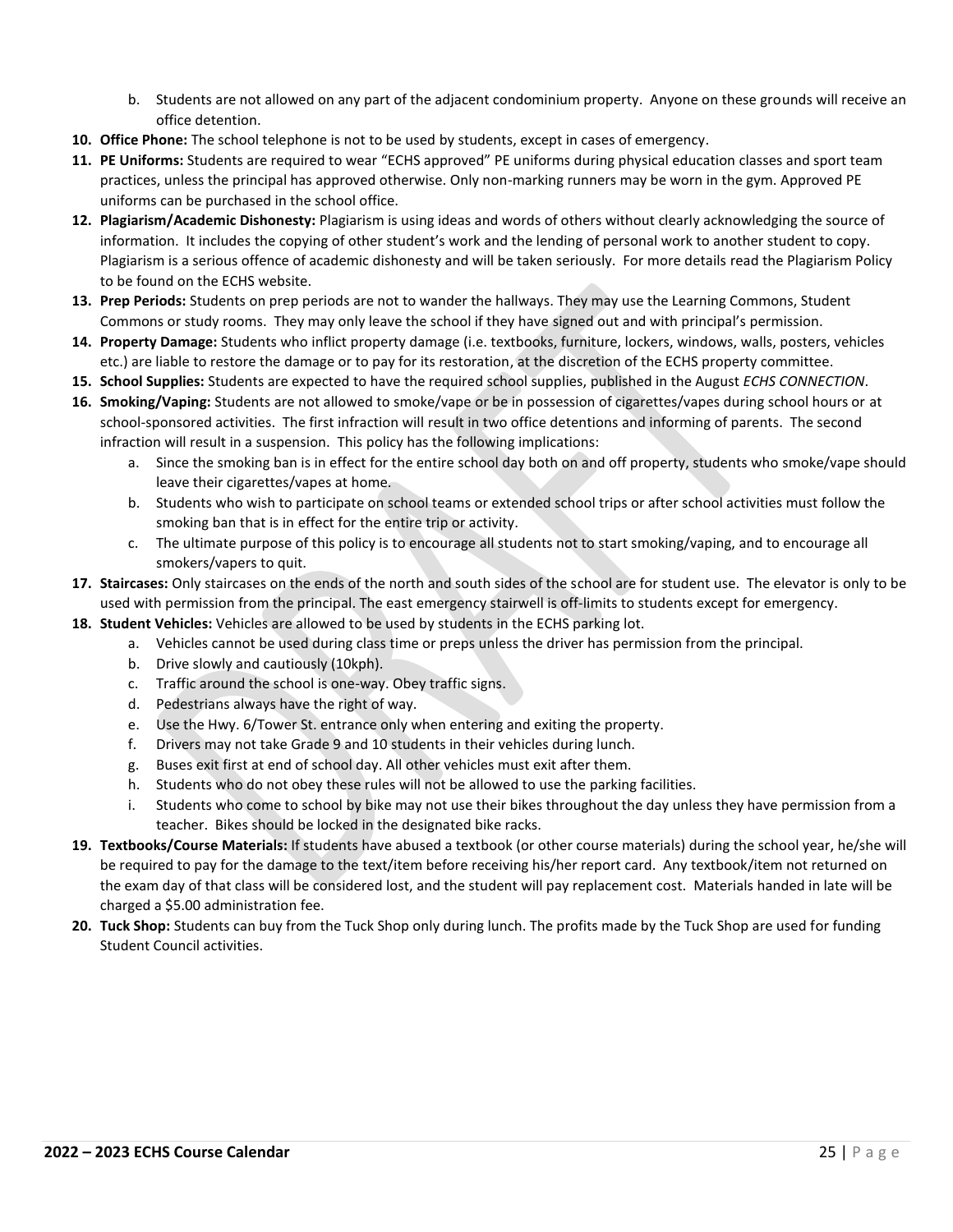# <span id="page-27-0"></span>DISCIPLINE CODE

### **EXPECTATIONS FOR STUDENT CONDUCT**

Our school was instituted for the instruction of covenant children. Through the covenant God promises everything, but also demands much in the way of thankful obedience. Instruction is part of that training in godliness which parents have promised to provide for their children. It follows therefore that the school as well as the home is part of the training ground for life within the covenant. Children have to learn to live what they are taught to confess. This demand to live obediently according to the demands of the covenant brings certain expectations of how children have to conduct themselves. At ECHS, students are expected to:

- 1. demonstrate respect for and obedience towards the Word of God as it is taught in the school. This respect means that opinions, decisions, and conduct are submitted to the authority of the Scriptures. This submission includes a willingness to be corrected by the Word of God.
- 2. demonstrate respect for and obedience to the teachers as those set in authority over them. This respect can be shown by addressing teachers by their proper titles, by speaking politely without backtalk, and by accepting and submitting to their instruction and discipline.
- 3. demonstrate respect for their fellow students as fellow heirs in the covenant. This respect can be shown in the way they treat the person, property and feelings of others. Gossip and ridicule break down and destroy. Any type of bullying will be dealt with seriously.
- 4. stand up for what is right in our life before the LORD. This may mean speaking out against wrong doing as well as encouraging peers in doing good.
- 5. use language respectfully in service to God and their neighbour. Verbal abuse of any kind is sin and cannot be tolerated.
- 6. dress in a manner that reflects they are followers of Christ.
- 7. demonstrate respect for the school and for their own property by taking care of things entrusted to them and by leaving alone what does not belong to them.
- 8. obey the school rules without complaining or trying to undermine them. Rules are there for the physical and spiritual wellbeing of everyone.
- 9. admit and apologize for wrongdoing and accept the consequences that may follow.

### **EXPECTATIONS FOR TEACHER CONDUCT**

All teachers are expected to:

- 1. The teacher does not work in isolation but is part of the covenant community. As a member of the community the teacher must connect with parents of the students. Use the phone or e-mail to communicate with parents, especially when the student is struggling academically or behaviorally.
- 2. The teacher is part of the staff team. Be a collegial team player, looking out for the benefit of one another, being positive, solution oriented, sharing in the extracurricular duties.
- 3. Clearly define to the students the expected academic and behavioural standards to be achieved in the classroom;
- 4. Spell out consequences for breaking #3 above. Be consistent and do not hand out punishment indiscriminately;
- 5. Set a proper example for the students in promptness, dress, language, neatness, relationships with others, and enthusiasm for the school and what it stands for;
- 6. Be properly prepared for each class in terms of organizing required materials, making full use of each class period, providing a variety of teaching-learning techniques and maintaining high expectations for student effort;
- 7. Make use of colleagues in handling discipline problems. This consultation should emphasize corrective action and suitable punishment.
- 8. Remember that most students behave properly most of the time. Remember and give recognition to these students. Isolate the negative minority and deal quickly and firmly with them.
- 9. Demand suitable student behaviour everywhere in the school. Proper discipline is a collective responsibility.
- 10. Speak positively of other teachers' handling of discipline. If there is a disagreement, the teacher should speak privately with the colleague before referring the matter to the principal.
- 11. Provide the principal with clear and objective information in cases of severe or prolonged discipline problems. Written documentation would be a great asset.
- 12. Contact parents and invite their support and help for the corrective action to be taken with their child. Remember that parents desire a close connection with their child's teachers.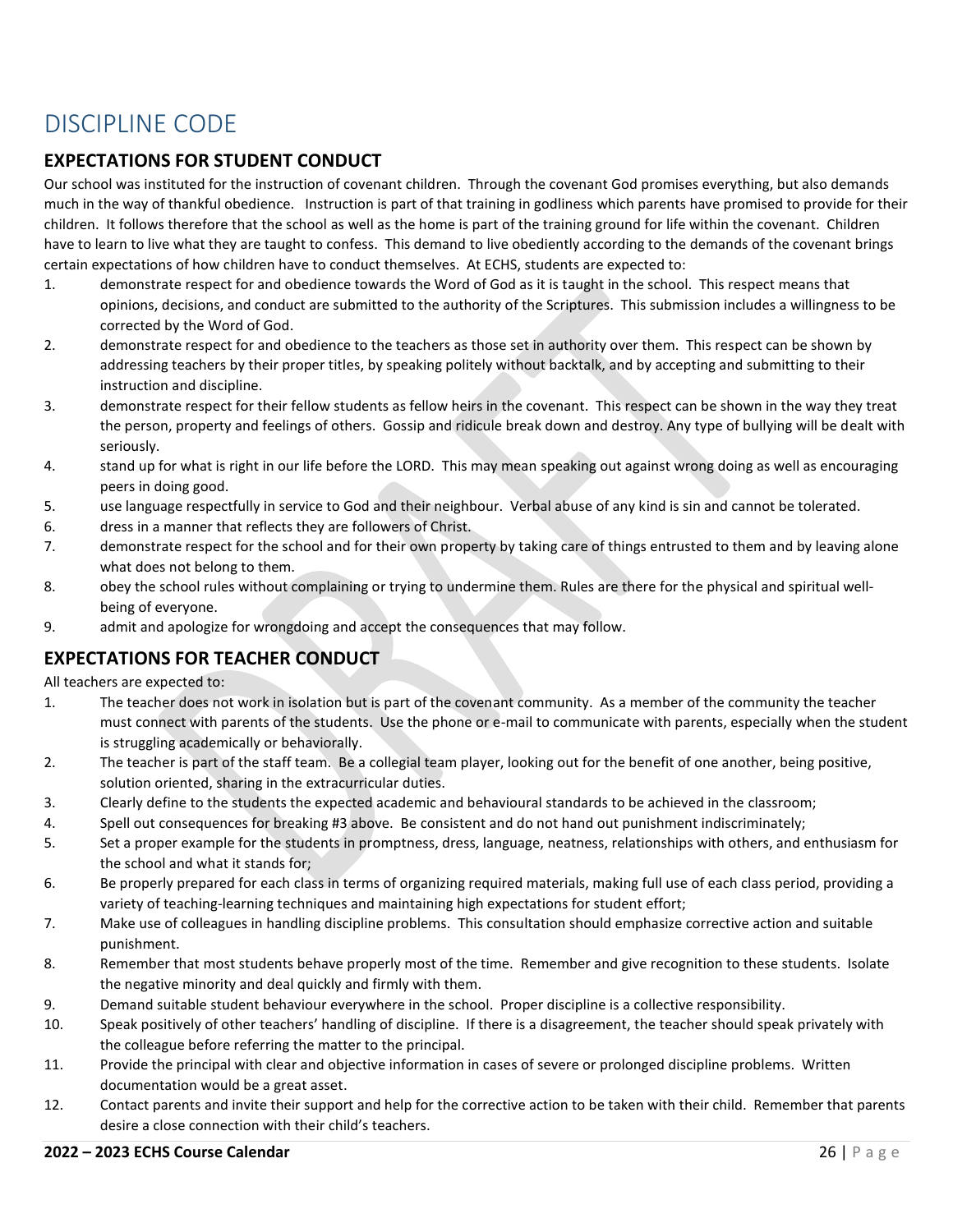- 13. Limit sending students out of class. If a student is sent out, he must stay by the classroom door and the teacher should talk to the student within reasonable time and admit the student back to class. It is assumed that if a student is sent to the office, the teacher could not resolve the matter but that it requires the attention of the principal.
- 14. Remember that punishment of students should be suitable to the seriousness of the students' action. Contact with the home, teacher-assigned detentions, re-writing assignments and referral to the office are some available options to teachers. Except in cases of self-defense, teachers are not to physically hit students.

### **PUNISHMENT**

Teachers stand in the place of parents. When students do wrong at school, the teacher must correct them in love based on a true concern for their spiritual well-being. Punishments are a corrective measure. As such, they must be just and appropriate for the nature of the offence as well as for the character and age of the student. Because all students are different it is neither possible nor right to punish them all in the same way. In some cases, a word of reproof is enough. Other forms of punishment may include classroom or office detentions, taking away a certain privilege, or giving them an additional assignment. Corporal punishment is not used. Any form of physical contact is not proper and must not take place.

The following corrective measures will be taken:

- 1. Counselling is the first step in dealing with misbehaviour. Such counseling of a student by a teacher can be immediate and informal.
- 2. Unacceptable behaviour will result in a student losing his/her privilege in taking part in intra-mural sports, school teams, clubs, school trips, and off property privilege.
- 3. Teachers may give a classroom detention if a student fails to complete his/her work, or is inattentive or disruptive in class. The main purpose of a class detention is for the student and teacher to review the reason and solution for the student's misbehaviour.
- 4. Parent contact is of critical importance in promoting shared discipline of the student in the school and at home.
- 5. Repeated misbehaviour in class, serious offences, and any breaking of general school rules are to be brought to the attention of the principal by means of a written report. The office has the following options in dealing with discipline:
	- i) The first step that could be used would be counseling to see if the problem can be quickly resolved or if there is a misunderstanding between a student and a teacher.
	- ii) The office will contact the parents if there has been a serious infraction, or when a less serious infraction is repeated. Parents are also contacted by phone and letter if a student is accumulating too many office detentions.
	- iii) Office detentions can be assigned for lateness to class and repeated lateness of assignments and homework, truancy, breaking of general school rules, and major or repeated disruptions in class. Office detentions have precedence over all other school activities. A detention is intended to inconvenience the student and to deter him from future actions that might result in additional detentions.
	- iv) Three office detentions will result in an after-school detention, where the students will be dismissed at 5:00 p.m. Six office detentions (two after school detentions) will result in a one-day suspension. The accumulated office detentions will apply to one semester only, with a clean slate for the next semester.
	- v) Detentions received from substitute teachers are automatically classified as office detentions.

When students do not respond to discipline as they should, the school will take stronger measures to protect the school as a reformed community and to correct these children who persist in disobedience. These measures are suspension and expulsion.

### **SUSPENSION POLICY**

The principal has the authority to suspend a student. A student will be suspended under the following circumstances:

- 1. If he/she commits a flagrant act of disobedience such as swearing, cursing, fighting, bullying, plagiarism, forgery, filthy talk, gestures, or notes, vandalism or theft, smoking. A serious offence could result in an immediate suspension. Otherwise the first two offences will result in an office detention with notification of parents. The third offence will result in suspension, the length to be determined at the time.
- 2. If he/she continually disobeys and undermines the rules of the school and the authority of the staff despite repeated classroom detentions. (See student rules.)

RESPONSIBILITY OF PRINCIPAL:

- 1. The principal will inform the parents of the cause, duration, and implications of the suspension via a telephone call on the day that the suspension is issued.
- 2. The principal will inform the Education Committee about all suspensions.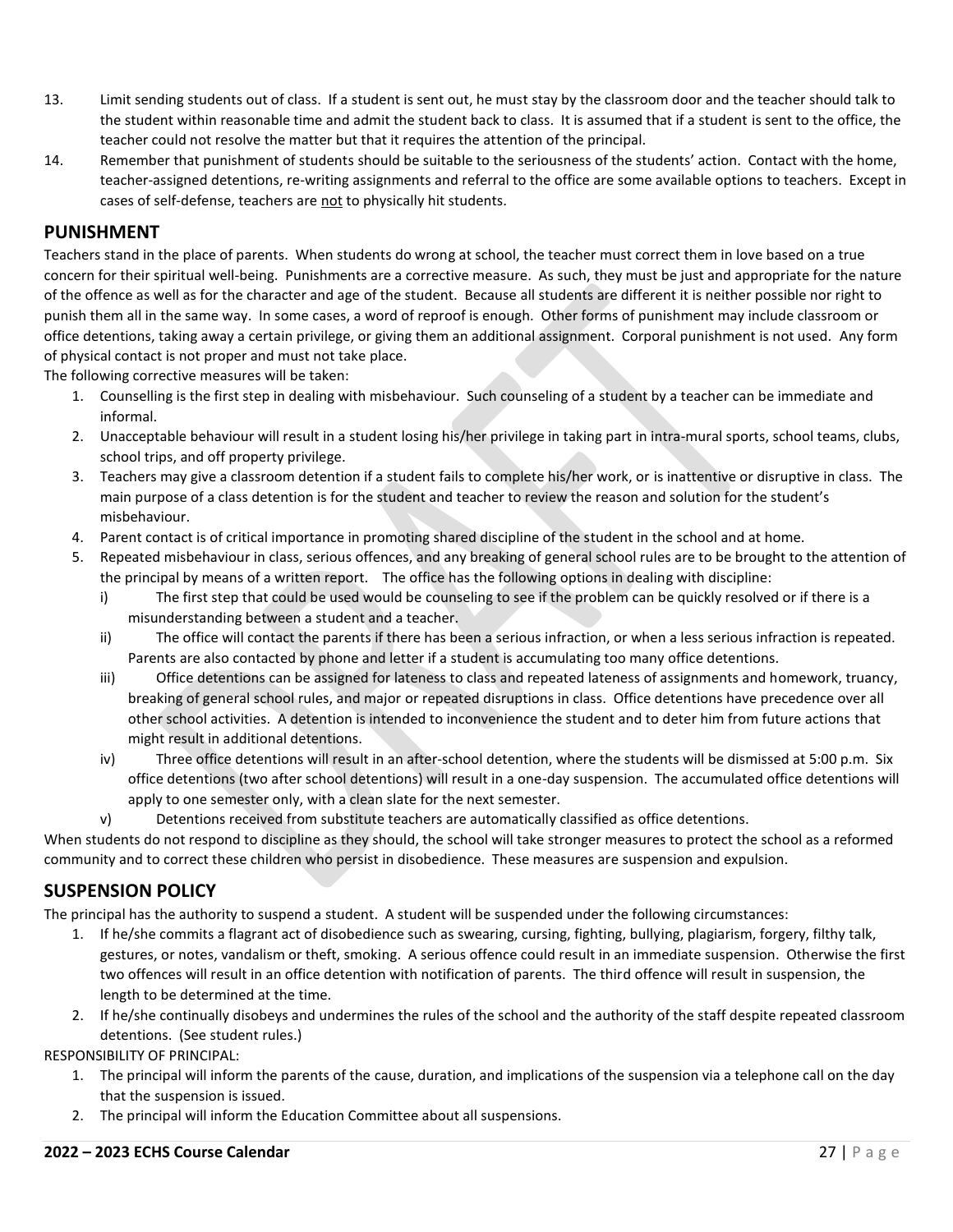3. The principal has the authority to extend the suspension if proper apologies have not been made.

RESPONSIBILITY OF PARENTS:

- 1. Parents will see to it that the time spent at home as the result of the suspension is not turned into a holiday. The student must also experience the discipline of his/her parents. Parents should arrange to have the student telephone a reliable classmate for homework assignments.
- 2. One or both parents must bring the student back to school at the end of the suspension period and personally see to it that the student apologizes to all parties involved. This is the most crucial part of the suspension procedure and should be carefully prepared and carried out.

#### IMPLICATIONS FOR THE STUDENT:

A suspension means that the student:

- 1. Will receive a zero grade for all tests and assignments missed;
- 2. Will possibly experience some difficulty with subsequent school work because of missed lessons;
- 3. Will be entirely responsible for making up and understanding work missed; and
- 4. Will have to apologize sincerely for the misdemeanor(s) which led to the suspension and show amendment of his/her ways afterwards.

### **EXPULSION POLICY**

When a student deliberately and persistently refuses to act in a Christian manner and threatens the spiritual, emotional and physical well-being of other students and/or teachers, then s/he does not belong at our school. When there is no longer a willingness to accept and respond to correction, then such a student must be removed from the school through a formal expulsion. The purpose of expulsion, like that of suspension, is correction - an amendment of life and change of heart - so that the student can be received back into the school community after the expulsion period set by the School Board.

The steps for expulsion are as follows:

- 1. Except for cases of flagrant abuse or crime, there will be a period during which the student will be admonished and perhaps suspended. The staff will consult with the parents about the behaviour or attitude of their child. The principal will inform the Education Committee of any actions taken.
- 2. When the staff deems that a student no longer responds to correction and that his/her presence threatens the well-being of others, then the principal will inform the School Board and Education Committee of the need to proceed with expulsion.
- 3. The School Board will proceed with formal expulsion by visiting the parents and setting the length of time for which a student will be expelled. Normally an expulsion will last the duration of the current school year.
- 4. Re-entry to school will take place via an interview which includes the parents and student and staff and school board representatives after the set expulsion period. This interview must satisfy all parties concerned of the student's willingness to show amendment of past behaviour and to submit to the demands of covenantal living.

### **BUS RULES**

- 1. Please call your Route Coordinator if your child(ren) will not be riding the bus on a certain day. They will inform Elliot's who in turn will inform the driver.
- 2. Passengers are not to ride on the bus other than on the one to which they have been assigned. Exceptions will be considered only if written requests have been made one day prior to the event, and if the bus driver grants permission. Do not assume permission has been granted as busses are near to capacity! If the bus is loaded to capacity "extra" children will be placed on their regular or remain at school.
- 3. Students are to be at their bus stop 5 minutes before scheduled pick-up time.
- 4. Be aware of the danger zone around the bus. The danger zone is anywhere close enough to the bus to touch it. The bus driver cannot see you when you are in the danger zone.
- 5. If students are to cross the road at their designated stop, never cross before the bus has come to a complete stop, and the cross arm has been extended. The bus driver will signal for you cross when he\she is sure that it is safe to do so.
- 6. Passengers are to take their seats promptly, and sit facing forward always. They must be seated always when the bus is in motion. Passengers should move only with driver's permission.
- 7. The emergency exit (rear door) shall not be used, except in case of an emergency.
- 8. Passengers must, always, keep their bodies and all parts thereof inside the bus.
- 9. No loud or annoying noises that may distract the driver's attention. Swearing and foul language are absolutely prohibited.
- 10. No eating or drinking on the bus.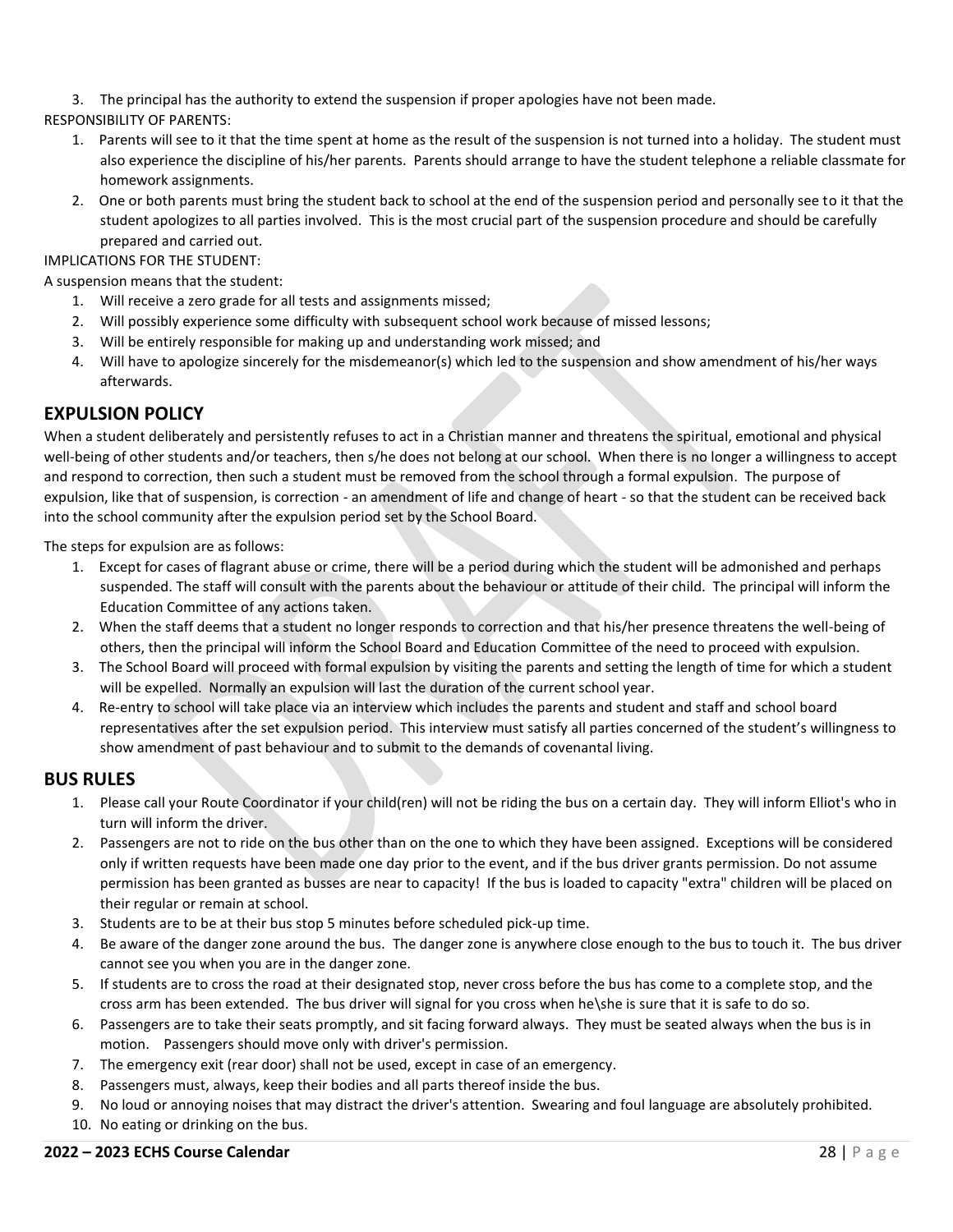- 11. No litter is to be left on the bus or thrown from the bus.
- 12. No fighting or disturbances of any kind are permitted on the bus.
- 13. Feet are not allowed on the seats or backrests. Any wilful damage done to the bus by a student will be the responsibility of the student or his\her parents.
- 14. Passenger seating is to be arranged by the bus driver.
- 15. Passengers must be dressed to suit weather conditions.
- 16. Parents of children with chronic health problems are asked to please notify the transportation committee and they will inform the appropriate driver.

#### PINK SLIP POLICY

The bus driver has the authority (and is expected) to enforce the bus rules! If the student persists in behaviour contrary to the rules, the driver will admonish the student and use the following disciplinary procedure:

- 1. The driver will fill in a disciplinary form describing the misconduct. This form will be distributed to the principal, and to the transportation committee. Parents will be notified after first offence. After a third offence, bus privileges will be suspended for one day.
- 2. Chronic misbehaviour and serious offences will be dealt with by the transportation committee in an expedient manner, and may result in immediate suspension of bussing privileges for a period.

**2022 – 2023 ECHS Course Calendar** 29 | P a g e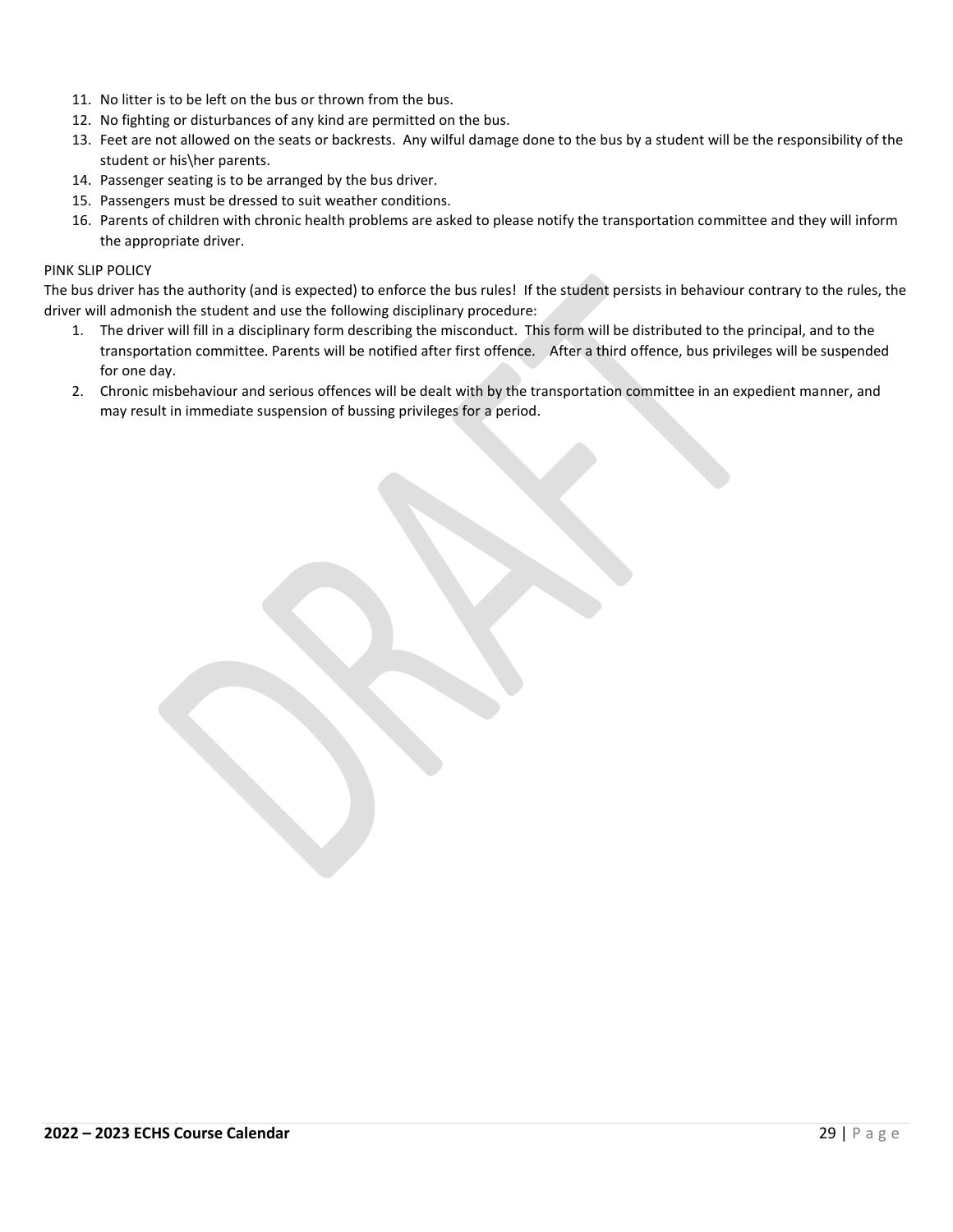# <span id="page-31-0"></span>LEARNING ASSISTANCE PROGRAM

ECHS recognizes that God has apportioned gifts and talents differently among all people, and thus, students learn in different ways. Most students can learn in the regular classroom situation with any programming support. Some students may need occasional assistance, individualization, or encouragement; some may need long-term, daily support; others may need additional academic challenges. While ECHS does not offer many work-place level courses, it recognizes the need for a learning assistance program to facilitate optimum learning for all students. While this program provides direct assistance to students, it provides resource support to teachers and parents. The end goal of the program is to help all student who use it to become positive, confident and independent learners.

#### **Policy**

Learning assistance will be provided in core subjects for every student in high school who has a diagnosed learning exceptionality. The learning assistance coordinator will work with these students in their classroom or will assist them in the learning commons. Priority will be given to Grade 9 and 10 students and/or to students with higher needs.

Learning assistance is a team effort. Teachers and para-professionals work together to benefit the student's learning. Within the team, members have specific roles. The subject teacher is ultimately in charge of the students and is responsible for initiating parental contact, for providing the course content, and for evaluation. The learning assistance teacher will assist in the delivery of the course content, will coordinate the work of EAs and of professional services, and will run the learning commons. The vice-principal coordinates the work of the learning assistance program, including the contact with parents and with the feeder schools. Parents of children with special needs are encouraged to work together with the school in developing a realistic plan outlining what can be achieved during a student's enrolment at our school.

#### **Student Profiles and IEPs**

At ECHS, all students will have a Student Profile. This document outlines the student's learning strengths and needs, program goals and classroom accommodations (including EA support if needed). Students who have been formally identified and all students requiring accommodations to write the literacy test will need an Individual Education Plan (IEP). This plan outlines the specific learning goals and accommodation that will be made for each course the student is enrolled in.

#### **Special High School Consideration for Learning Assistance**

a.) Streaming in all grades provides some academic adjustment for students with learning exceptionalities.

b.) Teachers have a high degree of specialized knowledge in the subjects they teach. They look for help from the learning assistance coordinator as to how the content, evaluation, and methodology should be adjusted.

c.) Regular meetings of teachers and the learning assistance coordinator is organized throughout the year to help them deal with students with specific needs.

#### **The Learning Assistance Coordinator is expected to:**

a.) Collaborate with the classroom teacher for subject content, classroom activities, and student assessment for students with learning needs, ensuring that appropriate accommodations and modifications are made.

b.) Be responsible for the design and supervision of special needs student programs,

c.) Plan overall program goals and objects for students with EA assistance

d.) Develop an Individual Education Plan for the student in collaboration with the classroom teacher. This IEP is used by the teachers to plan specific teaching strategies.

e.) Administer both oral and written tests to the students, as requested by the teacher.

f.) Attend meetings with teachers, students, and parents when requested by the principal or vice-principal.

g.) Provide supportive intervention for students with special social, emotional, and behavioural needs.

h.) Maintain a strict confidentiality with respect to student, classroom, teacher, and school information.

i.) Coordinate, together with the vice-principal, CCAC services, assessments, etc. and keep staff informed of services/therapy results.

j.) Monitor the performance of EAs or PSWs who assist in the Learning Assistance Program in consultation with the vice-principal.

k.) Attend SERT meetings.

#### **The classroom teacher is expected to:**

a.) Provide the learning assistance coordinator at the beginning of the semester or school year, or upon the student's entry into the learning assistance program, with a yearly course outline, textbooks, and other related resources.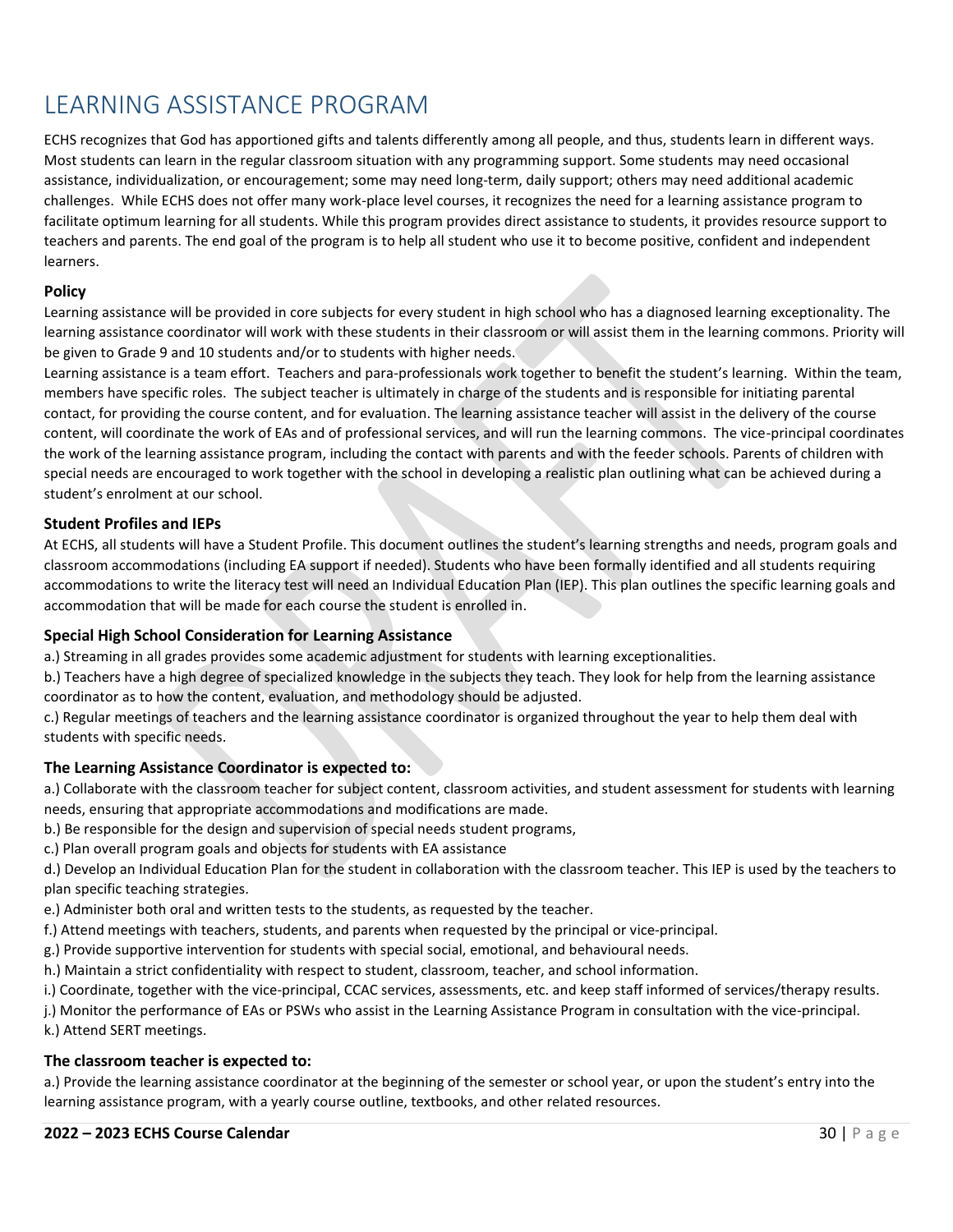b.) Provide the learning assistance coordinator with a weekly overview and daily lesson plans. The latter should include specific areas that the teacher wants the learning assistance coordinator to focus on.

c.) prepare summative evaluations (tests or unit activities), in consultation with the learning assistance coordinator, unless other arrangements have been made. Evaluations that will be conducted by the learning assistance coordinator need to include an answer key. d.) Dialogue daily with the learning assistance coordinator either before or after the class to ensure cooperative planning and observation of student performance.

e.) Consult with the learning assistance coordinator when parents may need to be contacted.

f.) Accommodate learning assistance in the classroom when needed

g.) Encourage acceptance from classmates

h.) Have regular contact with parents of students who are being accommodated.

i.) Be responsible for writing the report card, with input from the learning assistance coordinator.

j.) Assist in monitoring the performance of EAs.

#### **Yearly Process to Support Learning Assistance**

*With the feeder schools:*

a.) In February/March principals of the feeder schools and parents of grade 8 students are requested to indicate on the grade 9 application/registration forms the special needs of any student who require assistance.

b.) In May the learning assistance coordinator will send out a Transition Form to feeder schools to help the student make the transition from Grade 8 to Grade 9 smoothly.

c.) In June the ECHS learning assistance coordinator meets with the principal or the special education teacher of each feeder school to gain more information about students requiring assistance. At the same time, written reports are forwarded to ECHS. *Within the ECHS staff:*

a.) In August the learning assistance coordinator, in consultation with the principal, introduces the staff to the unique characteristics of students with learning exceptionalities.

b.) the learning assistance coordinator and the vice-principal meet with grade 9 and 10 teachers involved with special-needs students three times per semester to review students' performance, methodology, and student placement.

c.) Parents are encouraged to contact the principal, to meet with the learning assistance coordinator, the principal, and their child's teachers to review the success of the program that has been put in place for their child.

#### **Tracking the Accommodation and Modification of Special-Needs Students**

*Definition of Terms:*

The following definitions have been taken from *The Guide for Accommodations, Special Provisions, Deferrals and Exemptions, 2002,* or from Special Education: A Handbook for Christian Schools, OACS 2013. This document explains what can be done for exceptional students who write the grade 10 Literacy Test.

*Accommodations*

a.) Accommodations are supports and services that enable students with special needs to demonstrate their competencies.

b.) Accommodations involve teaching strategies that change how material to be learned is delivered or how a student might demonstrate knowledge/mastery of concepts without changing the expectations and/or course content.

c.) Accommodations can include extra time for testing, oral rather than written testing, and help in organizing notes and study sheets and in keeping on task. Complicated assignments can be accommodated by breaking the assignment into smaller steps. *Modification*

Modification refers to changes in what a student is expected to learn and/or demonstrate. Modifications include changes to content and performance criteria (evaluation). Modifications will be noted on the student's transcript. For the Literacy Test, students on IEP can receive some accommodations but not modification of the test.

*Relevant Ministry of Education Policy Documents*

a.) *Program Planning and Assessment, 2000*

The document emphasizes that the learning expectations for exceptional students will be the same or similar to the expectations outlined in policy documents. Accommodation can be provided. If modifications to content and evaluation are made, then this document refers the reader to the next document.

b.) *Ontario Secondary Schools, Grade 9 to 12 (Program and Diploma Requirements, 1999)*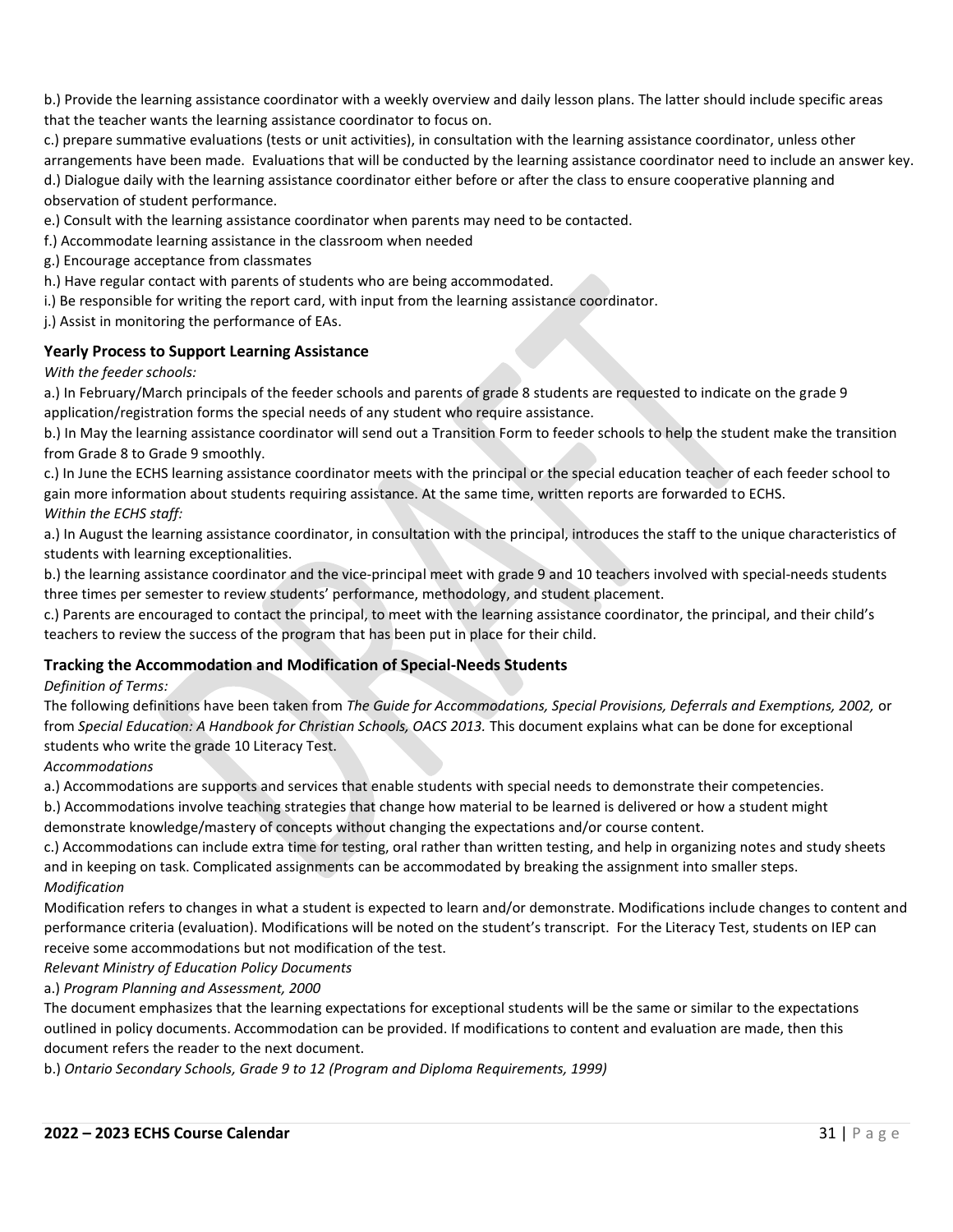This document states that if the content and evaluation criteria are changed from the policy documents standards, then the principal will determine whether the achievement of the modified expectations will indicate successful completion of the course, and will decide whether the student will be eligible to receive a credit for the course.

In every case that a grade 9 and 10 student had a course modified, the principal will grant a credit upon successful completion of the course. This will be done with the understanding that these students will take their grade 11 and 12 courses at the workplace level, or would not be able to complete a grade 12 graduation diploma.

#### **Implications for Tracking Our Special Needs Students**

Grade 9 and 10 courses have only two official streams, academic and applied. Upon recommendation from the feeder schools and confirmed by ECHS staff, some students will have course expectations modified. This means that some adjustment will be made to the course content and/or the evaluation to ensure student success. The word "modified" will be added to the report card and the transcript, and a credit will be assigned to each course only if the principal approves.

#### **Summary**

a.) The principal has the final authority to grant credits for courses in grades 9 and 10 that have been modified.

b.) Students who take grade 9 and 10 modified courses are expected to take workplace level courses in grades 11 and 12.

c.) Workplace level and "O" level courses will not be modified in grades 11 and 12 unless the student has been deemed unable to receive a grade 12 diploma. These students would then receive adapted content and evaluation.

d.) By the end of grade 10, parents will be informed if their child cannot successfully complete a grade 12 diploma. A list of courses will then be worked out for the student so that the student can receive a certificate of completion.

Revised: August 2020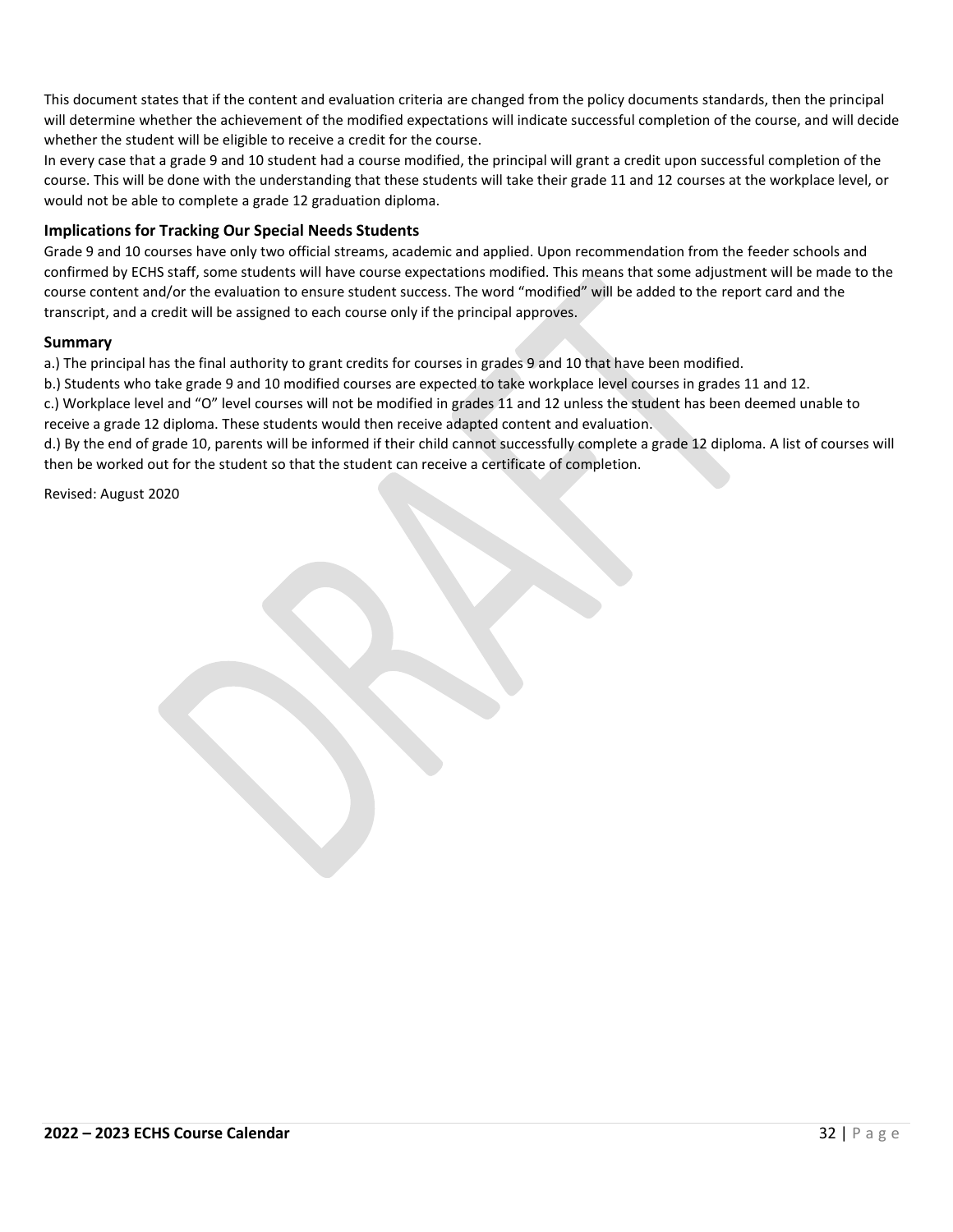# <span id="page-34-0"></span>GRADUATION AWARDS

Every year at the grade 12 graduation ceremonies, eligible students receive awards and bursaries in recognition of specific achievements and/or to pursue post-secondary studies. The following are awards and bursaries awarded by ECHS and supporters of ECHS:

- The **Honours Achievement Award** is based on a student's personal academic standing. All those who have attained an average of 80 percent or better in all courses (including Bible, academic or applied levels) throughout the 4 high school years are the honored recipients of this award.
- This year we are pleased to once again offer the **Royal LePage RCR Realty Business Excellence Award.** This award is presented to the ECHS graduate who has successfully enrolled in a university or college level business program, and who has achieved the highest standing of these students in all Grade 12 level courses, including Bible.
- **Post Farm Structures Award** is a monetary award provided to stimulate students to study further in the area of construction. This award is given to the ECHS graduate who has successfully enrolled in a college-level program in the field of constructiontechnology and who has attained the highest average of these students in all grade 12 level courses, including Bible. If no student is enrolled in a college-level program at the time of graduation, then a student successfully enrolled in an apprenticeship program in the area of technology or a trade will be considered. The award will be given upon proof of successful enrollment in the program as long as proof is provided no later than 1 year after the date of graduation.
- Fergus District Horticulture Society offers the **Fergus Thistle Award,** named thus in recognition of the Scottish thistle, as a monetary award provided to a grade 12 student who has been accepted into a course of post-graduate study at a college or university, or is enrolled in a formal apprenticeship course, in horticulture, agriculture, or arboriculture, (environmental science if none are in the above categories, but then FDHS needs to be advised) and who has the highest average academic grades in the current year of those eligible.
- The **Wightman Family Bursary** is a monetary bursary awarded to graduating students who are pursuing post-secondary education in the fields of information/ communications technology, engineering technology, telecommunications, environmental studies, sustainability, or a related field. The successful recipient(s) actively display(s) the following qualities and standards: Proven demonstration of social and community involvement, volunteerism, communityminded, exemplary strong leaders within their peer group, environmentally-conscious with a focus on sustainability.
- The **Ashley's Music Studio Music Appreciation Award** is a monetary award provided to celebrate students' musical achievement and to stimulate students to study further in the area of music. This award is given to the ECHS graduate who has demonstrated a genuine interest and love for music at ECHS, has excelled in the music program through participation in at least 1 senior music course, as well as in extra-curricular musical activities such as ECO, musical productions, or private music instruction, and has successfully enrolled in a post-secondary program in the field of music. If more than one student fit the above criteria, then the most deserving student is decided by selecting the highest average mark in music courses. If no student is enrolled in a post-secondary program at the time of graduation, then an appropriate student fitting the other criteria is chosen by staff.
- The **L. Martin Toet Memorial Athletics Scholarship** was created to annually benefit "two graduands, one male and one female, who have enrolled in full-time post-secondary college or university, and who have shown during their four high school years, a strong commitment, loyalty, and leadership in the sports program." More specifically, the recipient must have participated in extra-curricular sports activities each year of high school, exhibited a high level of commitment to both practices and games, fulfilled additional service and leadership roles to help the ECHS athletic program, recognize and carry the balance between academics and athletics, and exhibited positive qualities both on and off the court/field, including teamwork, ambassadorship, respect, fair play, and sportsmanship. The award is offered at graduation but the money is given only to the selected student upon receipt of proof of successful completion of the first year of post-secondary studies and enrollment in  $2^{nd}$  year studies.
- Every recognized high school in Canada receives a **Governor General's Award** each year. This award is given to the student who has the highest average of all Grade 11 and 12 courses based on the transcript of courses sent by each school to the Ministry of Education.
- The **Jordan Hutchinson Memorial Academic Proficiency Award** was set up in honour of former ECHS student, Jordan Hutchinson, to promote university level, post-secondary education among the ECHS student body. It is presented to the